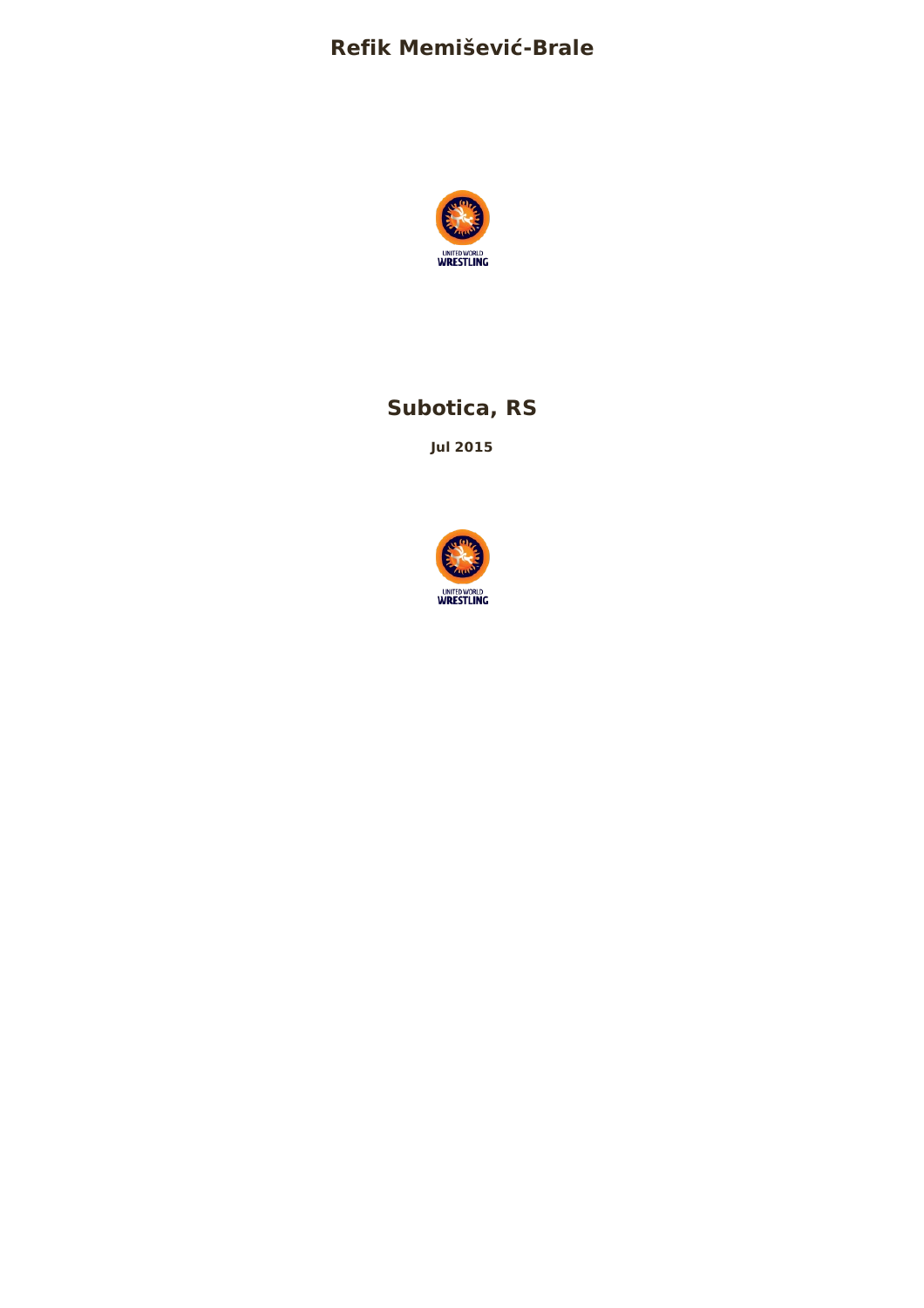



|                | <b>TEAMS</b>          |             |
|----------------|-----------------------|-------------|
|                | <b>AUSTRIA</b>        | AUT         |
|                | CROATIA               | CRO         |
|                | <b>CZECH REPUBLIC</b> | CZE         |
|                | <b>ESTONIA</b>        | EST         |
|                | <b>FINLAND</b>        | FIN         |
|                | FRANCE                | FRA         |
|                | GERMANY               | ${\sf GER}$ |
|                | HUNGARY               | ${\sf HUN}$ |
|                | NORWAY                | $\sf{NOR}$  |
|                | POLAND                | POL         |
| -8             | SLOVENIA              | SLO         |
| $\mathbb{R}$   | SERBIA                | SRB         |
|                | SWEDEN                | SWE         |
| $\mathbb{C}^*$ | TURKEY                | TUR         |

**Number of Teams 14**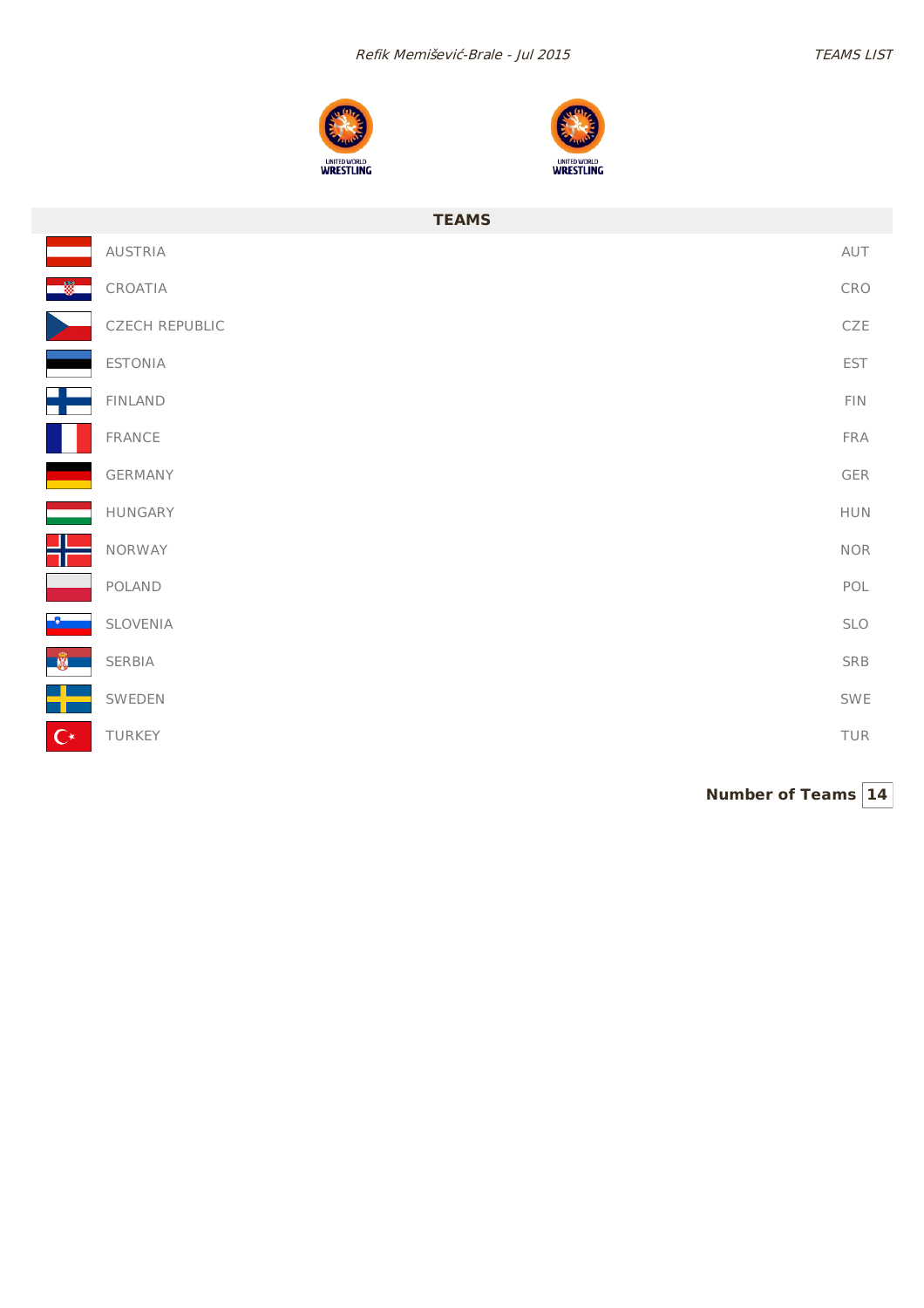



### **Greco-Roman Teams**

|                                                                                                                                                                                                                                  | <b>AUSTRIA</b>        | AUT        |
|----------------------------------------------------------------------------------------------------------------------------------------------------------------------------------------------------------------------------------|-----------------------|------------|
| $\frac{1}{2}$                                                                                                                                                                                                                    | CROATIA               | CRO        |
|                                                                                                                                                                                                                                  | <b>CZECH REPUBLIC</b> | <b>CZE</b> |
|                                                                                                                                                                                                                                  | <b>ESTONIA</b>        | <b>EST</b> |
| Æ                                                                                                                                                                                                                                | <b>FINLAND</b>        | FIN.       |
|                                                                                                                                                                                                                                  | <b>FRANCE</b>         | <b>FRA</b> |
|                                                                                                                                                                                                                                  | <b>GERMANY</b>        | <b>GER</b> |
| e en la partir de la partir de la partir de la partir de la partir de la partir de la partir de la partir de l<br>La partir de la partir de la partir de la partir de la partir de la partir de la partir de la partir de la par | <b>HUNGARY</b>        | <b>HUN</b> |
| ╬                                                                                                                                                                                                                                | <b>NORWAY</b>         | <b>NOR</b> |
|                                                                                                                                                                                                                                  | POLAND                | POL        |
| <b>Burney</b>                                                                                                                                                                                                                    | <b>SLOVENIA</b>       | <b>SLO</b> |
| $\frac{a}{2}$                                                                                                                                                                                                                    | SERBIA                | <b>SRB</b> |
| $\rightarrow$                                                                                                                                                                                                                    | SWEDEN                | <b>SWE</b> |
| $C^*$                                                                                                                                                                                                                            | <b>TURKEY</b>         | <b>TUR</b> |

**Number of Teams 14**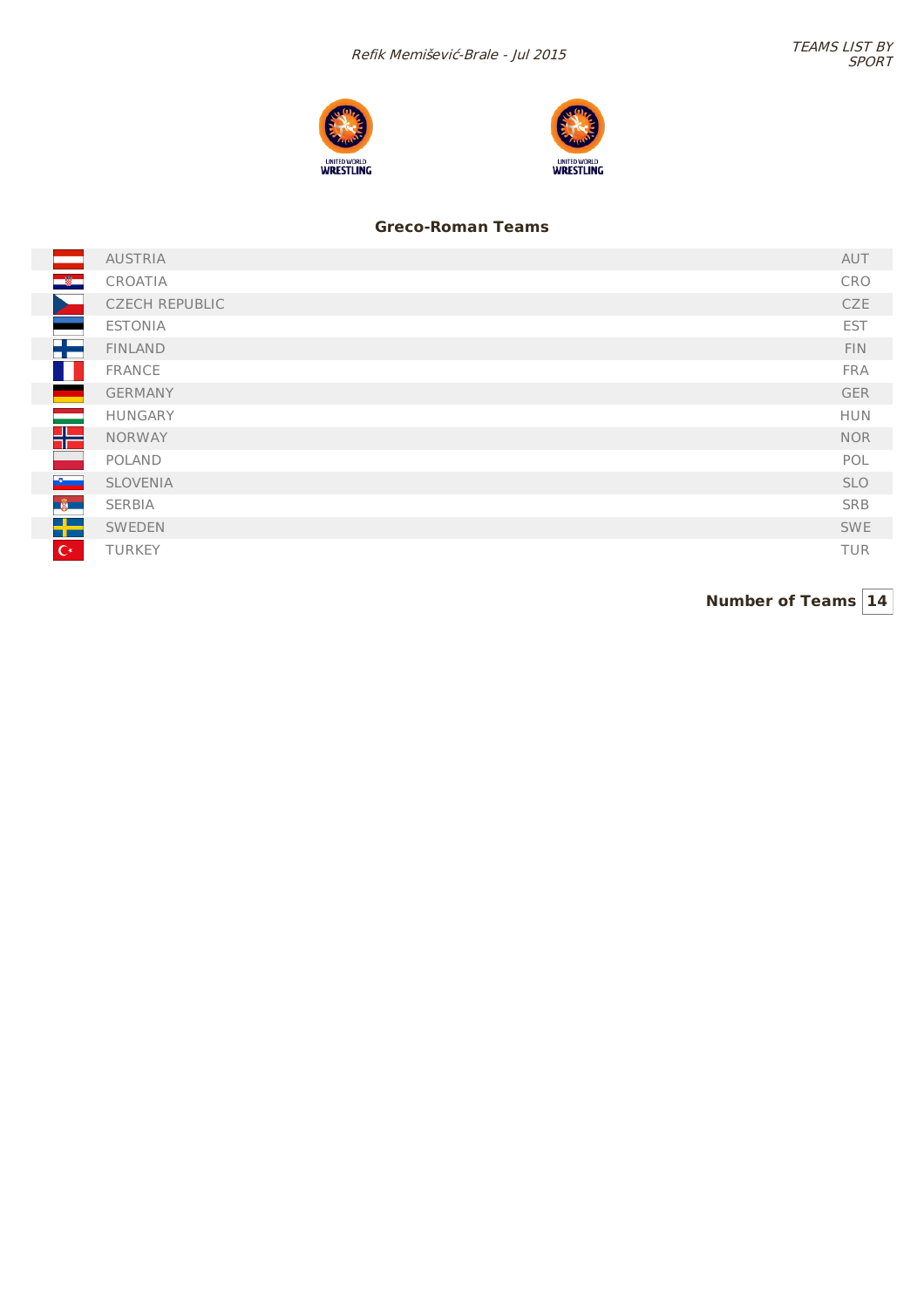Refik Memišević-Brale - Jul 2015<br>ENTRIES BY TEAM





### **Greco-Roman**

| <b>Teams</b>                            | 42 kg    | 46 kg          | <b>50 kg</b> | <b>54 kg</b>   | <b>58 kg</b>   | <b>63 kg</b>   | <b>69 kg</b>   | <b>76 kg</b>   | <b>85 kg</b>   | 100 kg       | <b>TOTAL</b>            |
|-----------------------------------------|----------|----------------|--------------|----------------|----------------|----------------|----------------|----------------|----------------|--------------|-------------------------|
| <b>AUT</b><br>-                         | $\Omega$ | $\mathbf{0}$   | 1            | $\mathbf{0}$   | 1              | $\mathbf{0}$   | $\Omega$       | $\bigcap$      | $\bigcap$      | $\Omega$     | $\overline{2}$          |
| $-8-$<br>CRO                            | 1        | $\Omega$       | $\Omega$     | $\overline{2}$ | 3              | 1              | $\mathbf 1$    | $\overline{2}$ | $\bigcap$      | 1            | 11                      |
| <b>CZE</b><br>$\blacktriangleright$     | $\Omega$ | $\Omega$       | 1            | $\Omega$       | $\Omega$       | 1              | $\bigcap$      | $\Omega$       | 1              | 1            | $\overline{\mathbf{4}}$ |
| <b>EST</b>                              | $\Omega$ | 1              | $\Omega$     | 1              | 1              | $\overline{2}$ | 1              | $\Omega$       | $\bigcap$      | $\Omega$     | 6                       |
| ╈<br><b>FIN</b>                         | $\Omega$ | 1              | $\Omega$     | $\overline{2}$ | $\mathbf 1$    | $\Omega$       | 1              | 1              | $\mathbf 1$    | $\Omega$     | $\overline{ }$          |
| H.<br><b>FRA</b>                        | 0        | $\mathbf{0}$   | $\Omega$     | 2              | 1              | 1              | $\Omega$       | $\mathbf{0}$   | 1              | $\mathbf{0}$ | $5\phantom{a}$          |
| <b>GER</b>                              | 1        | $\overline{2}$ | 1            | $\mathbf{1}$   | $\mathbf 1$    | $\overline{2}$ | $\overline{2}$ | $\overline{2}$ | 1              | 3            | 16                      |
| <b>HUN</b><br>$\equiv$                  | 1        | 1              | 1            | 1              | 1              | 3              | 3              | 1              | 4              | 3            | 19                      |
| 뷔드<br><b>NOR</b>                        | $\Omega$ | $\Omega$       | $\Omega$     | $\Omega$       | $\overline{2}$ | 1              | 1              | 1              | $\mathbf{0}$   | $\Omega$     | 5                       |
| $\overline{\phantom{0}}$<br>POL         | 1        | 1              | 1            | 1              | 1              | $\Omega$       | $\overline{2}$ | $\overline{2}$ | $\overline{2}$ | 1            | 12                      |
| $\mathbf{e}_{\text{max}}$<br><b>SLO</b> | $\Omega$ | $\Omega$       | $\Omega$     | 1              | $\Omega$       | $\Omega$       | $\Omega$       | $\Omega$       | $\Omega$       | $\mathbf{0}$ | $\mathbf{1}$            |
| $\ddot{\bullet}$<br><b>SRB</b>          | 1        | 1              | 2            | 1              | 2              | 3              | 3              | 2              | 1              | 2            | 18                      |
| ┿═<br><b>SWE</b>                        | $\Omega$ | $\Omega$       | $\Omega$     | $\Omega$       | 1              | 1              | 1              | 1              | $\Omega$       | $\mathbf{0}$ | 4                       |
| TUR<br>$\mathbb{C}^\star$               | $\Omega$ | 1              | 0            | $\Omega$       | $\overline{2}$ | 3              | $\Omega$       | 3              | $\mathbf{0}$   | 4            | 13                      |
| <b>TOTAL</b>                            | 5.       | 8              | 7            | 12             | 17             | 18             | 15             | 15             | 11             | 15           | 123                     |

**Number of Teams 14**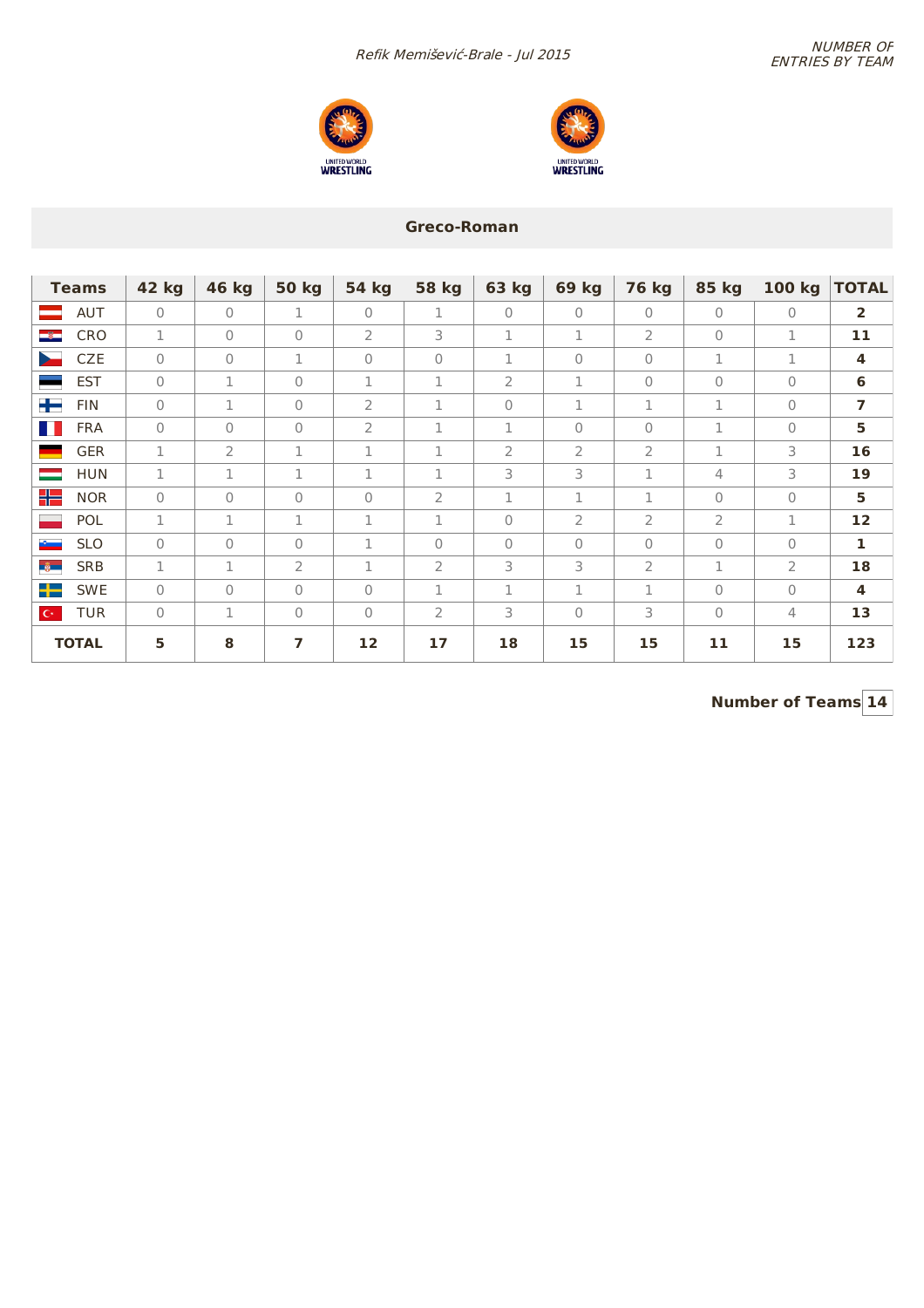



# **Greco-Roman Teams Ranking**

|                | <b>Team</b>                     | 42 kg          | 46 kg          | <b>50 kg</b>   | 54 kg          | 58 kg          | 63 kg          | 69 kg        | 76 kg          | 85 kg          | 100 kg         | <b>Total</b> |
|----------------|---------------------------------|----------------|----------------|----------------|----------------|----------------|----------------|--------------|----------------|----------------|----------------|--------------|
|                | <b>HUNGARY</b>                  | $\overline{Q}$ | $\overline{Q}$ | $\overline{9}$ | 8              | 6              | 11             | 10           |                | 24             | 10             | 96           |
|                | <b>GERMANY</b>                  | 10             | 12             | 8              | 10             | 8              |                | 13           | 1              | $\overline{4}$ | 20             | 86           |
| $ C^* $        | <b>TURKEY</b>                   |                | 10             |                |                | 19             | 17             |              | 16             |                | $\overline{9}$ | 71           |
|                | <b>POLAND</b>                   | 8              | 8              | 6              | 9              | $\mathbf 1$    |                | 3            | 17             | 10             | 8              | 70           |
| $\frac{1}{2}$  | <b>SERBIA</b>                   | $\overline{7}$ | 4              | 12             | 8              | $\overline{2}$ | 6              | $\mathbf{1}$ | 8              | 6              |                | 54           |
| H              | <b>FINLAND</b>                  |                | 8              |                | 3              |                |                | 8            | 3              | 9              |                | 31           |
|                | <b>CZECH</b><br><b>REPUBLIC</b> |                |                | 10             |                |                | $\overline{2}$ |              |                | 3              | $\overline{9}$ | 24           |
| ٢ē             | <b>SWEDEN</b>                   |                |                |                |                |                | 8              | 8            | 8              |                |                | 24           |
| $\blacksquare$ | CROATIA                         | 6              |                |                | $\overline{7}$ | 3              |                | 6            |                |                | 1              | 23           |
| Æ              | <b>NORWAY</b>                   |                |                |                |                | 12             |                | 6            | $\overline{4}$ |                |                | 22           |
|                | <b>FRANCE</b>                   |                |                |                | 12             | 6              |                |              |                | $\mathbf{1}$   |                | 19           |
|                | <b>ESTONIA</b>                  |                | 3              |                |                |                | 13             | 2            |                |                |                | 18           |
|                | <b>AUSTRIA</b>                  |                |                | 6              |                |                |                |              |                |                |                | 6            |
| $\sim$         | <b>SLOVENIA</b>                 |                |                |                |                |                |                |              |                |                |                | $\mathbf{0}$ |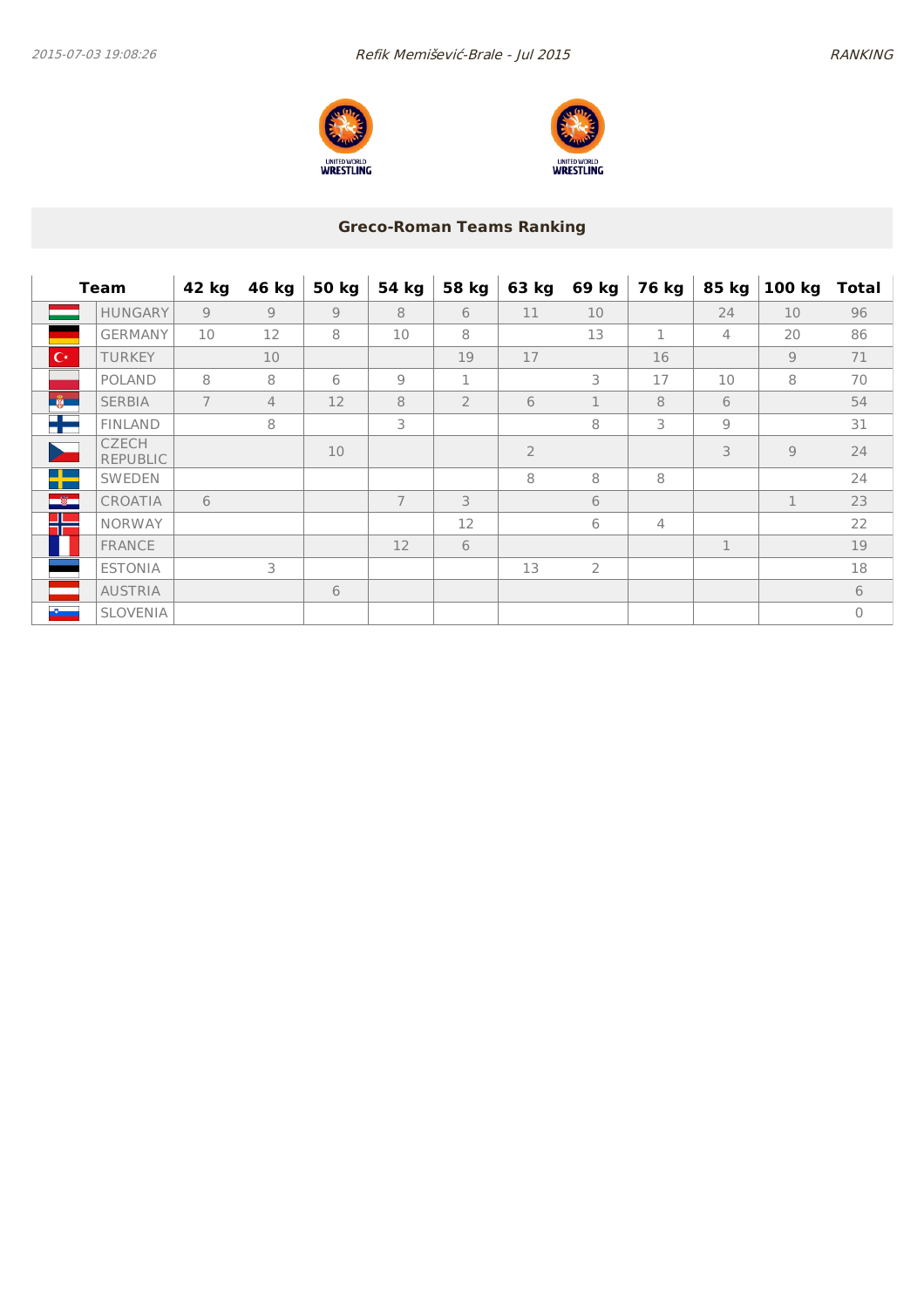|             | <b>UR</b> - 44 Kg |                        |                       |  |  |                        |  |  |  |  |  |  |  |  |
|-------------|-------------------|------------------------|-----------------------|--|--|------------------------|--|--|--|--|--|--|--|--|
| Number Team |                   | <b>Name</b>            | Engagement License MC |  |  | $\vert$ Weight $\vert$ |  |  |  |  |  |  |  |  |
| 23          | CRO               | IVIC Juraj             |                       |  |  |                        |  |  |  |  |  |  |  |  |
| 27          | GER               | <b>RAUSCH Dion</b>     |                       |  |  |                        |  |  |  |  |  |  |  |  |
| 30          | <b>HUN</b>        | <b>PASZTOR Richard</b> |                       |  |  |                        |  |  |  |  |  |  |  |  |
| 57          | <b>POL</b>        | SZCZENY Artur          |                       |  |  |                        |  |  |  |  |  |  |  |  |
| 33          | <b>SRB</b>        | <b>KOZBASIC Marko</b>  |                       |  |  |                        |  |  |  |  |  |  |  |  |
|             |                   |                        |                       |  |  |                        |  |  |  |  |  |  |  |  |
|             |                   |                        |                       |  |  |                        |  |  |  |  |  |  |  |  |
|             |                   |                        |                       |  |  |                        |  |  |  |  |  |  |  |  |
|             |                   |                        |                       |  |  |                        |  |  |  |  |  |  |  |  |
|             |                   |                        |                       |  |  |                        |  |  |  |  |  |  |  |  |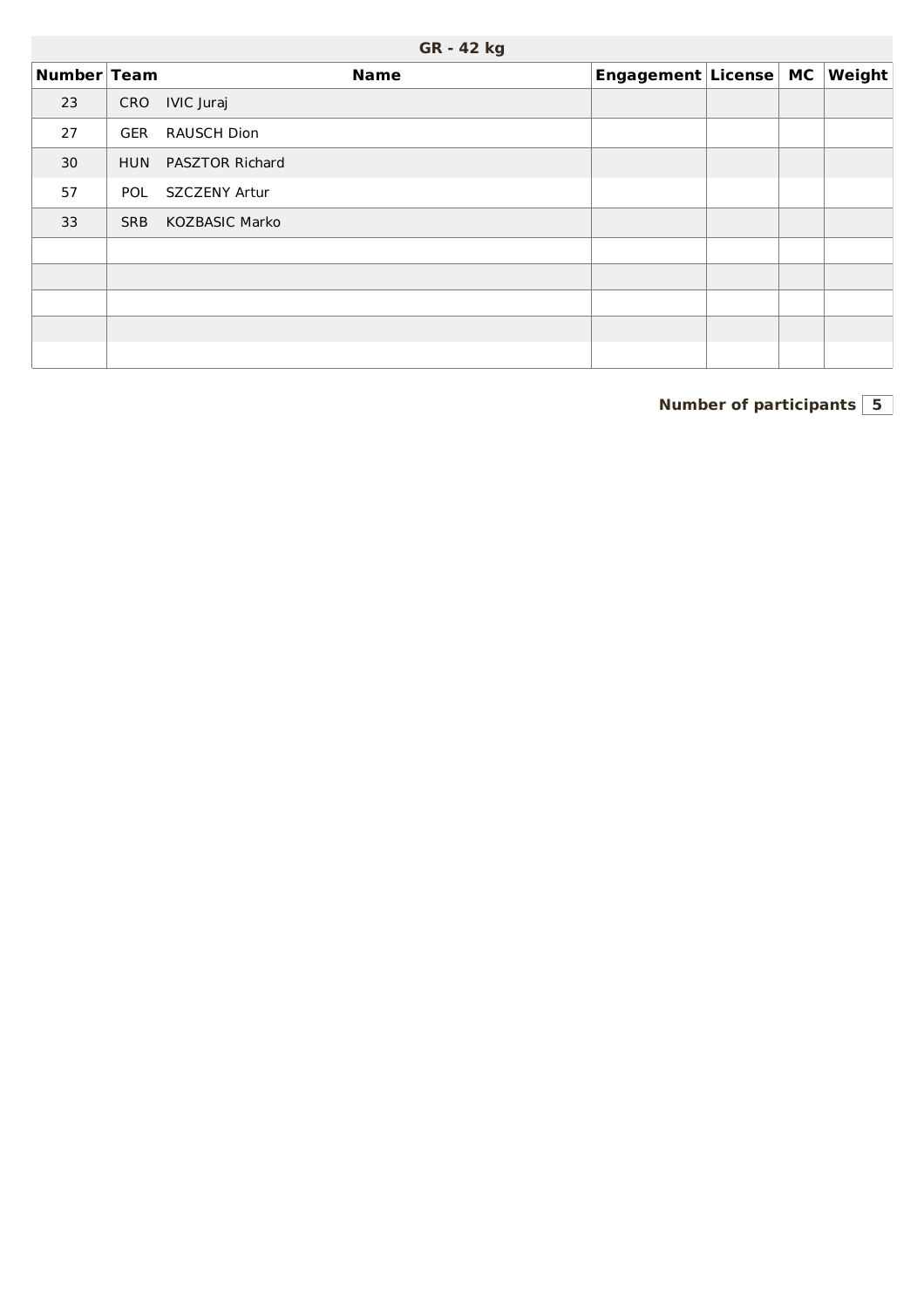



# **Greco-Roman - Cadets - 42 kg**

| Rank | <b>Team</b> | Wrestler               | W | CP | VТ | <b>ST</b> | TP |    | <b>Team</b><br>$\begin{vmatrix} \mathsf{TP} & \mathsf{Gvn} \\ \mathsf{Rank} & \mathsf{Pts} \end{vmatrix}$ |
|------|-------------|------------------------|---|----|----|-----------|----|----|-----------------------------------------------------------------------------------------------------------|
| 1.   | <b>GER</b>  | <b>RAUSCH Dion</b>     |   | 12 |    |           | 26 | 4  | 10                                                                                                        |
| 2.   | <b>HUN</b>  | <b>PASZTOR Richard</b> |   | 12 |    |           | 12 | 11 | 9                                                                                                         |
| 3.   | POL         | <b>SZCZENY Artur</b>   |   | 11 |    |           | 14 | 14 | 8                                                                                                         |
| 4.   | <b>SRB</b>  | <b>KOZBASIC Marko</b>  |   |    |    |           | 6  | 11 |                                                                                                           |
| 5.   | <b>CRO</b>  | IVIC Juraj             |   |    |    |           |    | 18 | 6                                                                                                         |

| <b>CP</b>     | <b>Classification Points</b>                              |
|---------------|-----------------------------------------------------------|
| <b>VT</b>     | Victories by fall, default/forfeit/disqualification (5-0) |
| <b>ST</b>     | Victories by superiority (4-0 / 4-1)                      |
| <b>TP</b>     | Technical Points obtained                                 |
| <b>TP Gvn</b> | Technical Points given                                    |

#### In the Nordic tournament, the wrestler with the highest number of victories will be ranked first, regardless of the **total number of classification points.**

If two wrestlers have an equal number of classification points, their direct match will determine the winner. The wrestler who won against his opponent will be ranked before the other one.

If more than two wrestlers have an equal number of classification points, the last of the ex-aequo group will be determined following these criteria until only two wrestlers remain:

- The fewest victories by « Fall »
- The fewest match victories by superiority
- The fewest technical points scored in the whole competition
- The most technical points given in the whole competition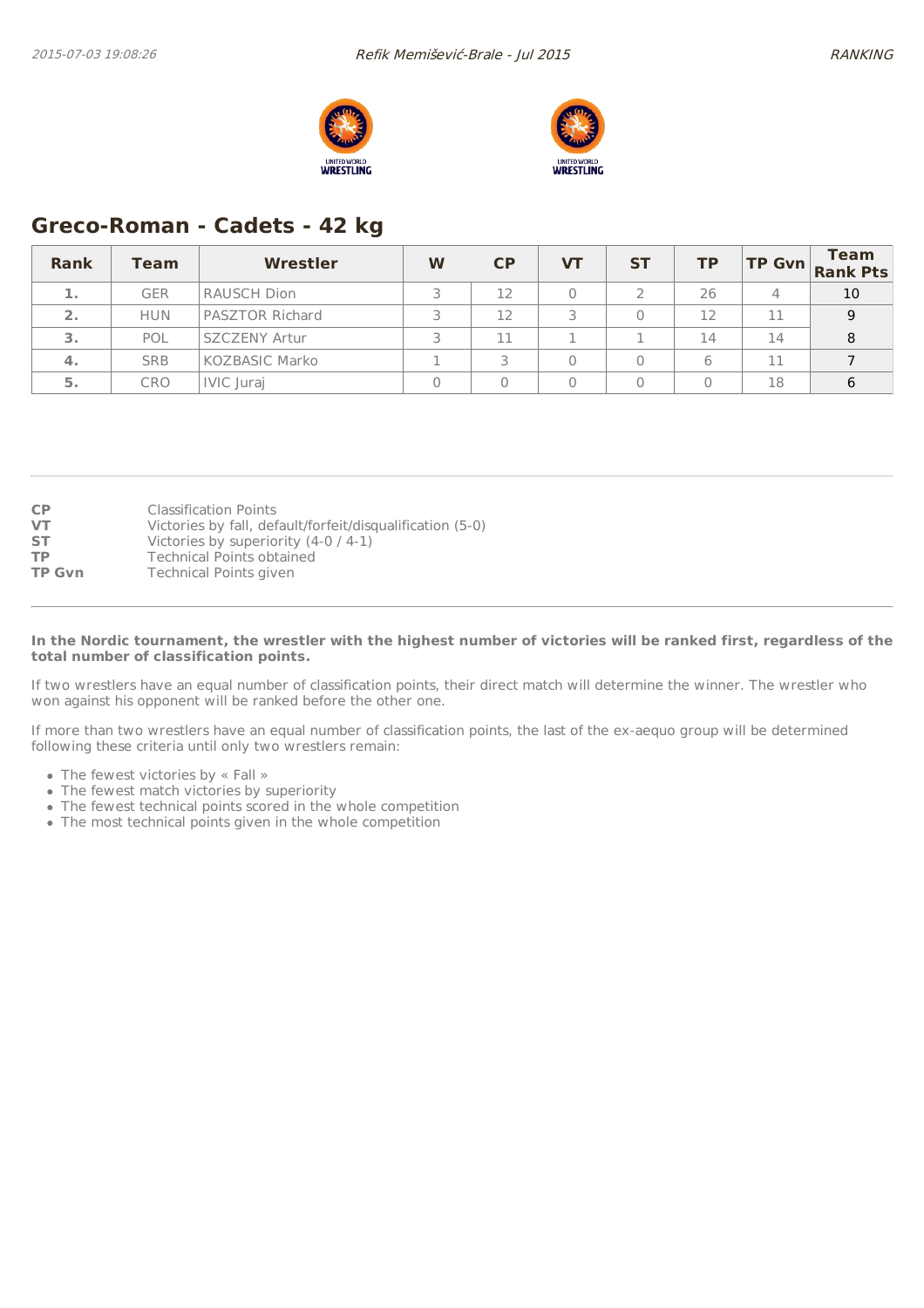





## **Greco-Roman - Cadets - 42 kg**

|                |                                           |                                | 2                                     | 3                                         | 4                                        | 5                                       |                |           |           |                |           |                  |             |
|----------------|-------------------------------------------|--------------------------------|---------------------------------------|-------------------------------------------|------------------------------------------|-----------------------------------------|----------------|-----------|-----------|----------------|-----------|------------------|-------------|
|                |                                           | <b>IVIC</b><br>Juraj<br>(CRO)  | <b>RAUSCH</b><br><b>Dion</b><br>(GER) | <b>PASZTOR</b><br><b>Richard</b><br>(HUN) | <b>KOZBASIC</b><br><b>Marko</b><br>(SRB) | <b>SZCZENY</b><br><b>Artur</b><br>(POL) | W              | <b>CP</b> | <b>VT</b> | <b>ST</b>      | <b>TP</b> | <b>TP</b><br>Gvn | <b>Rank</b> |
| $\mathbf{1}$   | <b>IVIC Juraj</b><br>(CRO)                |                                | $4-0(8-0)$ by ST<br>$-00:48$          | 4-0(0-0) by $VF -$<br>00:00               | $3-0(2-0)$ by PO -<br>04:00              | 4-0(8-0) by $ST -$<br>00:42             | $\overline{O}$ | $\bigcap$ | $\Omega$  | $\bigcap$      | $\bigcap$ | 18               | 5           |
| $\overline{2}$ | <b>RAUSCH</b><br><b>Dion</b><br>(GER)     | $4-0(8-0)$<br>by ST-<br>00:48  |                                       | 4-0(9-0) by $ST -$<br>02:10               | $3-0(5-0)$ by PO                         | $3-1(4-4)$ by PP<br>$-04:00$            | 3              | 12        | $\bigcap$ | $\overline{2}$ | 26        | 4                |             |
| 3              | <b>PASZTOR</b><br><b>Richard</b><br>(HUN) | $4-0(0-0)$<br>by VF -<br>00:00 | 4-0(9-0) by ST<br>$-02:10$            |                                           | 4-0(4-2) by VT -<br>01:38                | 4-0(8-0) by $VT$                        | 3              | 12        | 3         | $\Omega$       | 12        | 11               | 2           |
| 4              | <b>KOZBASIC</b><br><b>Marko</b><br>(SRB)  | $3-0(2-0)$<br>by PO -<br>04:00 | $3-0(5-0)$ by<br>PO.                  | 4-0(4-2) by $VT -$<br>01:38               |                                          | $4-0(2-2)$ by VT<br>$-00:50$            | 1              | 3         | $\bigcap$ | $\bigcap$      | 6         | 11               | 4           |
| 5              | <b>SZCZENY</b><br><b>Artur</b><br>(POL)   | $4-0(8-0)$<br>by ST -<br>00:42 | $3-1(4-4)$ by PP<br>$-04:00$          | 4-0(8-0) by $VT$                          | 4-0(2-2) by $VT -$<br>00:50              |                                         | 3              | 11        | 1         | 1              | 14        | 14               | 3           |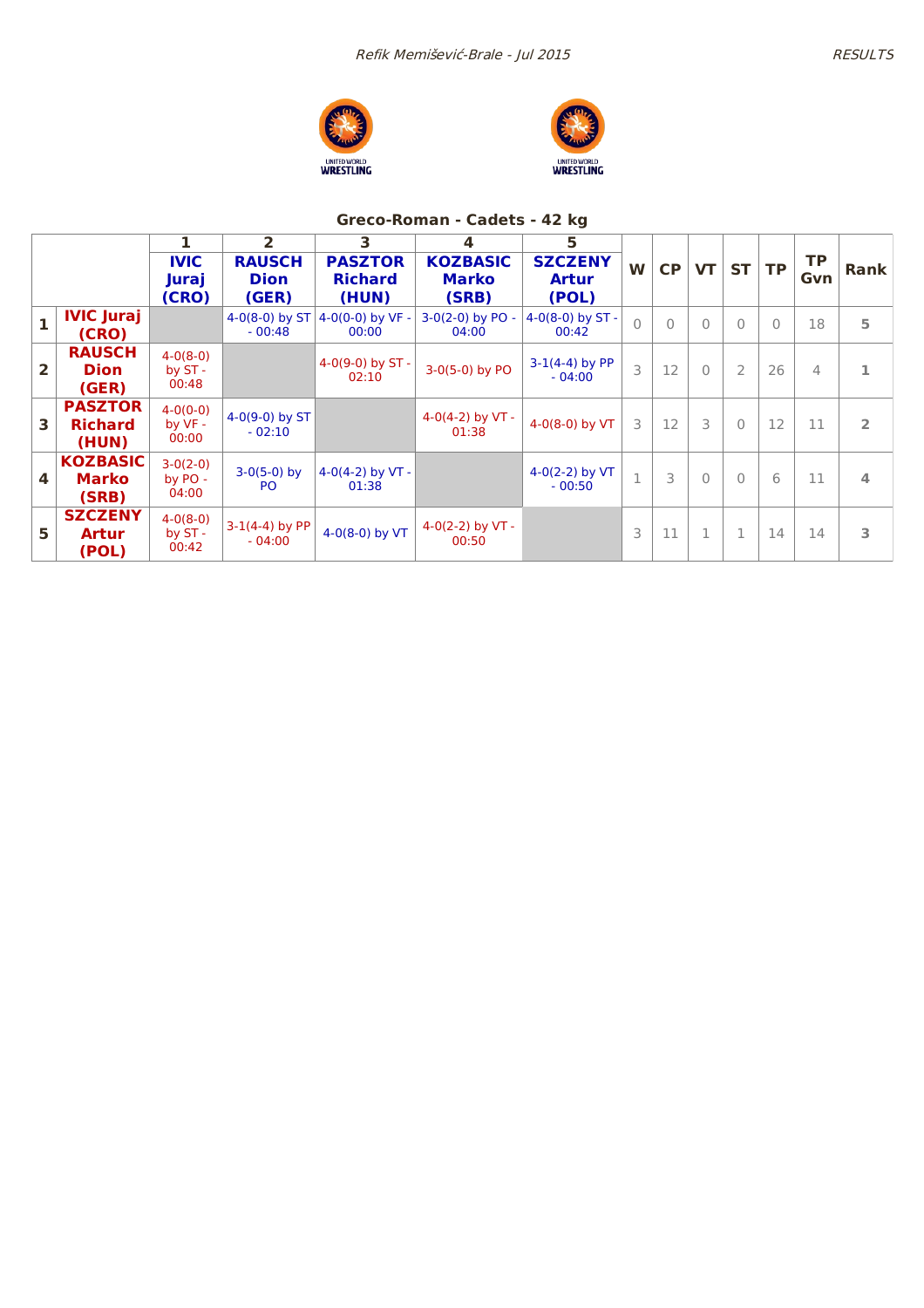



# **Greco-Roman - Cadets - 42 kg - Results**

### **Round 1 - GR - 42 kg**

|    | Match Wrestler        | TD. | <b>CP</b> | <b>Victory</b> |   | CP TP Wrestler           |
|----|-----------------------|-----|-----------|----------------|---|--------------------------|
| 76 | CRO - IVIC Iurai      |     |           |                | 4 | <b>GER - RAUSCH Dion</b> |
|    | HUN - PASZTOR Richard |     |           | $\sqrt{T}$     |   | SRB - KOZBASIC Marko     |

#### **Round 2 - GR - 42 kg**

|    | Match Wrestler             | TD. | <b>CP</b> | <b>Victory</b>           |  | CP   TP   Wrestler            |
|----|----------------------------|-----|-----------|--------------------------|--|-------------------------------|
|    | <b>GER - RAUSCH Dion</b>   | a   |           |                          |  | <b>IHUN - PASZTOR Richard</b> |
| 36 | <b>POL - SZCZENY Artur</b> |     |           | $\overline{\phantom{0}}$ |  | <b>IVIC</b> Jurai<br>CRO -    |

### **Round 3 - GR - 42 kg**

|     | Match Wrestler              | <b>TD</b> | <b>Victory</b> | <b>CP</b> | $\Gamma$ TP $\Gamma$ Wrestler |
|-----|-----------------------------|-----------|----------------|-----------|-------------------------------|
| 118 | <b>SRB - KOZBASIC Marko</b> |           | DГ             |           | ICRO - IVIC Iurai             |
|     | <b>POL - SZCZENY Artur</b>  |           | <b>DD</b>      | -         | IGER - RAUSCH Dion            |

### **Round 4 - GR - 42 kg**

|    | Match Wrestler               | TD. | <b>Victory</b> |  | $CP$ TP Wrestler    |
|----|------------------------------|-----|----------------|--|---------------------|
| 78 | <b>HUN - PASZTOR Richard</b> |     | VF             |  | I CRO - IVIC Iurai  |
| 19 | SRB - KOZBASIC Marko         |     |                |  | POL - SZCZENY Artur |

### **Round 5 - GR - 42 kg**

|    | Match Wrestler               | TD. | <b>Victory</b> |  | $CP$ TP Wrestler     |
|----|------------------------------|-----|----------------|--|----------------------|
| 70 | <b>HUN - PASZTOR Richard</b> |     |                |  | POL - SZCZENY Artur  |
| 38 | <b>GER - RAUSCH Dion</b>     | -   | РC             |  | SRB - KOZBASIC Marko |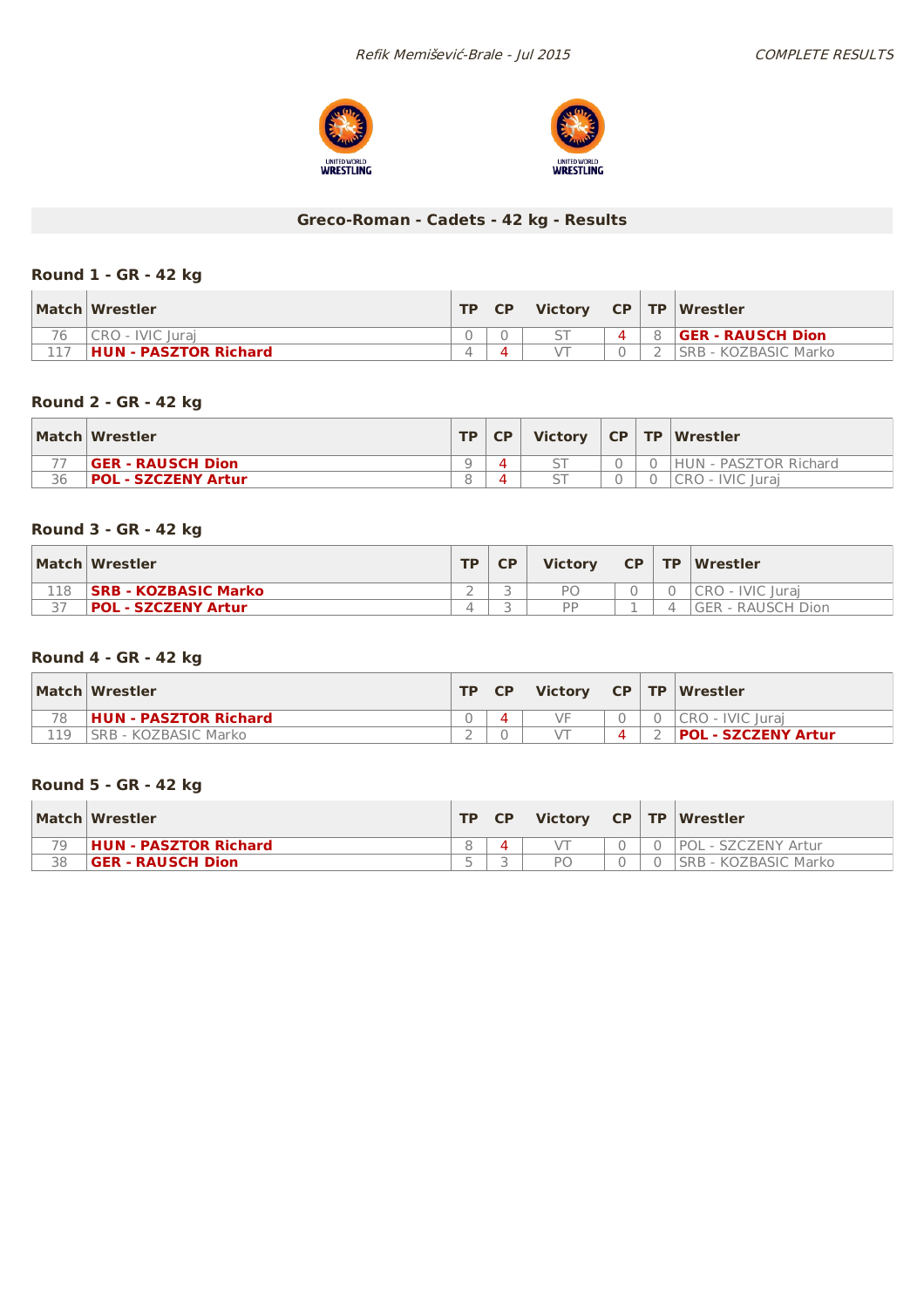|             |            | GR - 46 kg              |                       |  |        |
|-------------|------------|-------------------------|-----------------------|--|--------|
| Number Team |            | <b>Name</b>             | Engagement License MC |  | Weight |
| 36          | <b>EST</b> | KIN Edvin               |                       |  |        |
| 79          | <b>FIN</b> | <b>SALMELA Elias</b>    |                       |  |        |
| 73          | <b>GER</b> | <b>SCHUTZ Peter</b>     |                       |  |        |
| 95          | <b>GER</b> | <b>SIMON Maximilian</b> |                       |  |        |
| 89          | <b>HUN</b> | KECSKEMETI Krisztian    |                       |  |        |
| 66          | POL        | PETRONCZAK Filip        |                       |  |        |
| 77          | <b>SRB</b> | <b>DEDIC Nikola</b>     |                       |  |        |
| 74          | TUR        | <b>KAMAL Kerem</b>      |                       |  |        |
|             |            |                         |                       |  |        |
|             |            |                         |                       |  |        |
|             |            |                         |                       |  |        |
|             |            |                         |                       |  |        |
|             |            |                         |                       |  |        |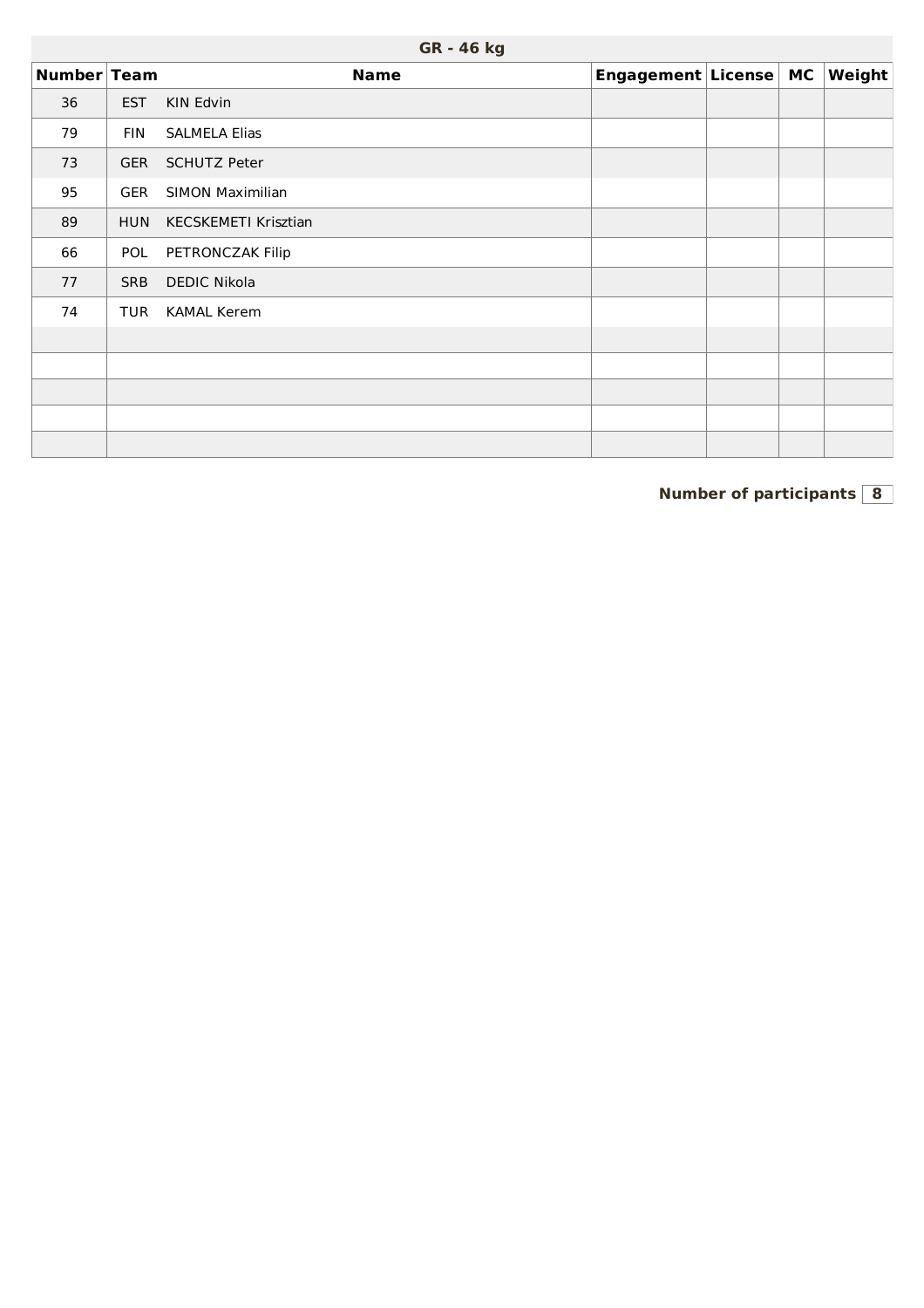



# **Greco-Roman - Cadets - 46 kg**

| Rank | <b>Team</b> | <b>Wrestler</b>             | <b>CP</b> | <b>VT</b> | <b>ST</b> | <b>TP</b> | <b>TP Gvn</b> | <b>Team</b><br><b>Rank Pts</b> |
|------|-------------|-----------------------------|-----------|-----------|-----------|-----------|---------------|--------------------------------|
| 1.   | <b>TUR</b>  | <b>KAMAL Kerem</b>          | 12        | $\Omega$  |           | 34        | 6             | 10                             |
| 2.   | <b>HUN</b>  | <b>KECSKEMETI Krisztian</b> | 10        |           | 0         | 15        | 8             | 9                              |
| 3.   | POL         | PETRONCZAK Filip            | 8         | $\Omega$  |           | 16        | 12            | 8                              |
| 3.   | <b>FIN</b>  | <b>SALMELA Elias</b>        | 9         |           |           | 18        | 9             | 8                              |
| 5.   | <b>GER</b>  | <b>SCHUTZ Peter</b>         |           | $\Omega$  | $\Omega$  | 4         | 20            | 6                              |
| 5.   | <b>GER</b>  | <b>SIMON Maximilian</b>     |           | $\Omega$  | $\Omega$  | 4         | 22            | 6                              |
| 7.   | <b>SRB</b>  | <b>DEDIC Nikola</b>         |           | $\Omega$  | $\Omega$  | $\Omega$  | 6             | 4                              |
| 8.   | <b>EST</b>  | KIN Edvin                   | Λ         | $\Omega$  | $\Omega$  | $\Omega$  | 8             | 3                              |

**CP** Classification Points<br> **VT** Victories by fall, def Victories by fall, default/forfeit/disqualification (5-0) **ST** Victories by superiority (4-0 / 4-1)<br> **TP** Technical Points obtained **TP** Technical Points obtained<br> **TP Gvn** Technical Points given **Technical Points given** 

#### **If three or more teams have an equal number of victories**

The following principle will apply to rank the worst team(s):

- The fewest classification points
- The fewest victories by « Fall »
- The fewest match victories by superiority
- The fewest technical points scored in the whole competition
- The most technical points given in the whole competition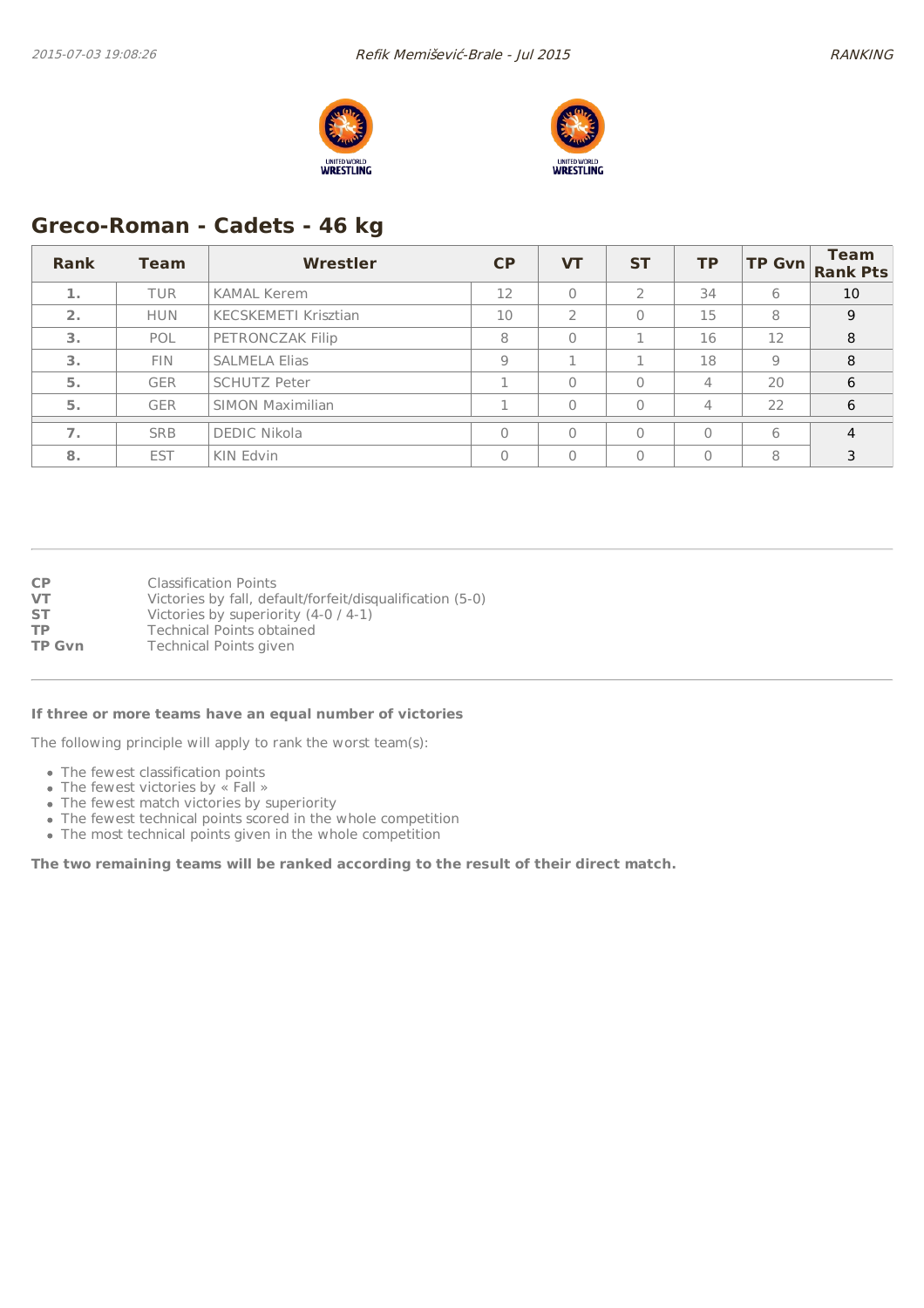



#### **Final 3-5**



#### **Final 3-5**

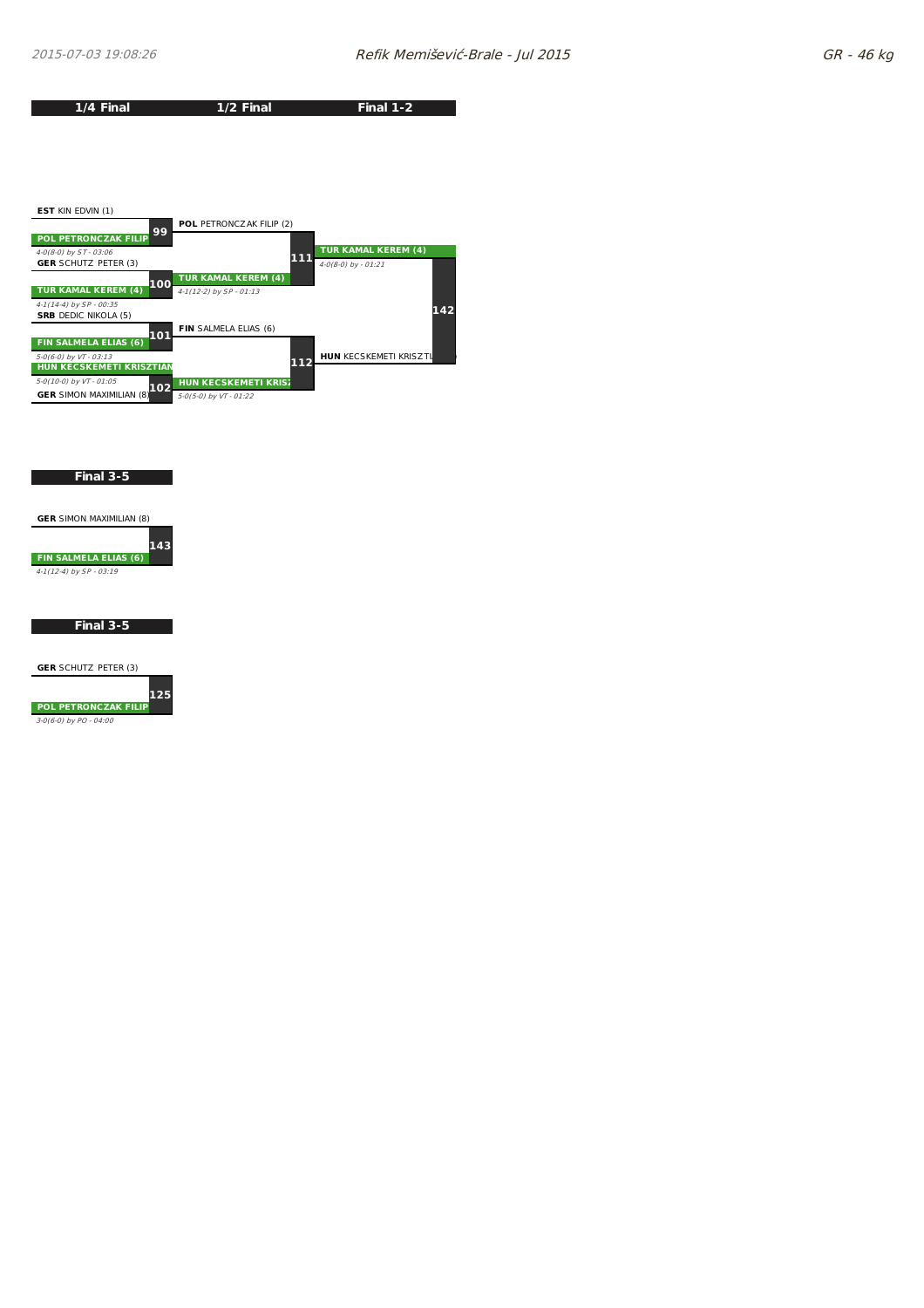



## **Greco-Roman - Cadets - 46 kg - Results**

### **1/4 Final - GR - 46 kg**

|     | Match Wrestler                    | <b>TP</b> | CP. |    |   |   | Victory   CP   TP   Wrestler   |
|-----|-----------------------------------|-----------|-----|----|---|---|--------------------------------|
| 99  | I FST - KIN Fdvin                 |           |     |    | 4 | 8 | <b>POL - PETRONCZAK Filip</b>  |
| 100 | l GER - SCHUTZ Peter              |           |     | SP | Δ |   | 14 <b>TUR - KAMAL Kerem</b>    |
| 101 | <b>SRB - DEDIC Nikola</b>         |           |     |    |   | 6 | <b>FIN - SALMELA Elias</b>     |
| 102 | <b>HUN - KECSKEMETI Krisztian</b> | 10        |     |    |   |   | <b>IGER - SIMON Maximilian</b> |

## **1/2 Final - GR - 46 kg**

| Match Wrestler         |  |     | $TP CP $ Victory $ CP TP $ Wrestler |
|------------------------|--|-----|-------------------------------------|
| POL - PETRONCZAK Filip |  | 4 I | 12   TUR - KAMAL Kerem              |
| i FIN - SALMELA Elias  |  |     | 5  HUN - KECSKEMETI Krisztian       |

### **Final 3-5 - GR - 46 kg**

|     | Match Wrestler          | <b>TP</b> | <b>CP</b> | Victory   CP   TP   Wrestler |   |                               |
|-----|-------------------------|-----------|-----------|------------------------------|---|-------------------------------|
|     | IGER - SCHUTZ Peter     |           |           | PO                           |   | <b>POL - PETRONCZAK Filip</b> |
| 143 | IGER - SIMON Maximilian |           |           |                              | 4 | <b>FIN - SALMELA Elias</b>    |

### **Final 1-2 - GR - 46 kg**

|     | Match Wrestler           |  |  | $\ TP\ CP\ $ Victory $\ CP\ TP\ $ Wrestler |
|-----|--------------------------|--|--|--------------------------------------------|
| 142 | <b>TUR - KAMAL Kerem</b> |  |  | HUN - KECSKEMETI Krisztian                 |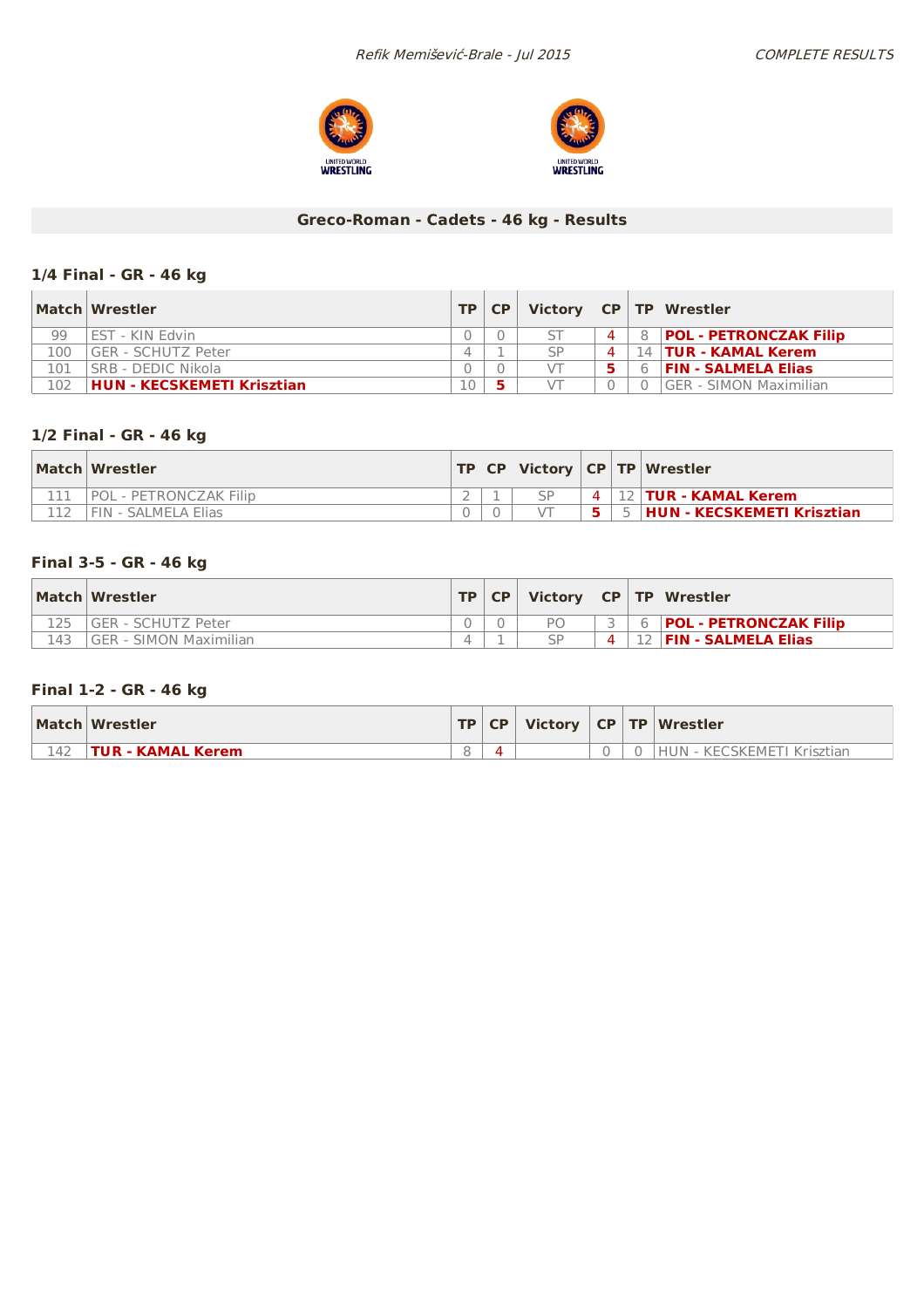|             |            | GR - 50 kg            |                       |  |                          |
|-------------|------------|-----------------------|-----------------------|--|--------------------------|
| Number Team |            | <b>Name</b>           | Engagement License MC |  | $\sqrt{\mathsf{Weight}}$ |
| 65          | <b>AUT</b> | <b>HENSLE Raul</b>    |                       |  |                          |
| 53          | CZE        | MELEGANIC Jakub       |                       |  |                          |
| 6           | <b>GER</b> | <b>GENTER PHILIPP</b> |                       |  |                          |
| 60          | <b>HUN</b> | <b>TOROK Tamas</b>    |                       |  |                          |
| 22          | <b>POL</b> | ZAWADZKI Michal       |                       |  |                          |
| 96          | <b>SRB</b> | PETROVIC Dejan        |                       |  |                          |
| 99          | <b>SRB</b> | KOLOMPAR Sebastijan   |                       |  |                          |
|             |            |                       |                       |  |                          |
|             |            |                       |                       |  |                          |
|             |            |                       |                       |  |                          |
|             |            |                       |                       |  |                          |
|             |            |                       |                       |  |                          |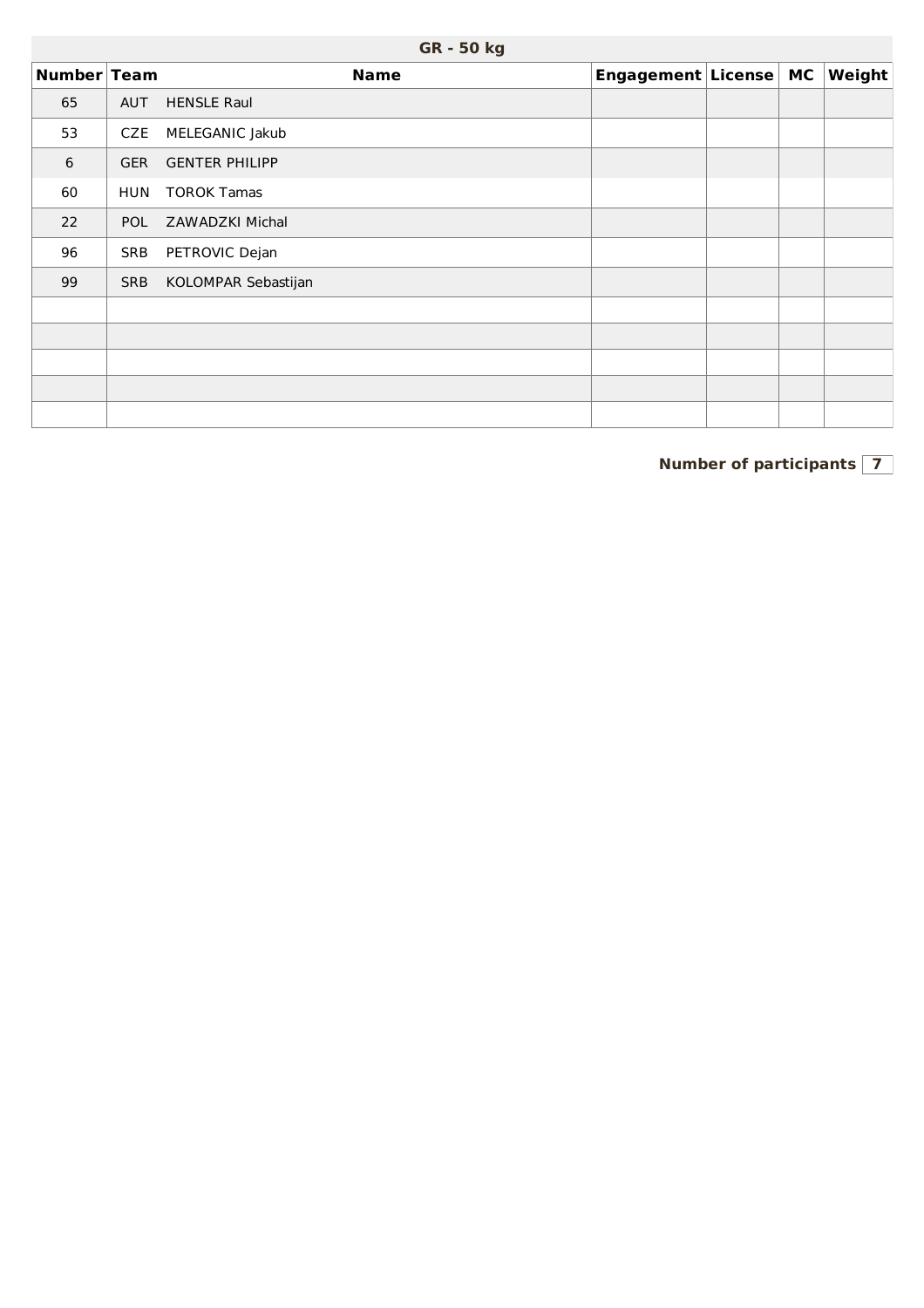



# **Greco-Roman - Cadets - 50 kg**

| Rank | <b>Team</b> | Wrestler              | CP | VТ       | <b>ST</b> | <b>TP</b> | <b>TP Gvn</b>  | <b>Team</b><br><b>Rank Pts</b> |
|------|-------------|-----------------------|----|----------|-----------|-----------|----------------|--------------------------------|
|      | <b>CZE</b>  | MELEGANIC Jakub       | 10 | $\Omega$ |           | 19        |                | 10                             |
| 2.   | <b>HUN</b>  | <b>TOROK Tamas</b>    | 8  | $\Omega$ |           | 14        | 8              | 9                              |
| 3.   | <b>GER</b>  | <b>GENTER PHILIPP</b> |    |          | 0         | 4         | 8              | 8                              |
| 3.   | <b>SRB</b>  | KOLOMPAR Sebastijan   | Q  |          | 0         | 12        | $\overline{4}$ | 8                              |
| 5.   | POL         | ZAWADZKI Michal       |    | $\Omega$ | 0         |           | 10             | 6                              |
| 5.   | AUT         | <b>HENSLE Raul</b>    |    | $\Omega$ | $\Omega$  | 0         | 14             | 6                              |
|      | <b>SRB</b>  | PETROVIC Dejan        |    | $\Omega$ | $\Omega$  |           | 5              | 4                              |

| СP            | <b>Classification Points</b>                              |
|---------------|-----------------------------------------------------------|
| VT            | Victories by fall, default/forfeit/disqualification (5-0) |
| SТ            | Victories by superiority (4-0 / 4-1)                      |
| ТP            | <b>Technical Points obtained</b>                          |
| <b>TP Gvn</b> | Technical Points given                                    |

#### **If three or more teams have an equal number of victories**

The following principle will apply to rank the worst team(s):

- The fewest classification points
- The fewest victories by « Fall »
- The fewest match victories by superiority
- The fewest technical points scored in the whole competition
- The most technical points given in the whole competition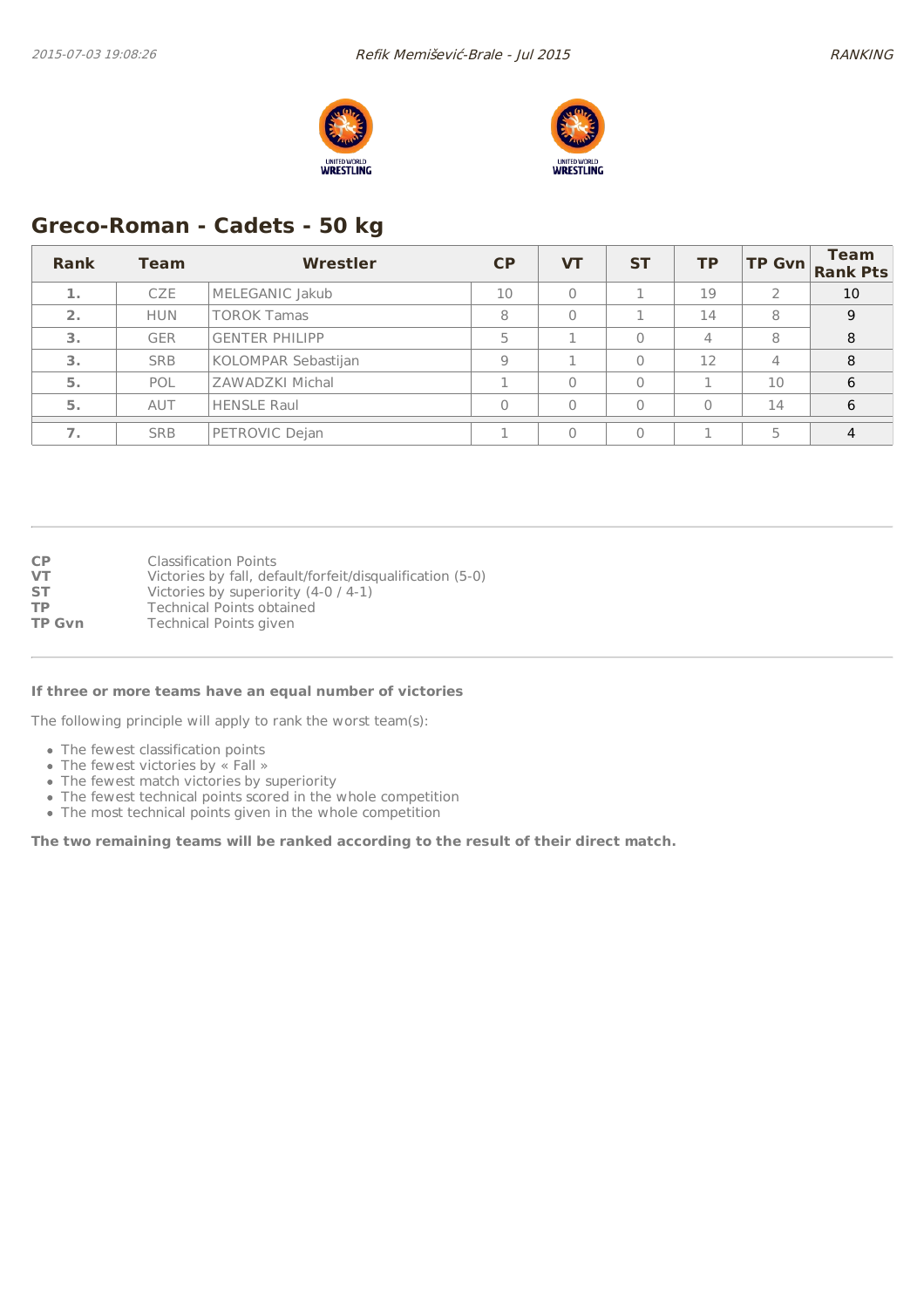

**Final 3-5**



**Final 3-5**

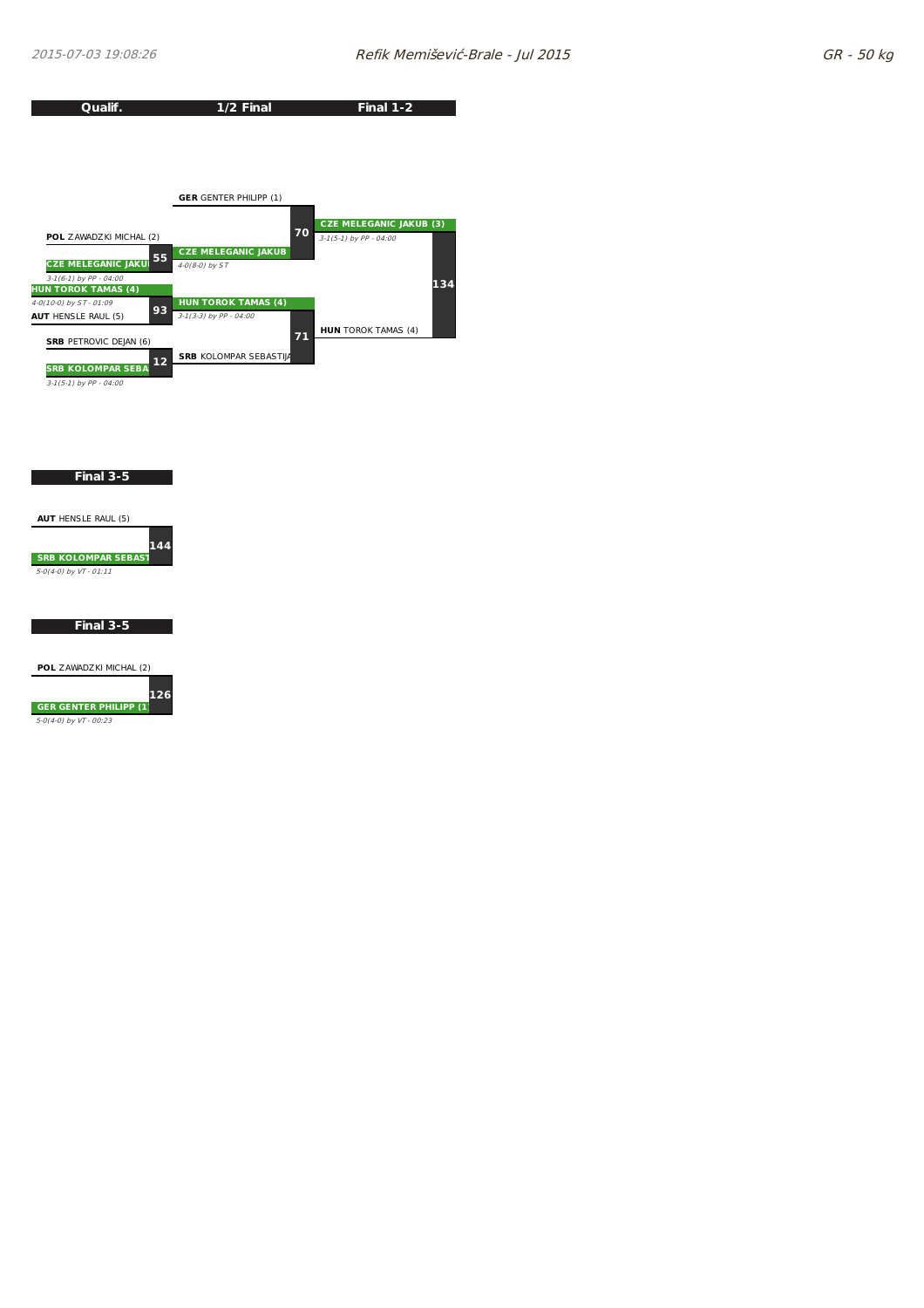



## **Greco-Roman - Cadets - 50 kg - Results**

### **Qualif. - GR - 50 kg**

|    | Match Wrestler           |    |    |  | TP   CP   Victory   CP   TP   Wrestler |
|----|--------------------------|----|----|--|----------------------------------------|
|    | POL - ZAWADZKI Michal    |    | DD |  | 6 <b>CZE - MELEGANIC Jakub</b>         |
| 93 | <b>HUN - TOROK Tamas</b> | 10 |    |  | 0   AUT - HENSLE Raul                  |
|    | ISRB - PETROVIC Deian    |    | DD |  | <b>SRB - KOLOMPAR Sebastiian</b>       |

### **1/2 Final - GR - 50 kg**

|    | Match Wrestler           | $TP$ $CP$ |    |  | Victory   CP   TP   Wrestler |
|----|--------------------------|-----------|----|--|------------------------------|
| 70 | lger - genter Philipp    |           |    |  | <b>CZE - MELEGANIC lakub</b> |
|    | <b>HUN - TOROK Tamas</b> |           | DD |  | ISRB - KOLOMPAR Sebastijan   |

### **Final 3-5 - GR - 50 kg**

|     | Match Wrestler        |  |  | TP   CP   Victory   CP   TP   Wrestler |
|-----|-----------------------|--|--|----------------------------------------|
|     | POL - ZAWADZKI Michal |  |  | 4 <b>GER - GENTER PHILIPP</b>          |
| 144 | AUT - HENSLE Raul     |  |  | 4   SRB - KOLOMPAR Sebastiian          |

### **Final 1-2 - GR - 50 kg**

|     | Match Wrestler               | TD. | <b>Victory</b> | CP . | TP Wrestler       |
|-----|------------------------------|-----|----------------|------|-------------------|
| 134 | <b>CZE - MELEGANIC Jakub</b> |     | <b>DD</b>      |      | HUN - TOROK Tamas |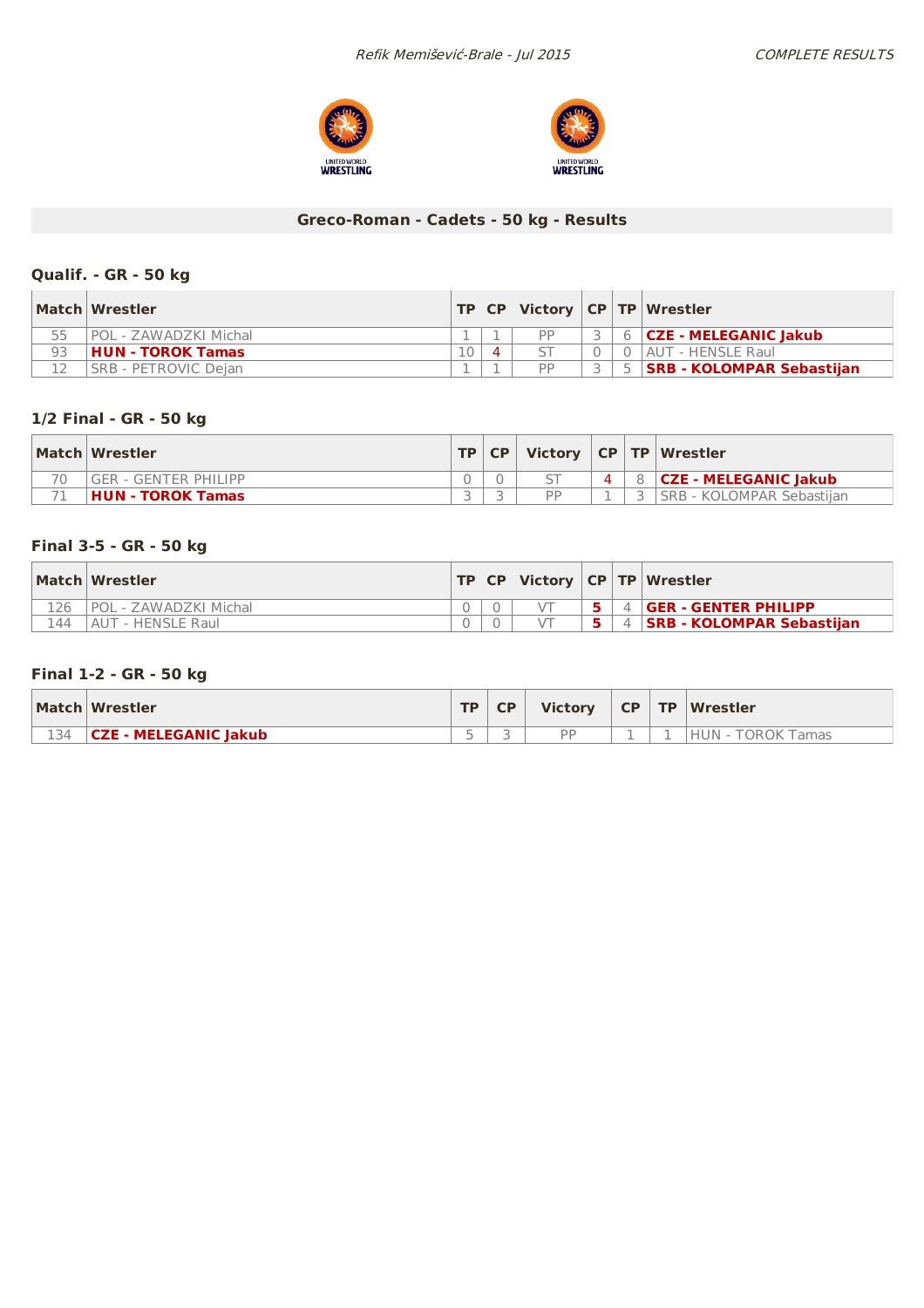| Number Team |            | <b>Name</b>              | Engagement License | <b>MC</b> | Weight |
|-------------|------------|--------------------------|--------------------|-----------|--------|
| 31          | <b>CRO</b> | SASIC Fran               |                    |           |        |
| 83          | CRO        | <b>BORECKI David</b>     |                    |           |        |
| 78          | <b>EST</b> | KALJOLA Ranet            |                    |           |        |
| 9           | <b>FIN</b> | <b>MATTILA Elmer</b>     |                    |           |        |
| 47          | <b>FIN</b> | KORPELA Santeri          |                    |           |        |
| 11          | <b>FRA</b> | <b>BENSERRADJ Hocine</b> |                    |           |        |
| 52          | <b>FRA</b> | LOVARN Azaiz Axel        |                    |           |        |
| 20          | <b>GER</b> | <b>GINC Alexander</b>    |                    |           |        |
| 44          | <b>HUN</b> | <b>KECKEMETI Ferenc</b>  |                    |           |        |
| 50          | POL        | SCIEGLINSKI Jakub        |                    |           |        |
| 63          | <b>SLO</b> | <b>KOCAR Denis</b>       |                    |           |        |
| 2           | <b>SRB</b> | <b>KATONA Adam</b>       |                    |           |        |
|             |            |                          |                    |           |        |
|             |            |                          |                    |           |        |
|             |            |                          |                    |           |        |
|             |            |                          |                    |           |        |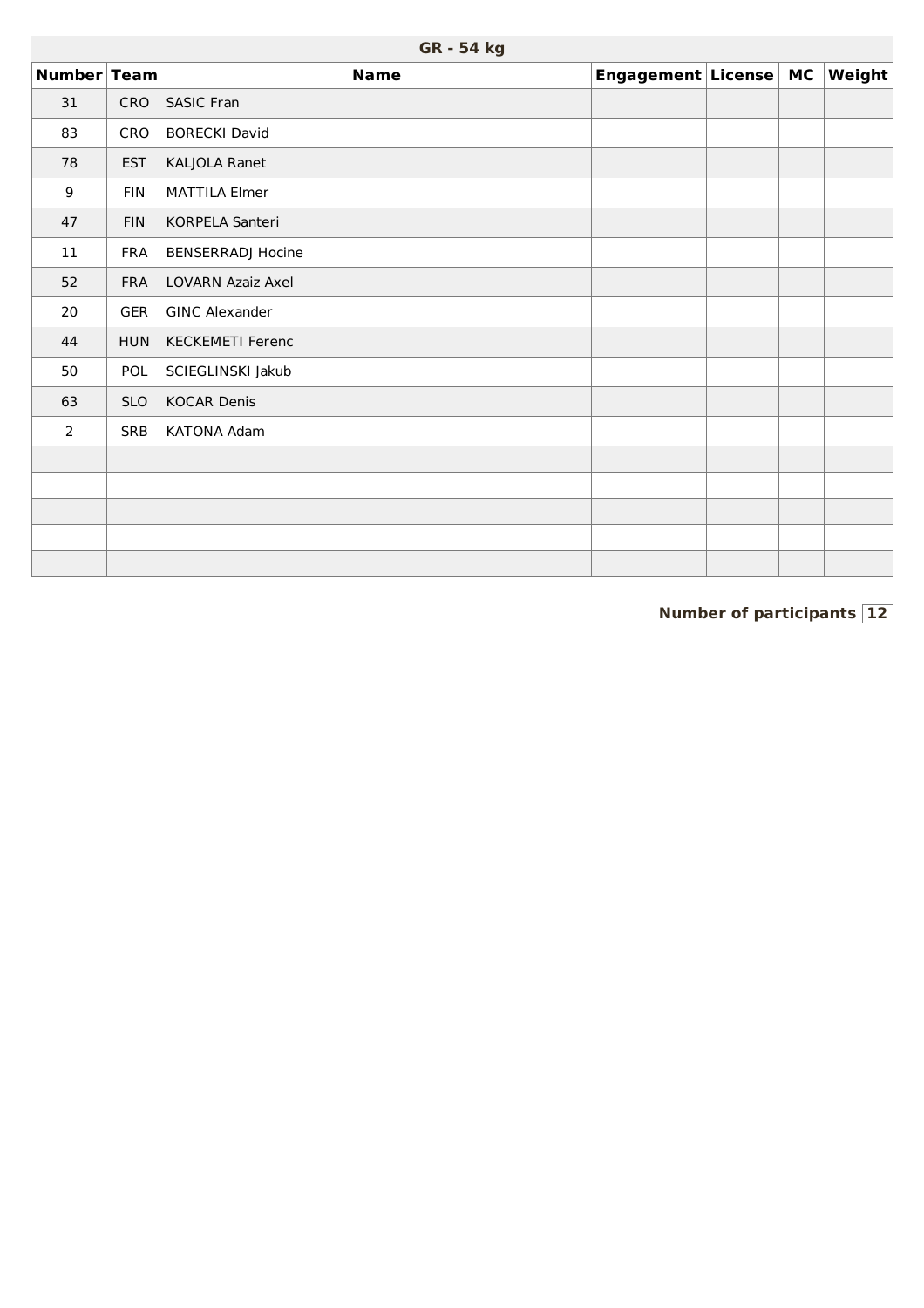



# **Greco-Roman - Cadets - 54 kg**

| Rank | <b>Team</b> | Wrestler                 | CP           | <b>VT</b>    | <b>ST</b>      | <b>TP</b> | <b>TP Gvn</b> | <b>Team</b><br><b>Rank Pts</b> |
|------|-------------|--------------------------|--------------|--------------|----------------|-----------|---------------|--------------------------------|
| 1.   | <b>GER</b>  | <b>GINC Alexander</b>    | 10           | $\Omega$     | 1              | 19        | 3             | 10                             |
| 2.   | <b>POL</b>  | SCIEGLINSKI Jakub        | 10           | $\Omega$     | $\Omega$       | 13        | 14            | 9                              |
| 3.   | <b>SRB</b>  | <b>KATONA Adam</b>       | 9            | 1            | $\mathbf{0}$   | 8         | 3             | 8                              |
| 3.   | <b>HUN</b>  | <b>KECKEMETI Ferenc</b>  | 13           | 1            | 1              | 27        | 11            | 8                              |
| 5.   | <b>FRA</b>  | <b>BENSERRADJ Hocine</b> | $\Omega$     | $\Omega$     | $\Omega$       | $\Omega$  | 9             | 6                              |
| 5.   | <b>FRA</b>  | <b>LOVARN Azaiz Axel</b> | 9            | $\mathbf{0}$ | $\overline{2}$ | 17        | 10            | 6                              |
| 7.   | <b>CRO</b>  | <b>BORECKI David</b>     | 4            | $\mathbf{0}$ | п              | 9         | 8             | $\overline{4}$                 |
| 8.   | <b>CRO</b>  | <b>SASIC Fran</b>        | $\mathbf{1}$ | $\Omega$     | $\Omega$       | 6         | 9             | 3                              |
| 9.   | <b>FIN</b>  | <b>KORPELA Santeri</b>   |              | $\bigcap$    | $\bigcap$      | 2         | 13            | 2                              |
| 10.  | <b>FIN</b>  | <b>MATTILA Elmer</b>     | $\mathbf{0}$ | $\Omega$     | $\mathbf{0}$   | $\Omega$  | 4             | $\mathbf{1}$                   |
| 11.  | <b>SLO</b>  | <b>KOCAR Denis</b>       | $\Omega$     | $\Omega$     | $\bigcap$      | $\Omega$  | 8             | $\Omega$                       |
| 12.  | <b>EST</b>  | <b>KALIOLA Ranet</b>     | 0            | $\Omega$     | $\mathbf{0}$   | $\Omega$  | 9             | $\mathbf 0$                    |

| <b>CP</b>     | <b>Classification Points</b>                              |
|---------------|-----------------------------------------------------------|
| VT            | Victories by fall, default/forfeit/disqualification (5-0) |
| <b>ST</b>     | Victories by superiority $(4-0/4-1)$                      |
| ТP            | <b>Technical Points obtained</b>                          |
| <b>TP Gvn</b> | <b>Technical Points given</b>                             |

#### **If three or more teams have an equal number of victories**

The following principle will apply to rank the worst team(s):

- The fewest classification points
- The fewest victories by « Fall »
- The fewest match victories by superiority
- The fewest technical points scored in the whole competition
- The most technical points given in the whole competition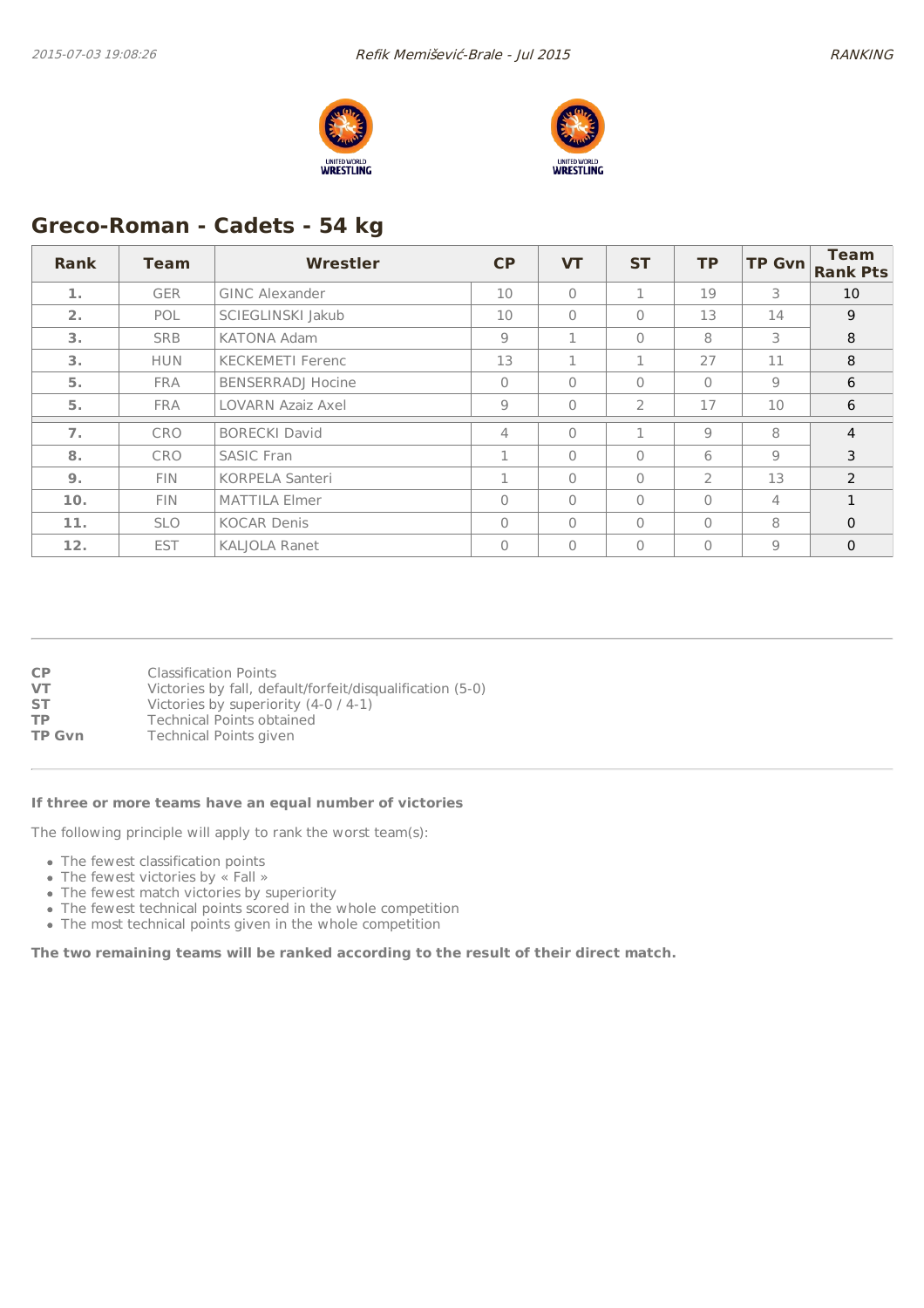



**FRA** BENSERRADJ HOCINE (3)

**SRB KATONA ADAM (1) 127**

3-0(3-0) by PO - 04:00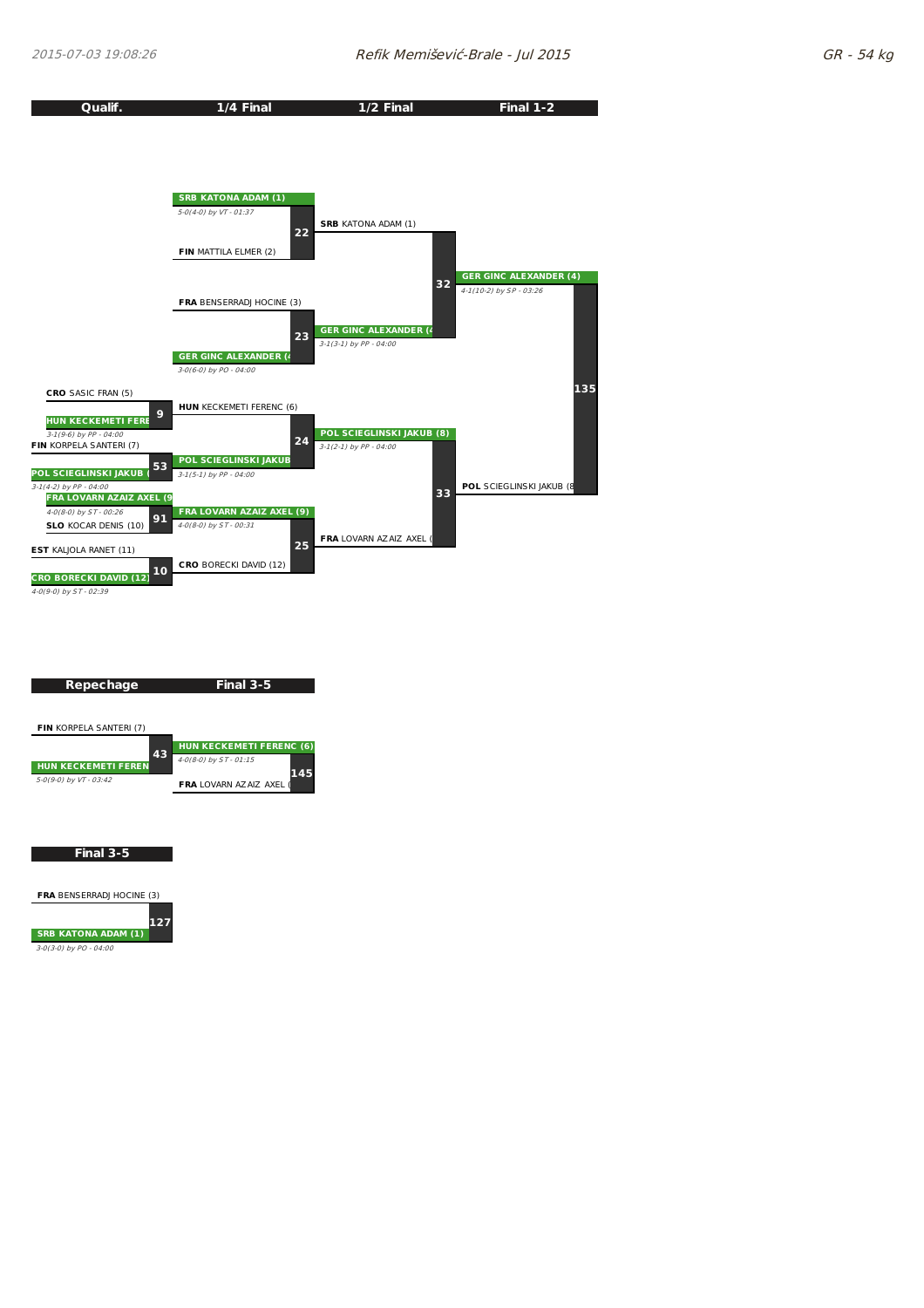



### **Greco-Roman - Cadets - 54 kg - Results**

### **Qualif. - GR - 54 kg**

|    | Match Wrestler                 | TP CP | Victory   CP   TP   Wrestler |          |                             |  |  |  |
|----|--------------------------------|-------|------------------------------|----------|-----------------------------|--|--|--|
|    | ICRO - SASIC Fran              |       | DD                           |          | 9 HUN - KECKEMETI Ferenc    |  |  |  |
|    | FIN - KORPFIA Santeri          |       | <b>DD</b>                    |          | 4   POL - SCIEGLINSKI Jakub |  |  |  |
| 91 | <b>FRA - LOVARN Azaiz Axel</b> |       |                              |          | <b>ISLO - KOCAR Denis</b>   |  |  |  |
| 10 | <b>EST - KALIOLA Ranet</b>     |       |                              | $\Omega$ | <b>CRO - BORECKI David</b>  |  |  |  |

## **1/4 Final - GR - 54 kg**

|    | Match Wrestler                 |   | TP   CP |     |  | Victory $ CP TP $ Wrestler     |
|----|--------------------------------|---|---------|-----|--|--------------------------------|
|    | <b>SRB - KATONA Adam</b>       |   |         |     |  | FIN - MATTILA Elmer            |
|    | FRA - BENSERRADI Hocine        |   |         | PO. |  | <b>GER - GINC Alexander</b>    |
| 24 | HUN - KECKEMETI Ferenc         |   |         | DD  |  | <b>POL - SCIEGLINSKI Jakub</b> |
| 25 | <b>FRA - LOVARN Azaiz Axel</b> | 8 |         |     |  | CRO - BORECKI David            |

### **1/2 Final - GR - 54 kg**

|    | Match Wrestler          | TD | <b>CP</b> | <b>Victory</b> |  | CP   TP   Wrestler          |
|----|-------------------------|----|-----------|----------------|--|-----------------------------|
|    | SRB - KATONA Adam       |    |           | DD             |  | <b>GER - GINC Alexander</b> |
| ココ | POL - SCIEGLINSKI Jakub |    |           | DD             |  | FRA - LOVARN Azaiz Axel     |

### **Repechage - GR - 54 kg**

| Match Wrestler        | <b>TP</b> | CP |  | Victory $ CP TP Wrestler$       |
|-----------------------|-----------|----|--|---------------------------------|
| FIN - KORPELA Santeri |           |    |  | 9 <b>HUN - KECKEMETI Ferenc</b> |

#### **Final 3-5 - GR - 54 kg**

|     | Match Wrestler                | <b>TP</b> | <b>CP</b> |    |  | Victory   CP   TP   Wrestler |
|-----|-------------------------------|-----------|-----------|----|--|------------------------------|
|     | I FRA - BENSERRADI Hocine     |           |           | PС |  | <b>SRB - KATONA Adam</b>     |
| 145 | <b>HUN - KECKEMETI Ferenc</b> |           |           |    |  | I FRA - LOVARN Azaiz Axel    |

### **Final 1-2 - GR - 54 kg**

| Match Wrestler              | TD. | <b>CP</b> |  | Victory $ CP TP Wrestler $   |
|-----------------------------|-----|-----------|--|------------------------------|
| <b>GER - GINC Alexander</b> | 10  |           |  | ' POL -<br>SCIEGLINSKI Jakub |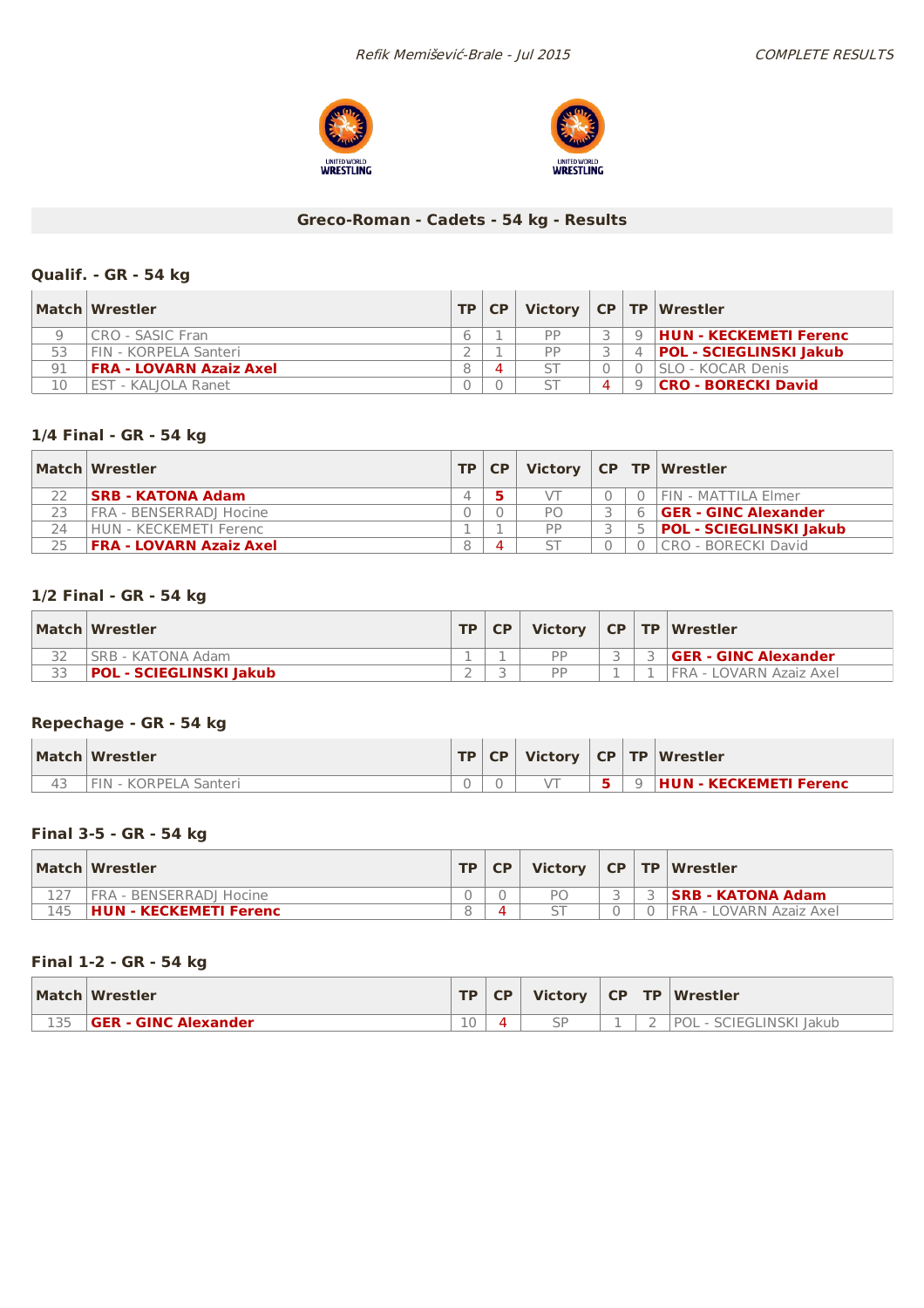|             |            | GR - 58 kg              |                    |           |        |
|-------------|------------|-------------------------|--------------------|-----------|--------|
| Number Team |            | <b>Name</b>             | Engagement License | <b>MC</b> | Weight |
| 97          | AUT        | <b>MARBURGER Eric</b>   |                    |           |        |
| 56          | CRO        | PUKLAVEC Pavel          |                    |           |        |
| 59          | CRO        | <b>BOGOVIC Nikola</b>   |                    |           |        |
| 64          | CRO        | <b>HABEK Lovro</b>      |                    |           |        |
| 55          | <b>EST</b> | JAKOVLEV Jegor          |                    |           |        |
| 26          | <b>FIN</b> | <b>KUNTTU Eemeli</b>    |                    |           |        |
| 68          | <b>FRA</b> | <b>OUDY Lucas</b>       |                    |           |        |
| 75          | GER        | <b>GINC Andrej</b>      |                    |           |        |
| 39          | <b>HUN</b> | <b>GERGELY Bak</b>      |                    |           |        |
| 29          | <b>NOR</b> | JORGENSEN Havard        |                    |           |        |
| 93          | <b>NOR</b> | <b>FISCHER Daniel</b>   |                    |           |        |
| 92          | <b>POL</b> | <b>SZEWCZUK Mateusz</b> |                    |           |        |
| 38          | SRB        | SURANJI Martin          |                    |           |        |
| 67          | <b>SRB</b> | <b>VAMOS Macas</b>      |                    |           |        |
| 90          | <b>SWE</b> | SOINI Erik              |                    |           |        |
| 8           | <b>TUR</b> | <b>GUN Ismail</b>       |                    |           |        |
| 71          | <b>TUR</b> | <b>MERIC Emincan</b>    |                    |           |        |
|             |            |                         |                    |           |        |
|             |            |                         |                    |           |        |
|             |            |                         |                    |           |        |
|             |            |                         |                    |           |        |
|             |            |                         |                    |           |        |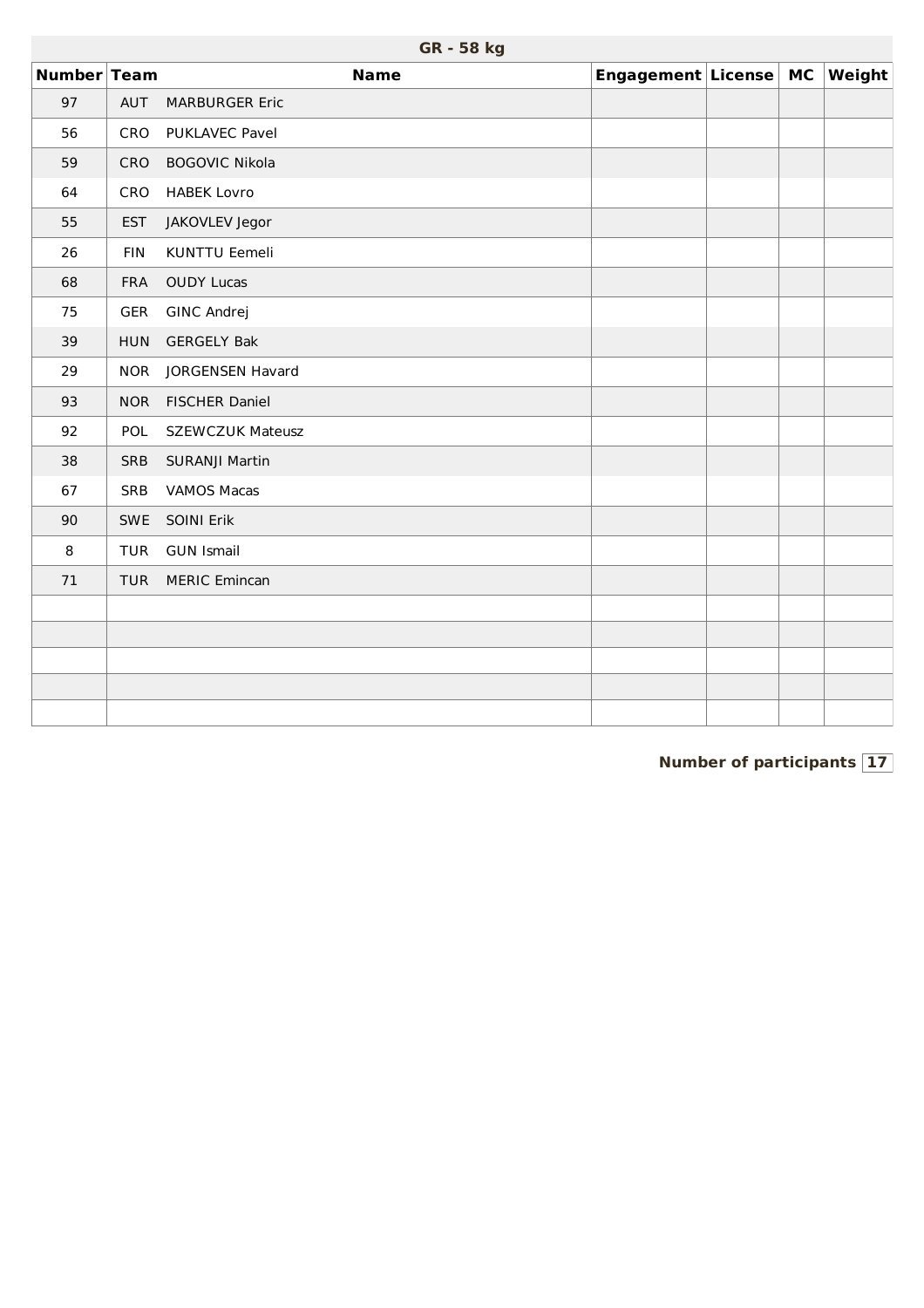



# **Greco-Roman - Cadets - 58 kg**

| Rank | Team       | <b>Wrestler</b>         | <b>CP</b>      | <b>VT</b>    | <b>ST</b>      | <b>TP</b>      | <b>TP Gvn</b>  | <b>Team</b><br><b>Rank Pts</b> |
|------|------------|-------------------------|----------------|--------------|----------------|----------------|----------------|--------------------------------|
| 1.   | <b>TUR</b> | <b>GUN Ismail</b>       | 14             | $\bigcap$    | 2              | 32             | $\overline{2}$ | 10                             |
| 2.   | <b>TUR</b> | <b>MERIC Emincan</b>    | 11             | $\bigcap$    | 1              | 24             | 14             | 9                              |
| 3.   | <b>NOR</b> | <b>JORGENSEN Havard</b> | 11             | $\bigcap$    | $\overline{2}$ | 26             | $\overline{9}$ | 8                              |
| 3.   | <b>GER</b> | GINC Andrej             | 11             | $\bigcap$    | $\mathbf{1}$   | 22             | 8              | 8                              |
| 5.   | <b>HUN</b> | <b>GERGELY Bak</b>      | 9              | $\mathbf{1}$ | $\Omega$       | 15             | 20             | 6                              |
| 5.   | <b>FRA</b> | <b>OUDY Lucas</b>       | $\overline{4}$ | $\Omega$     | $\Omega$       | 10             | 11             | 6                              |
| 7.   | <b>NOR</b> | <b>FISCHER Daniel</b>   | $\overline{7}$ | $\bigcap$    | $\mathbf{1}$   | 12             | 12             | $\overline{4}$                 |
| 8.   | <b>CRO</b> | PUKLAVEC Pavel          | 5              | $\mathbf{1}$ | $\mathbf{0}$   | 5              | 8              | 3                              |
| 9.   | <b>SRB</b> | <b>VAMOS Macas</b>      | 4              | $\bigcap$    | $\bigcap$      | 8              | 17             | 2                              |
| 10.  | POL.       | <b>SZEWCZUK Mateusz</b> | 1              | $\Omega$     | $\mathbf{0}$   | 4              | 4              | $\mathbf{1}$                   |
| 11.  | <b>EST</b> | JAKOVLEV Jegor          | 1              | $\Omega$     | $\mathbf{0}$   | $\overline{2}$ | 7              | $\mathbf{0}$                   |
| 12.  | <b>CRO</b> | <b>BOGOVIC Nikola</b>   | $\Omega$       | $\bigcap$    | $\Omega$       | $\overline{2}$ | 5              | $\mathbf{0}$                   |
| 13.  | <b>SWE</b> | SOINI Erik              | $\mathbf{0}$   | $\bigcap$    | $\mathbf{0}$   | $\mathbf{0}$   | 4              | $\mathbf 0$                    |
| 14.  | <b>CRO</b> | <b>HABEK Lovro</b>      | $\Omega$       | $\bigcap$    | $\Omega$       | $\Omega$       | 6              | $\mathbf{0}$                   |
| 15.  | <b>AUT</b> | <b>MARBURGER Eric</b>   | $\Omega$       | $\bigcap$    | $\Omega$       | $\bigcap$      | 8              | $\Omega$                       |
| 16.  | <b>SRB</b> | SURANJI Martin          | $\mathbf{0}$   | $\bigcap$    | $\mathbf{0}$   | $\Omega$       | $\overline{9}$ | $\mathbf{0}$                   |
| 17.  | <b>FIN</b> | KUNTTU Eemeli           | $\mathbf{0}$   | $\bigcap$    | $\mathbf{0}$   | $\Omega$       | 18             | $\mathbf 0$                    |

| СP            | <b>Classification Points</b>                              |
|---------------|-----------------------------------------------------------|
| VT            | Victories by fall, default/forfeit/disqualification (5-0) |
| SТ            | Victories by superiority $(4-0/4-1)$                      |
| ТP            | <b>Technical Points obtained</b>                          |
| <b>TP Gvn</b> | <b>Technical Points given</b>                             |
|               |                                                           |

#### **If three or more teams have an equal number of victories**

The following principle will apply to rank the worst team(s):

- The fewest classification points
- The fewest victories by « Fall »
- The fewest match victories by superiority
- The fewest technical points scored in the whole competition
- The most technical points given in the whole competition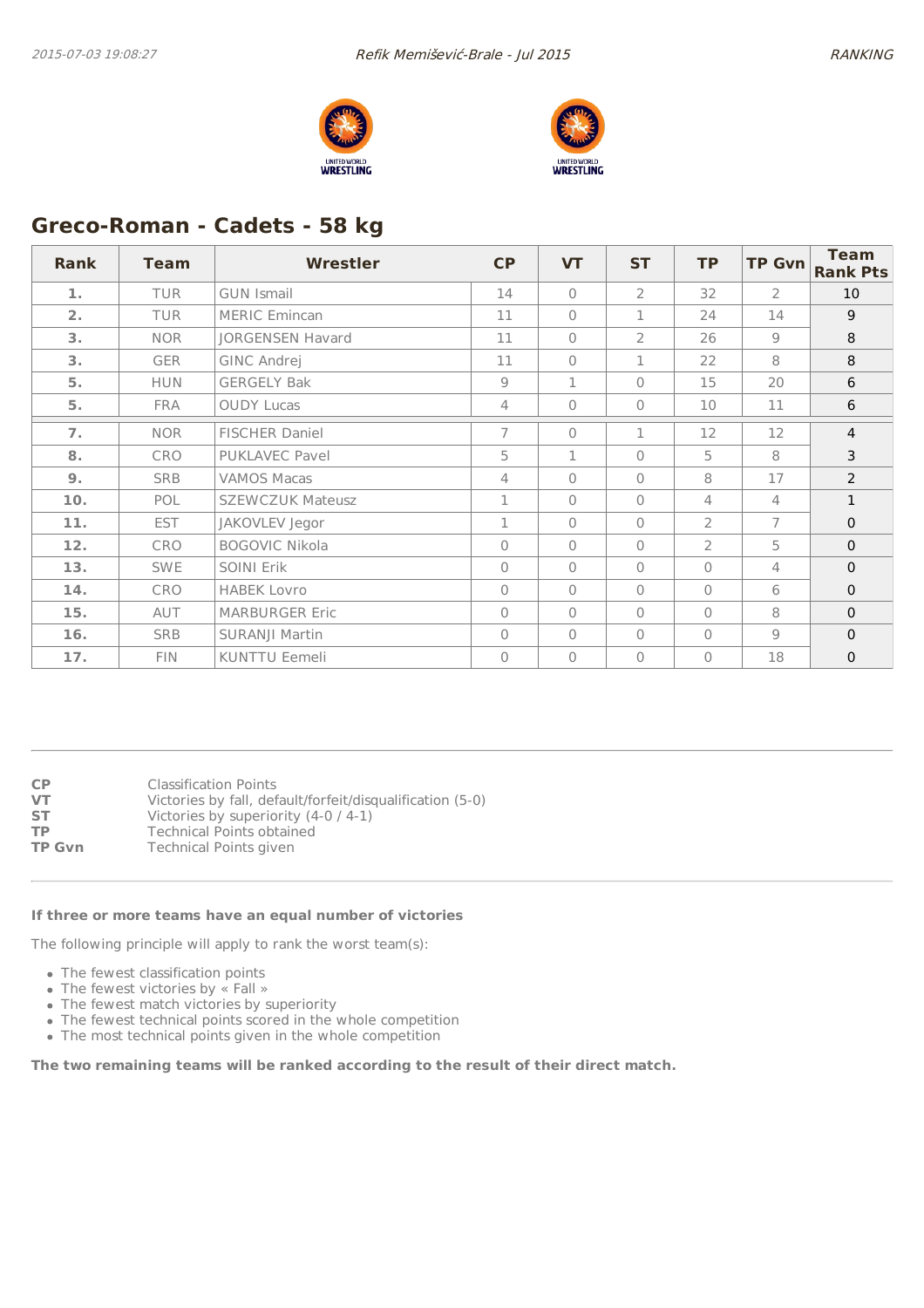

**Repechage Final 3-5**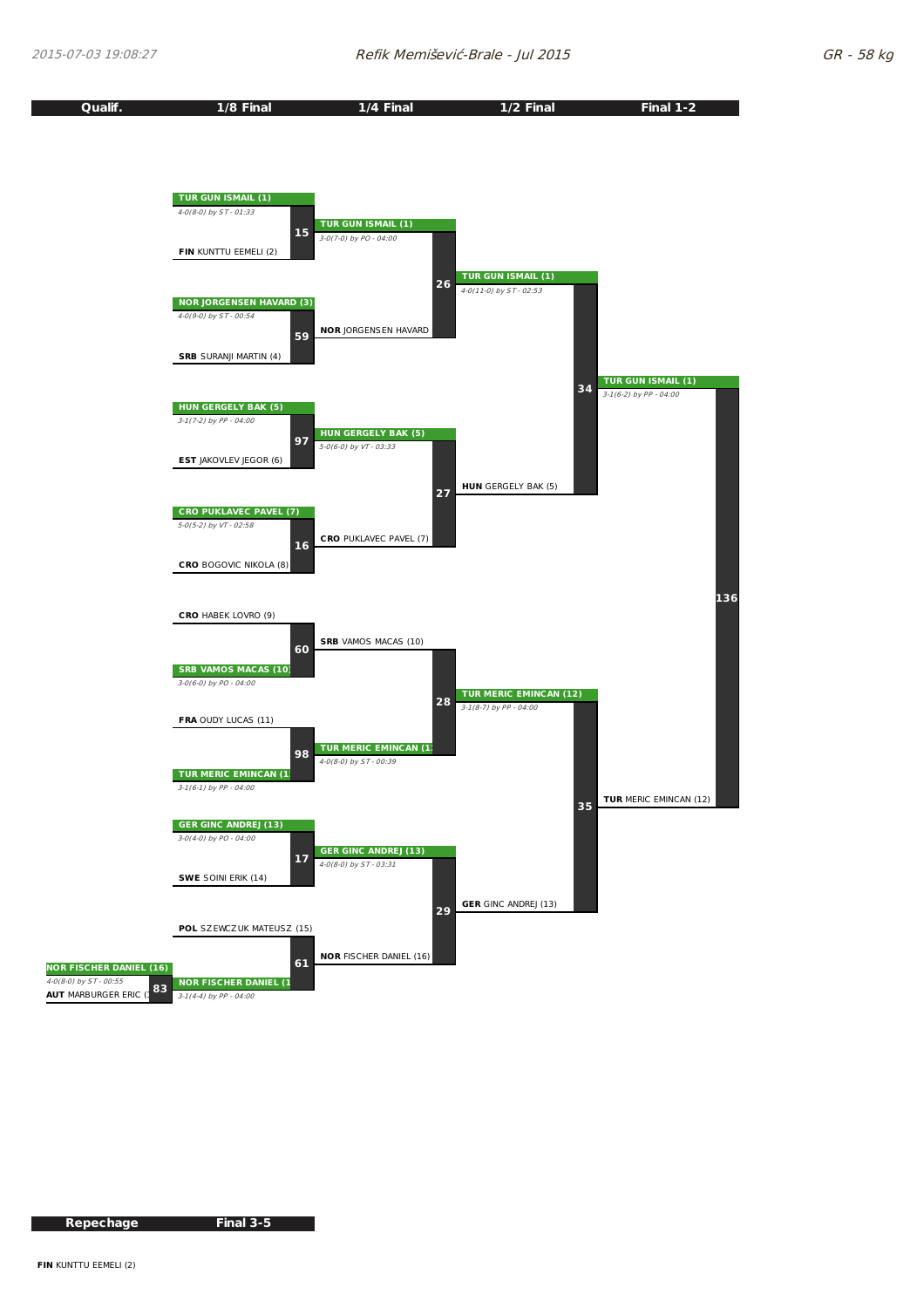

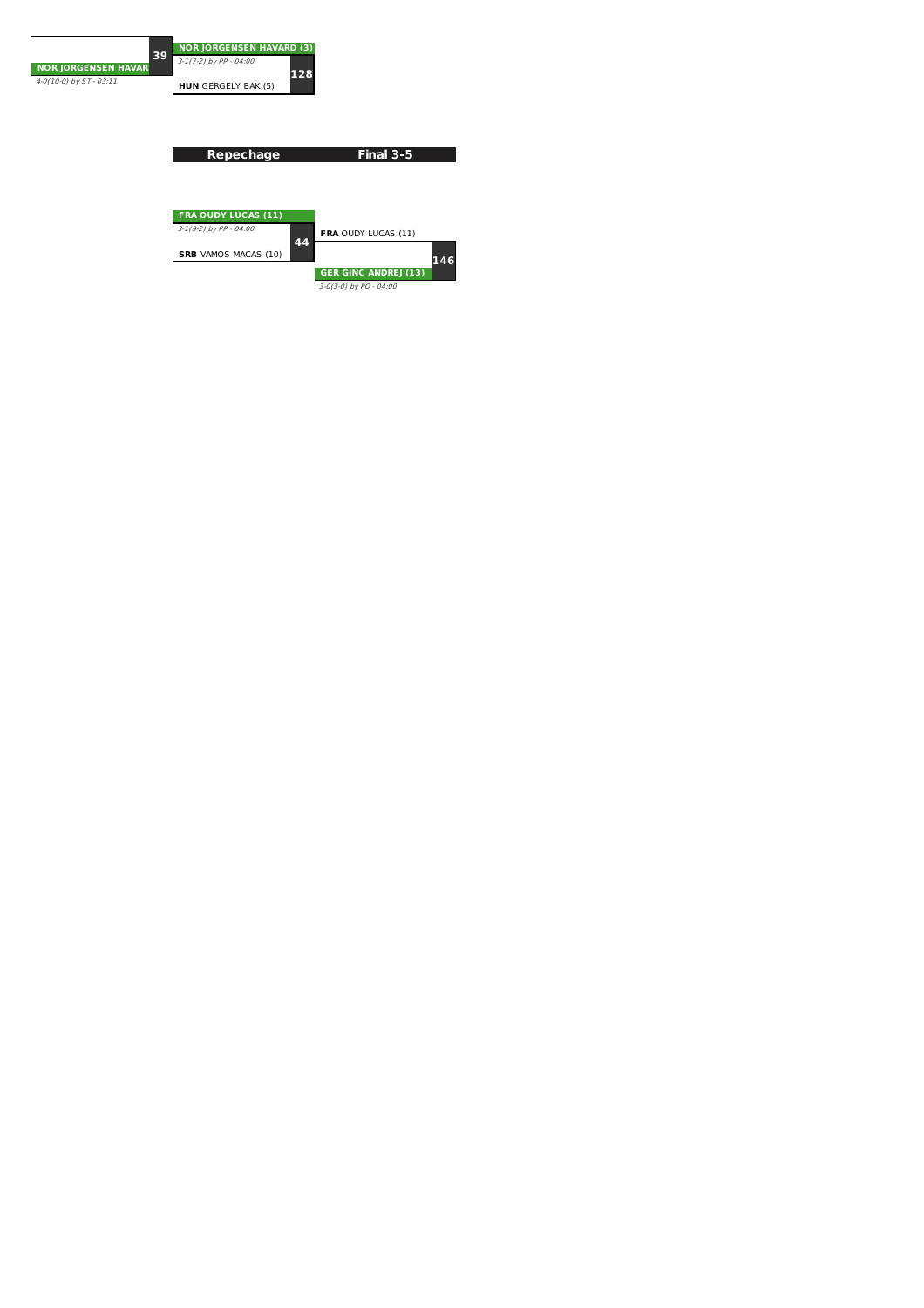



### **Greco-Roman - Cadets - 58 kg - Results**

### **Qualif. - GR - 58 kg**

|    | Match Wrestler              | TD. | CP | <b>Victory</b>           | $CP$ $TP$ | <b>Wrestler</b>                |
|----|-----------------------------|-----|----|--------------------------|-----------|--------------------------------|
| 83 | <b>NOR - FISCHER Daniel</b> |     |    | $\overline{\phantom{0}}$ |           | - MARBURGER Eric<br>$A \cup T$ |

### **1/8 Final - GR - 58 kg**

|    | Match Wrestler                | <b>TP</b> | <b>CP</b> | <b>Victory</b> | CP TP |   | Wrestler                    |
|----|-------------------------------|-----------|-----------|----------------|-------|---|-----------------------------|
| 15 | <b>TUR - GUN Ismail</b>       | 8         | 4         | ST             |       |   | FIN - KUNTTU Eemeli         |
| 59 | <b>NOR - JORGENSEN Havard</b> | 9         | 4         | ST             |       |   | <b>SRB - SURANJI Martin</b> |
| 97 | <b>HUN - GERGELY Bak</b>      |           |           | PP             |       |   | EST - JAKOVLEV Jegor        |
| 16 | <b>CRO - PUKLAVEC Pavel</b>   |           |           | VТ             |       |   | CRO - BOGOVIC Nikola        |
| 60 | CRO - HABEK Lovro             |           |           | PO             |       | 6 | <b>SRB - VAMOS Macas</b>    |
| 98 | <b>FRA - OUDY Lucas</b>       |           |           | PP             |       | 6 | <b>TUR - MERIC Emincan</b>  |
| 17 | <b>GER - GINC Andrej</b>      |           |           | PO.            |       |   | <b>SWE - SOINI Erik</b>     |
| 61 | POL - SZEWCZUK Mateusz        | 4         |           | PP             |       |   | <b>NOR - FISCHER Daniel</b> |

### **1/4 Final - GR - 58 kg**

|    | Match Wrestler           | TP | <b>CP</b> |    |   |          | Victory $ CP TP Wrestler$    |
|----|--------------------------|----|-----------|----|---|----------|------------------------------|
| 26 | TUR - GUN Ismail         |    |           | PΟ |   | $\Omega$ | NOR - JORGENSEN Havard       |
|    | HUN - GERGELY Bak        | 6  |           |    |   | $\Omega$ | ICRO - PUKLAVEC Pavel        |
| 28 | ISRB - VAMOS Macas       |    |           |    | 4 |          | 8 <b>TUR - MERIC Emincan</b> |
| 29 | <b>GER - GINC Andrei</b> |    | $\Delta$  |    |   | $\Omega$ | INOR - FISCHER Daniel        |

#### **1/2 Final - GR - 58 kg**

|    | Match Wrestler             | <b>TP</b> | СP | <b>Victory</b> | <b>CP</b> | <b>TP</b> | $\blacksquare$ Wrestler   |
|----|----------------------------|-----------|----|----------------|-----------|-----------|---------------------------|
| 34 | <b>TUR - GUN Ismail</b>    | - -       |    |                |           |           | <b>HUN - GERGELY Bak</b>  |
| 35 | <b>TUR - MERIC Emincan</b> |           |    | <b>DP</b>      |           | -         | <b>IGER - GINC Andrei</b> |

### **Repechage - GR - 58 kg**

|    | Match Wrestler              |  |  | TP CP   Victory   CP   TP   Wrestler |
|----|-----------------------------|--|--|--------------------------------------|
| 39 | <b>IFIN - KUNTTU Eemeli</b> |  |  | 4   10   NOR - JORGENSEN Havard      |
| 44 | <b>FRA - OUDY Lucas</b>     |  |  | ISRB - VAMOS Macas                   |

### **Final 3-5 - GR - 58 kg**

|     | Match Wrestler         | <b>TP</b> | <b>Victory</b>         | <b>CP</b> | TP Wrestler              |
|-----|------------------------|-----------|------------------------|-----------|--------------------------|
| 128 | NOR - JORGENSEN Havard | -         | <b>DD</b>              |           | HUN - GERGELY Bak        |
| 146 | FRA - OUDY Lucas       |           | $\mathsf{P}\mathsf{C}$ |           | <b>GER - GINC Andrej</b> |

### **Final 1-2 - GR - 58 kg**

|     | Match Wrestler   | <b>TD</b> | <b>CP</b> | <b>Victory</b> | <b>CP</b> | <b>TP</b> | Wrestler                    |
|-----|------------------|-----------|-----------|----------------|-----------|-----------|-----------------------------|
| 136 | TUR - GUN Ismail |           |           | DD             |           |           | <b>MERIC Emincan</b><br>tur |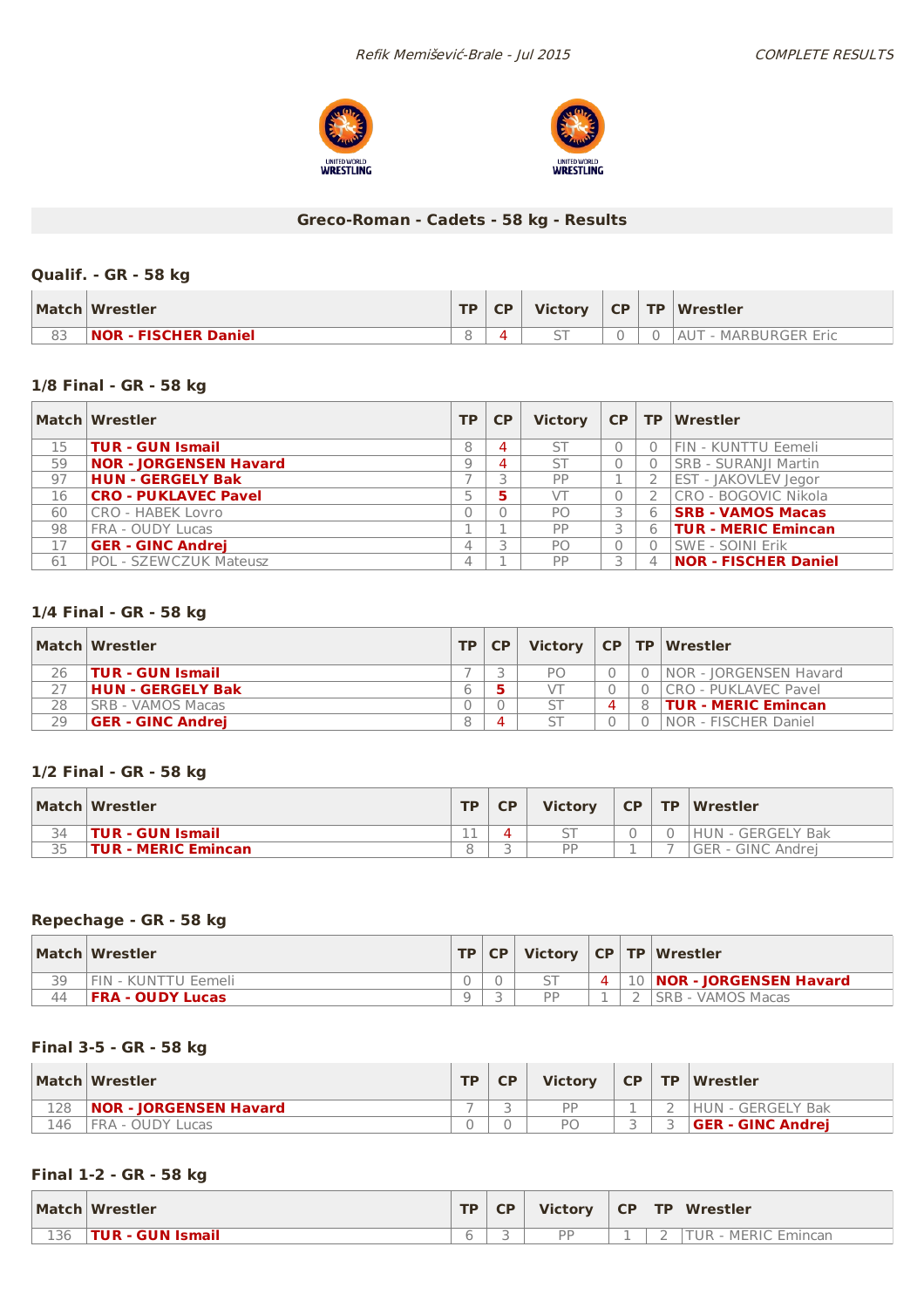|                | GR - 63 kg |                             |                       |  |  |        |  |  |
|----------------|------------|-----------------------------|-----------------------|--|--|--------|--|--|
| Number Team    |            | <b>Name</b>                 | Engagement License MC |  |  | Weight |  |  |
| $\overline{3}$ | CRO        | JOTANOVIC Nenad             |                       |  |  |        |  |  |
| 41             | <b>CZE</b> | BIELESZ Jakub               |                       |  |  |        |  |  |
| 64             | <b>EST</b> | <b>LEITHAM Hans Uku</b>     |                       |  |  |        |  |  |
| 76             | <b>EST</b> | <b>BOLUNOV Denis</b>        |                       |  |  |        |  |  |
| 39             | <b>FRA</b> | <b>DIONG Sada</b>           |                       |  |  |        |  |  |
| 23             | <b>GER</b> | CHLOVELLE Van               |                       |  |  |        |  |  |
| 66             | <b>GER</b> | <b>EZRA Anthony</b>         |                       |  |  |        |  |  |
| 17             | <b>HUN</b> | <b>LAKATUS Tamas</b>        |                       |  |  |        |  |  |
| 18             | <b>HUN</b> | <b>KESZI Mate</b>           |                       |  |  |        |  |  |
| 99             | <b>HUN</b> | <b>MAHELLA Florian</b>      |                       |  |  |        |  |  |
| 57             | <b>NOR</b> | SAMET Bajram                |                       |  |  |        |  |  |
| 10             | <b>SRB</b> | POLGAR Akos                 |                       |  |  |        |  |  |
| 30             | <b>SRB</b> | HASANOVIC Elmaz             |                       |  |  |        |  |  |
| 44             | SRB        | VELICKOVIC Bojan            |                       |  |  |        |  |  |
| 55             | <b>SWE</b> | <b>AGREN Karl</b>           |                       |  |  |        |  |  |
| 25             | <b>TUR</b> | SONKUR Furkan               |                       |  |  |        |  |  |
| 27             | <b>TUR</b> | <b>DEMIR Abdullah Fatih</b> |                       |  |  |        |  |  |
| 69             | <b>TUR</b> | YILMAZ Veli                 |                       |  |  |        |  |  |
|                |            |                             |                       |  |  |        |  |  |
|                |            |                             |                       |  |  |        |  |  |
|                |            |                             |                       |  |  |        |  |  |
|                |            |                             |                       |  |  |        |  |  |
|                |            |                             |                       |  |  |        |  |  |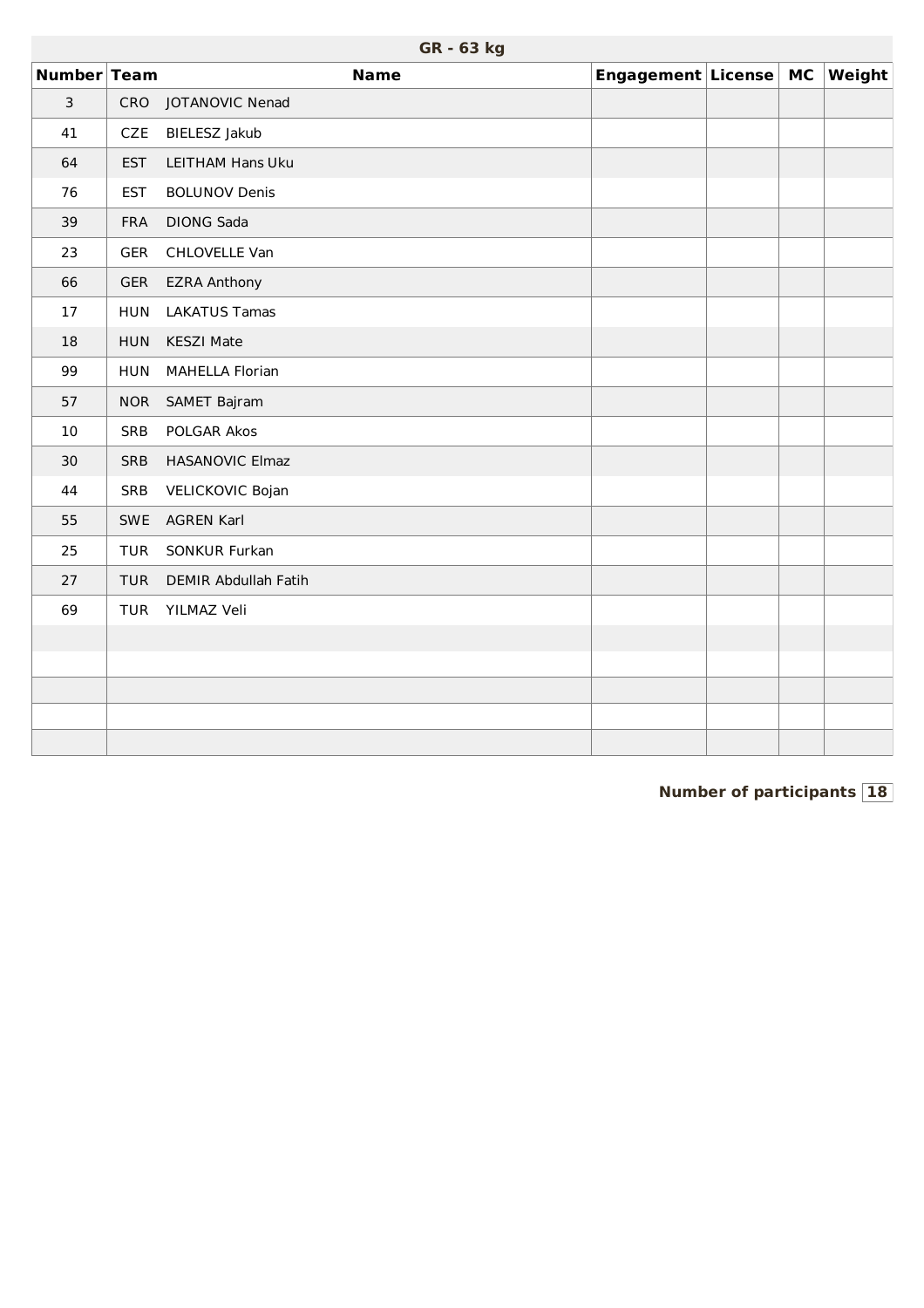



# **Greco-Roman - Cadets - 63 kg**

| <b>Rank</b>    | <b>Team</b> | Wrestler               | <b>CP</b>      | <b>VT</b>    | <b>ST</b>      | <b>TP</b>      | <b>TP Gvn</b>  | <b>Team</b><br><b>Rank Pts</b> |
|----------------|-------------|------------------------|----------------|--------------|----------------|----------------|----------------|--------------------------------|
| 1.             | <b>HUN</b>  | <b>LAKATUS Tamas</b>   | 16             | $\mathbf{1}$ | $\overline{2}$ | 32             | $\overline{2}$ | 10                             |
| 2 <sub>1</sub> | <b>EST</b>  | <b>BOLUNOV Denis</b>   | 14             | $\Omega$     | $\overline{2}$ | 32             | 15             | 9                              |
| 3.             | <b>TUR</b>  | DEMIR Abdullah Fatih   | 10             | $\bigcap$    | $\mathbf{0}$   | 11             | $\overline{7}$ | 8                              |
| 3.             | <b>SWE</b>  | <b>AGREN Karl</b>      | 12             | $\bigcap$    | $\overline{2}$ | 22             | 16             | 8                              |
| 5.             | <b>SRB</b>  | POLGAR Akos            | $\overline{7}$ | $\bigcap$    | $\mathbf{1}$   | 16             | 15             | 6                              |
| 5.             | <b>TUR</b>  | YILMAZ Veli            | 9              | $\Omega$     | $\Omega$       | 13             | 24             | 6                              |
| 7.             | <b>EST</b>  | LEITHAM Hans Uku       | 5              | $\bigcap$    | $\Omega$       | 4              | $\mathcal{Q}$  | $\overline{4}$                 |
| 8.             | <b>TUR</b>  | <b>SONKUR Furkan</b>   | $\overline{4}$ | $\Omega$     | $\mathbf{1}$   | 8              | $\overline{2}$ | 3                              |
| 9.             | <b>CZE</b>  | BIELESZ Jakub          | $\overline{4}$ | $\bigcap$    | $\Omega$       | 13             | $\overline{9}$ | $\overline{2}$                 |
| 10.            | <b>HUN</b>  | <b>MAHELLA Florian</b> | $\overline{2}$ | $\bigcap$    | $\Omega$       | 5              | 10             | $\mathbf{1}$                   |
| 11.            | <b>FRA</b>  | <b>DIONG Sada</b>      | $\mathbf{1}$   | $\bigcap$    | $\Omega$       | 6              | 11             | $\mathbf{0}$                   |
| 12.            | <b>GER</b>  | <b>EZRA Anthony</b>    | 1              | $\bigcap$    | $\Omega$       | 5              | 5              | $\mathbf 0$                    |
| 13.            | CRO         | <b>JOTANOVIC Nenad</b> | $\mathbf 1$    | $\Omega$     | $\Omega$       | $\overline{2}$ | 6              | $\mathbf 0$                    |
| 14.            | <b>HUN</b>  | <b>KESZI Mate</b>      | $\mathbf{1}$   | $\Omega$     | $\Omega$       | $\overline{2}$ | 18             | $\mathbf 0$                    |
| 15.            | <b>NOR</b>  | SAMET Bajram           | 1              | $\bigcap$    | $\Omega$       | $\mathbf 1$    | $\overline{2}$ | $\mathbf 0$                    |
| 16.            | <b>SRB</b>  | <b>HASANOVIC Elmaz</b> | $\Omega$       | $\Omega$     | $\Omega$       | $\Omega$       | 4              | $\mathbf{0}$                   |
| 17.            | <b>GER</b>  | CHLOVELLE Van          | $\Omega$       | $\Omega$     | $\Omega$       | $\Omega$       | 8              | $\Omega$                       |
| 18.            | <b>SRB</b>  | VELICKOVIC Bojan       | $\mathbf{0}$   | $\Omega$     | $\mathbf{0}$   | $\Omega$       | $\overline{9}$ | $\mathbf 0$                    |

| СP            | <b>Classification Points</b>                              |
|---------------|-----------------------------------------------------------|
| VT            | Victories by fall, default/forfeit/disqualification (5-0) |
| ST            | Victories by superiority (4-0 / 4-1)                      |
| ТP            | <b>Technical Points obtained</b>                          |
| <b>TP Gvn</b> | <b>Technical Points given</b>                             |

#### **If three or more teams have an equal number of victories**

The following principle will apply to rank the worst team(s):

- The fewest classification points
- The fewest victories by « Fall »
- The fewest match victories by superiority
- The fewest technical points scored in the whole competition
- The most technical points given in the whole competition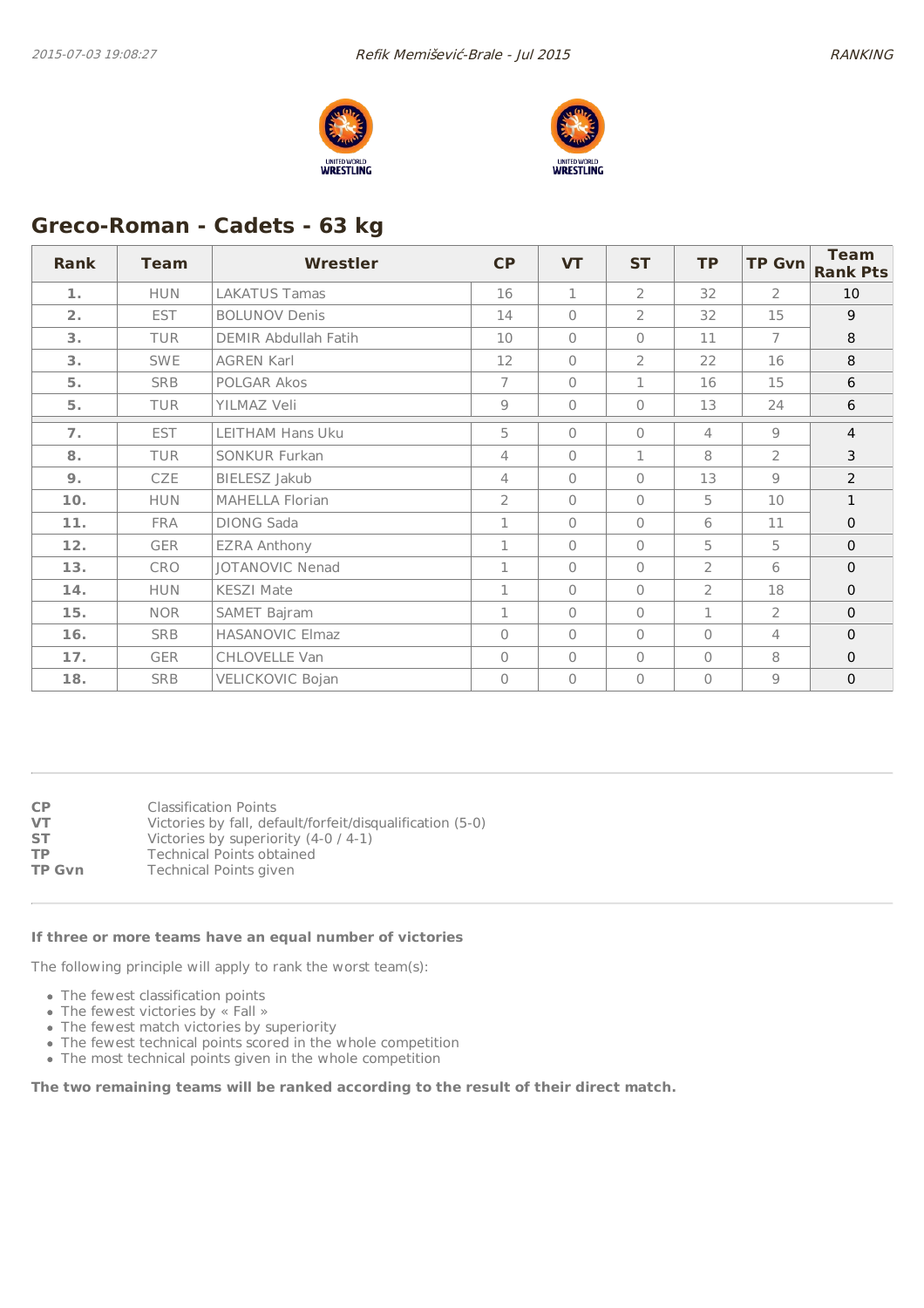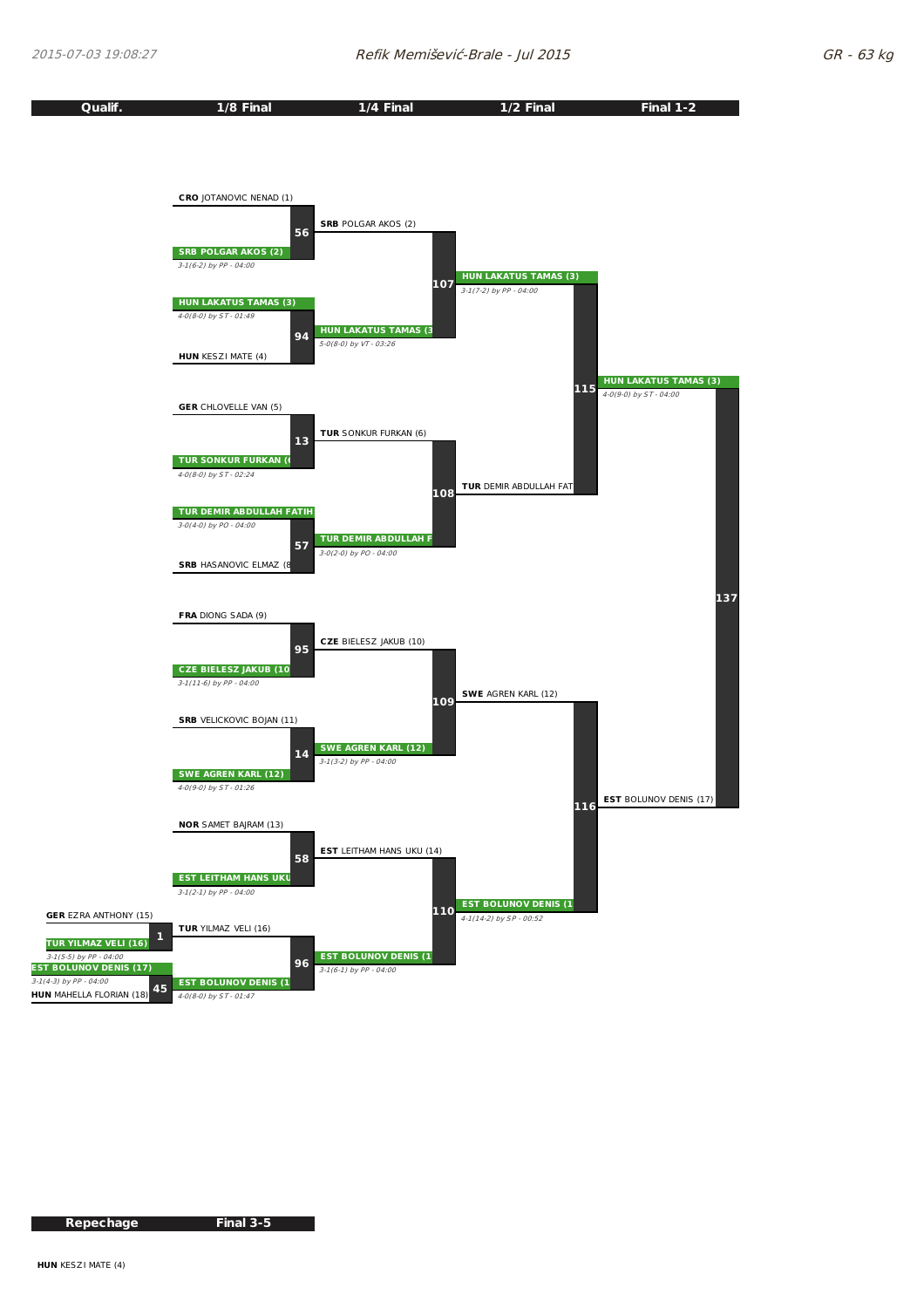

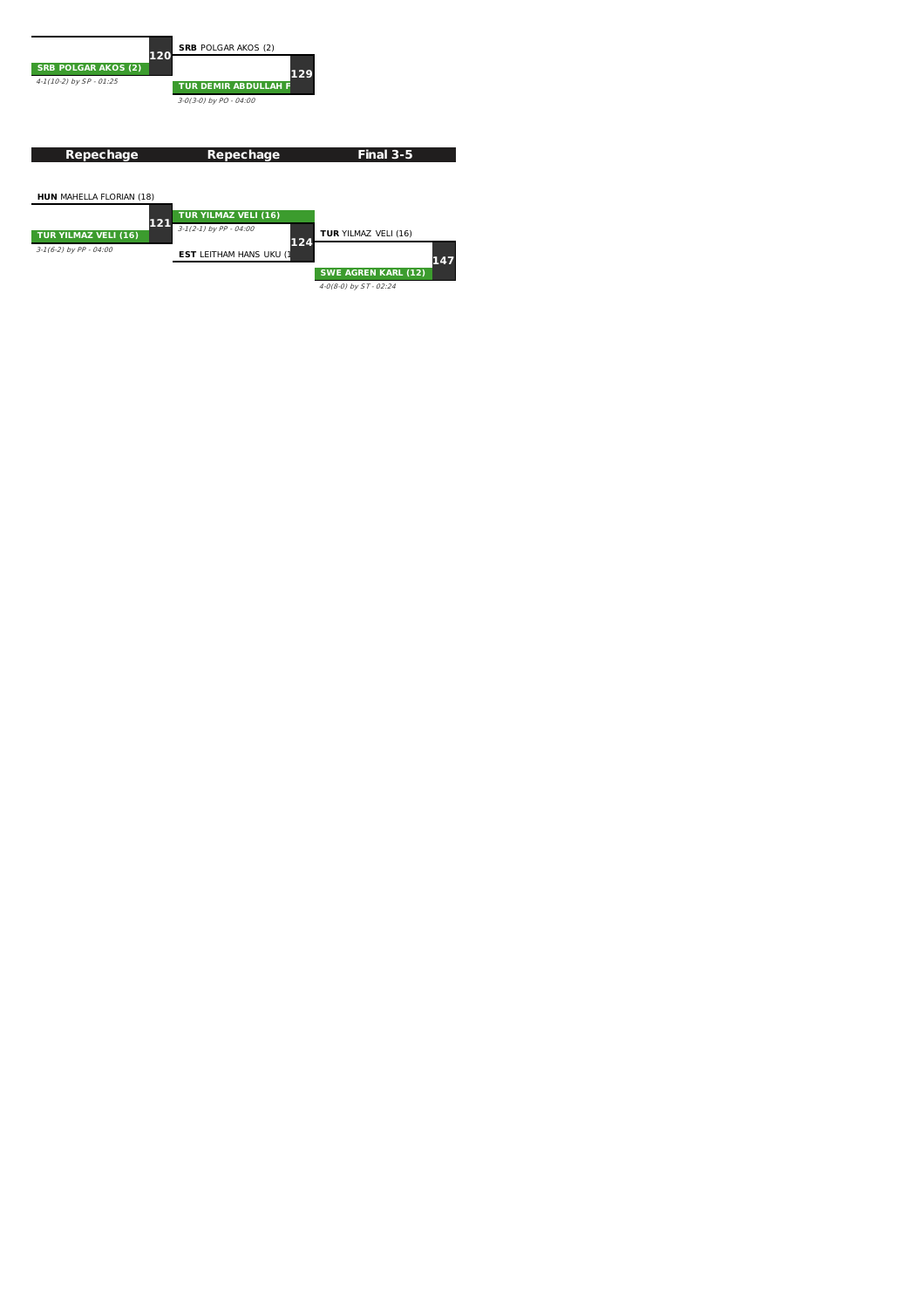



### **Greco-Roman - Cadets - 63 kg - Results**

### **Qualif. - GR - 63 kg**

|    | Match Wrestler             | TD. | <b>CP</b> | <b>Victory</b> | CP TP | Wrestler                 |
|----|----------------------------|-----|-----------|----------------|-------|--------------------------|
|    | GER - EZRA Anthony         |     |           | DD             |       | <b>TUR - YILMAZ Veli</b> |
| 45 | <b>EST - BOLUNOV Denis</b> |     |           | DD             |       | HUN - MAHELLA Florian    |

#### **1/8 Final - GR - 63 kg**

|    | Match Wrestler                    | TP | <b>CP</b> |           |    |    | Victory   CP   TP   Wrestler     |
|----|-----------------------------------|----|-----------|-----------|----|----|----------------------------------|
| 56 | <b>CRO - JOTANOVIC Nenad</b>      |    |           | PP        | 3  |    | 6 <b>SRB - POLGAR Akos</b>       |
| 94 | <b>HUN - LAKATUS Tamas</b>        | 8  |           | ST        | 0. |    | HUN - KESZI Mate                 |
| 13 | GER - CHLOVELLE Van               |    |           | <b>ST</b> | 4  |    | 8   TUR - SONKUR Furkan          |
| 57 | <b>TUR - DEMIR Abdullah Fatih</b> |    |           | PO        | 0. |    | <b>SRB - HASANOVIC Elmaz</b>     |
| 95 | FRA - DIONG Sada                  | 6  |           | PP        | 3  |    | $\boxed{11}$ CZE - BIELESZ Jakub |
| 14 | SRB - VELICKOVIC Bojan            |    |           | <b>ST</b> | 4  | 9  | <b>SWE - AGREN Karl</b>          |
| 58 | NOR - SAMET Bajram                |    |           | PP        |    |    | <b>EST - LEITHAM Hans Uku</b>    |
| 96 | TUR - YILMAZ Veli                 |    |           | <b>ST</b> | 4  | 8' | <b>EST - BOLUNOV Denis</b>       |

### **1/4 Final - GR - 63 kg**

|     | Match Wrestler             | TP CP |           |        | Victory   CP   TP   Wrestler      |
|-----|----------------------------|-------|-----------|--------|-----------------------------------|
| 107 | ISRB - POLGAR Akos         |       |           |        | 8 HUN - LAKATUS Tamas             |
| 108 | <b>TUR - SONKUR Furkan</b> |       | PO        |        | <b>TUR - DEMIR Abdullah Fatih</b> |
| 109 | CZE - BIELESZ Jakub        |       | <b>DD</b> |        | <b>SWE - AGREN Karl</b>           |
| 110 | EST - LEITHAM Hans Uku     |       | <b>DD</b> | $\sim$ | <b>EST - BOLUNOV Denis</b>        |

#### **1/2 Final - GR - 63 kg**

|     | Match Wrestler             | TP | <b>CP</b> |    |                 | Victory $ CP TP Wrestler $  |
|-----|----------------------------|----|-----------|----|-----------------|-----------------------------|
|     | <b>HUN - LAKATUS Tamas</b> |    |           | DD |                 | 'TUR - DEMIR Abdullah Fatih |
| 116 | SWE - AGREN Karl           |    |           |    | $\vert 4 \vert$ | <b>EST - BOLUNOV Denis</b>  |

### **Repechage - GR - 63 kg**

|     | Match Wrestler           | <b>TP</b> | <b>CP</b> | <b>Victory</b> |   | $\vert$ CP $\vert$ TP $\vert$ Wrestler |
|-----|--------------------------|-----------|-----------|----------------|---|----------------------------------------|
| 120 | HUN - KESZI Mate         |           |           | $\varsigma_P$  |   | 10 <b>SRB - POLGAR Akos</b>            |
|     | HUN - MAHFLLA Florian    |           |           | PP             | 6 | <b>TUR - YILMAZ Veli</b>               |
| 124 | <b>TUR - YILMAZ Veli</b> |           |           | <b>DD</b>      |   | <b>IEST - LEITHAM Hans Uku</b>         |

#### **Final 3-5 - GR - 63 kg**

|     | Match Wrestler     |  |    |  | TP   CP   Victory   CP   TP   Wrestler |
|-----|--------------------|--|----|--|----------------------------------------|
| 129 | ISRB - POLGAR Akos |  | Рſ |  | <b>3   TUR - DEMIR Abdullah Fatih</b>  |
| 147 | TUR - YILMAZ Veli  |  |    |  | <b>SWE - AGREN Karl</b>                |

### **Final 1-2 - GR - 63 kg**

|         | Match Wrestler      | <b>TP</b> | <b>CP</b> | <b>Victory</b> | CP | <b>TP</b> | Wrestler                      |
|---------|---------------------|-----------|-----------|----------------|----|-----------|-------------------------------|
| $- - -$ | HUN - LAKATUS Tamas |           |           |                |    |           | <b>FST</b><br>- BOLUNOV Denis |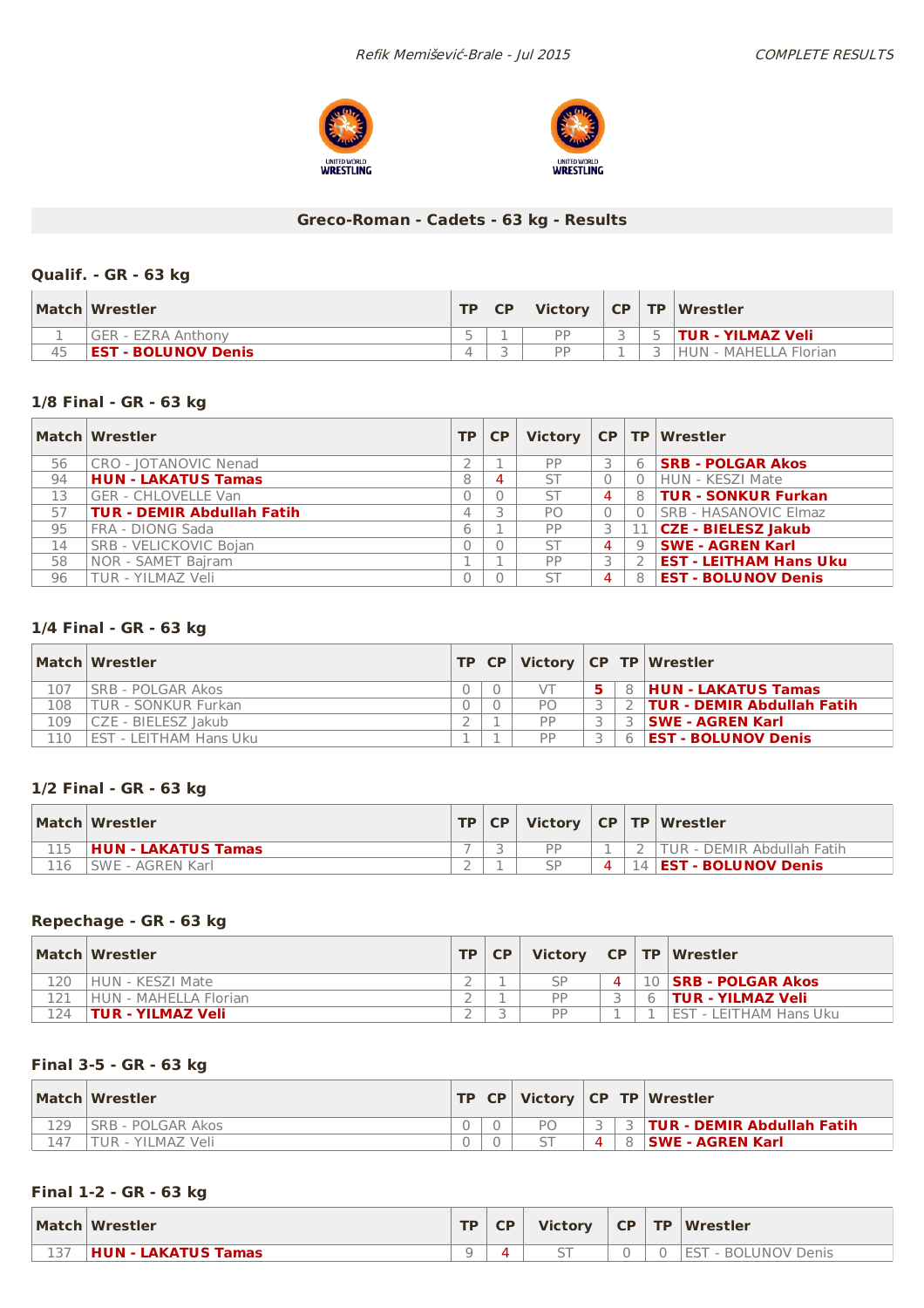|                  | GR - 69 kg |                         |                       |  |  |               |  |  |  |  |  |  |
|------------------|------------|-------------------------|-----------------------|--|--|---------------|--|--|--|--|--|--|
| Number Team      |            | <b>Name</b>             | Engagement License MC |  |  | <b>Weight</b> |  |  |  |  |  |  |
| 61               | <b>CRO</b> | <b>KODRIC Mateo</b>     |                       |  |  |               |  |  |  |  |  |  |
| 35               | <b>EST</b> | VIBO Randel             |                       |  |  |               |  |  |  |  |  |  |
| $\overline{7}$   | <b>FIN</b> | <b>TYYSTALA Elias</b>   |                       |  |  |               |  |  |  |  |  |  |
| $\boldsymbol{9}$ | <b>GER</b> | PEPRNY Toni Jan         |                       |  |  |               |  |  |  |  |  |  |
| 77               | <b>GER</b> | <b>KLAUSAK Sbastian</b> |                       |  |  |               |  |  |  |  |  |  |
| 40               | <b>HUN</b> | <b>KOVACS Bela</b>      |                       |  |  |               |  |  |  |  |  |  |
| 59               | <b>HUN</b> | <b>KISMONI Moric</b>    |                       |  |  |               |  |  |  |  |  |  |
| 63               | <b>HUN</b> | <b>BAJKAI Abel</b>      |                       |  |  |               |  |  |  |  |  |  |
| 17               | <b>NOR</b> | <b>KUREPER Andreds</b>  |                       |  |  |               |  |  |  |  |  |  |
| 24               | POL        | <b>KONRAD Norbert</b>   |                       |  |  |               |  |  |  |  |  |  |
| 42               | <b>POL</b> | MARIUSZ Damian          |                       |  |  |               |  |  |  |  |  |  |
| $\overline{2}$   | SRB        | VAGO Adam               |                       |  |  |               |  |  |  |  |  |  |
| 29               | <b>SRB</b> | PETRUSIC Boris          |                       |  |  |               |  |  |  |  |  |  |
| 52               | SRB        | SEVIC Djordje           |                       |  |  |               |  |  |  |  |  |  |
| 53               | <b>SWE</b> | <b>MARTENSSON</b>       |                       |  |  |               |  |  |  |  |  |  |
|                  |            |                         |                       |  |  |               |  |  |  |  |  |  |
|                  |            |                         |                       |  |  |               |  |  |  |  |  |  |
|                  |            |                         |                       |  |  |               |  |  |  |  |  |  |
|                  |            |                         |                       |  |  |               |  |  |  |  |  |  |
|                  |            |                         |                       |  |  |               |  |  |  |  |  |  |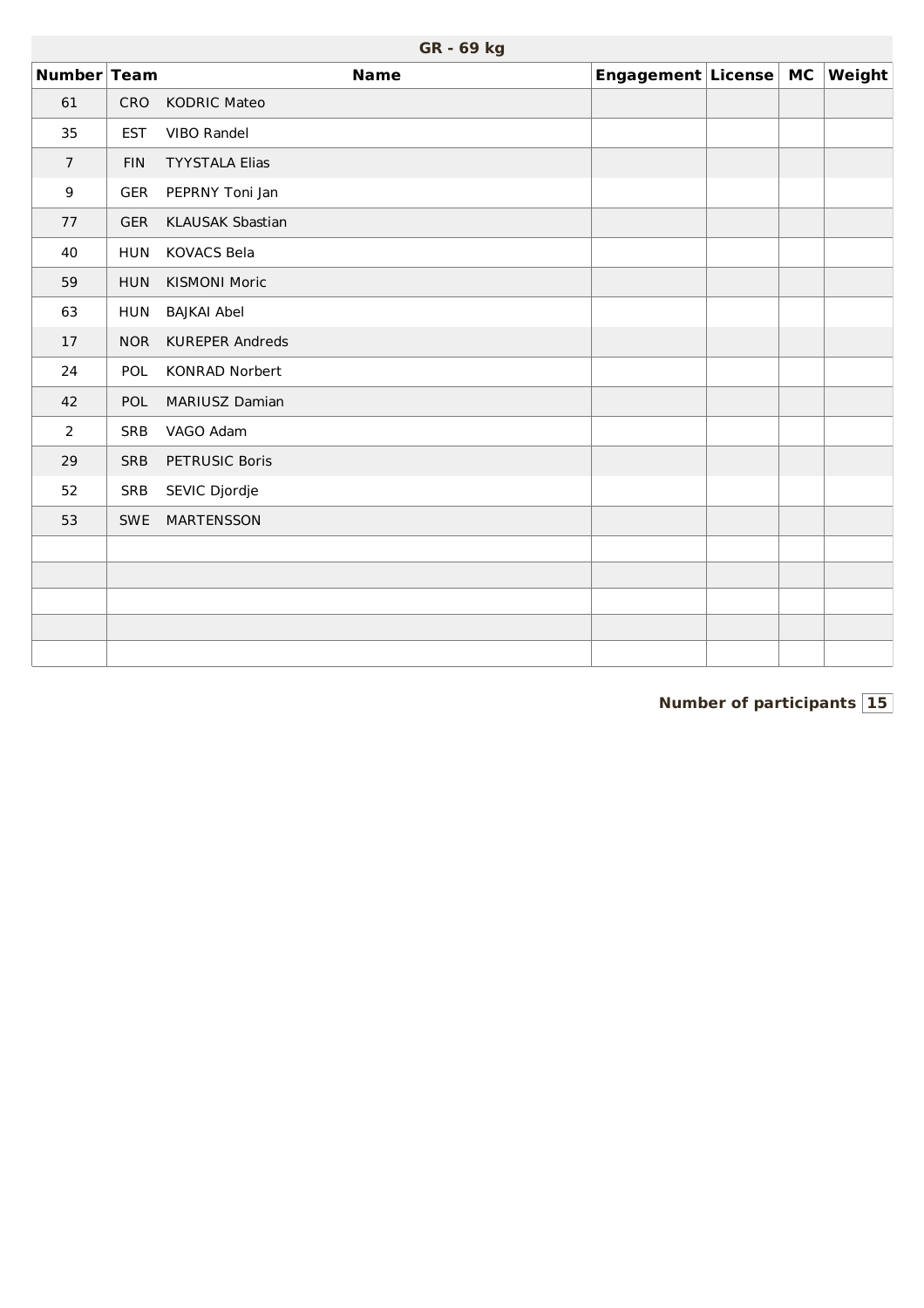



# **Greco-Roman - Cadets - 69 kg**

| <b>Rank</b> | <b>Team</b> | <b>Wrestler</b>         | CP             | <b>VT</b>      | <b>ST</b>      | <b>TP</b>      | <b>TP Gvn</b> | <b>Team</b><br><b>Rank Pts</b> |
|-------------|-------------|-------------------------|----------------|----------------|----------------|----------------|---------------|--------------------------------|
| 1.          | <b>HUN</b>  | <b>KISMONI Moric</b>    | 14             | $\bigcap$      | $\overline{2}$ | 27             | 3             | 10                             |
| 2.          | <b>GER</b>  | PEPRNY Toni Jan         | 10             | $\bigcap$      | $\mathbf{0}$   | 13             | 8             | 9                              |
| 3.          | <b>FIN</b>  | <b>TYYSTALA Elias</b>   | $\overline{7}$ | $\bigcap$      | $\Omega$       | 4              | 4             | 8                              |
| 3.          | <b>SWE</b>  | MARTENSSON              | 10             | $\Omega$       | 1              | 21             | 18            | 8                              |
| 5.          | <b>NOR</b>  | <b>KUREPER Andreds</b>  | 8              | $\Omega$       | $\mathbf{0}$   | 10             | 6             | 6                              |
| 5.          | <b>CRO</b>  | <b>KODRIC Mateo</b>     | 4              | $\Omega$       | $\mathbf{0}$   | $\overline{4}$ | 12            | 6                              |
| 7.          | <b>GER</b>  | <b>KLAUSAK Sbastian</b> | 5              | $\bigcap$      | 1              | 10             | 7             | $\overline{4}$                 |
| 8.          | <b>POL</b>  | <b>MARIUSZ Damian</b>   | 4              | $\overline{0}$ | $\mathbf{0}$   | 12             | 17            | 3                              |
| 9.          | <b>EST</b>  | VIBO Randel             | 3              | $\bigcap$      | $\Omega$       | $\overline{7}$ | 4             | $\overline{2}$                 |
| 10.         | <b>SRB</b>  | VAGO Adam               | $\overline{2}$ | $\bigcap$      | $\mathbf{0}$   | $\overline{2}$ | 8             | $\mathbf{1}$                   |
| 11.         | <b>HUN</b>  | <b>KOVACS Bela</b>      | $\mathbf{1}$   | $\bigcap$      | $\Omega$       | 6              | 11            | $\mathbf{0}$                   |
| 12.         | <b>SRB</b>  | SEVIC Djordje           | 1              | $\Omega$       | $\mathbf{0}$   | 5              | 6             | $\mathbf 0$                    |
| 13.         | <b>POL</b>  | KONRAD Norbert          | 1              | $\bigcap$      | $\mathbf{0}$   | 1              | 3             | $\mathbf 0$                    |
| 14.         | <b>SRB</b>  | PETRUSIC Boris          | $\mathbf{0}$   | $\bigcap$      | $\bigcap$      | $\Omega$       | 7             | $\mathbf{0}$                   |
| 15.         | <b>HUN</b>  | <b>BAJKAI Abel</b>      | $\Omega$       | $\overline{0}$ | 0              | $\Omega$       | 8             | $\mathbf 0$                    |

| <b>CP</b>     | <b>Classification Points</b>                              |
|---------------|-----------------------------------------------------------|
| <b>VT</b>     | Victories by fall, default/forfeit/disqualification (5-0) |
| <b>ST</b>     | Victories by superiority (4-0 / 4-1)                      |
| <b>TP</b>     | <b>Technical Points obtained</b>                          |
| <b>TP Gvn</b> | Technical Points given                                    |
|               |                                                           |

#### **If three or more teams have an equal number of victories**

The following principle will apply to rank the worst team(s):

- The fewest classification points
- The fewest victories by « Fall »
- The fewest match victories by superiority
- The fewest technical points scored in the whole competition
- The most technical points given in the whole competition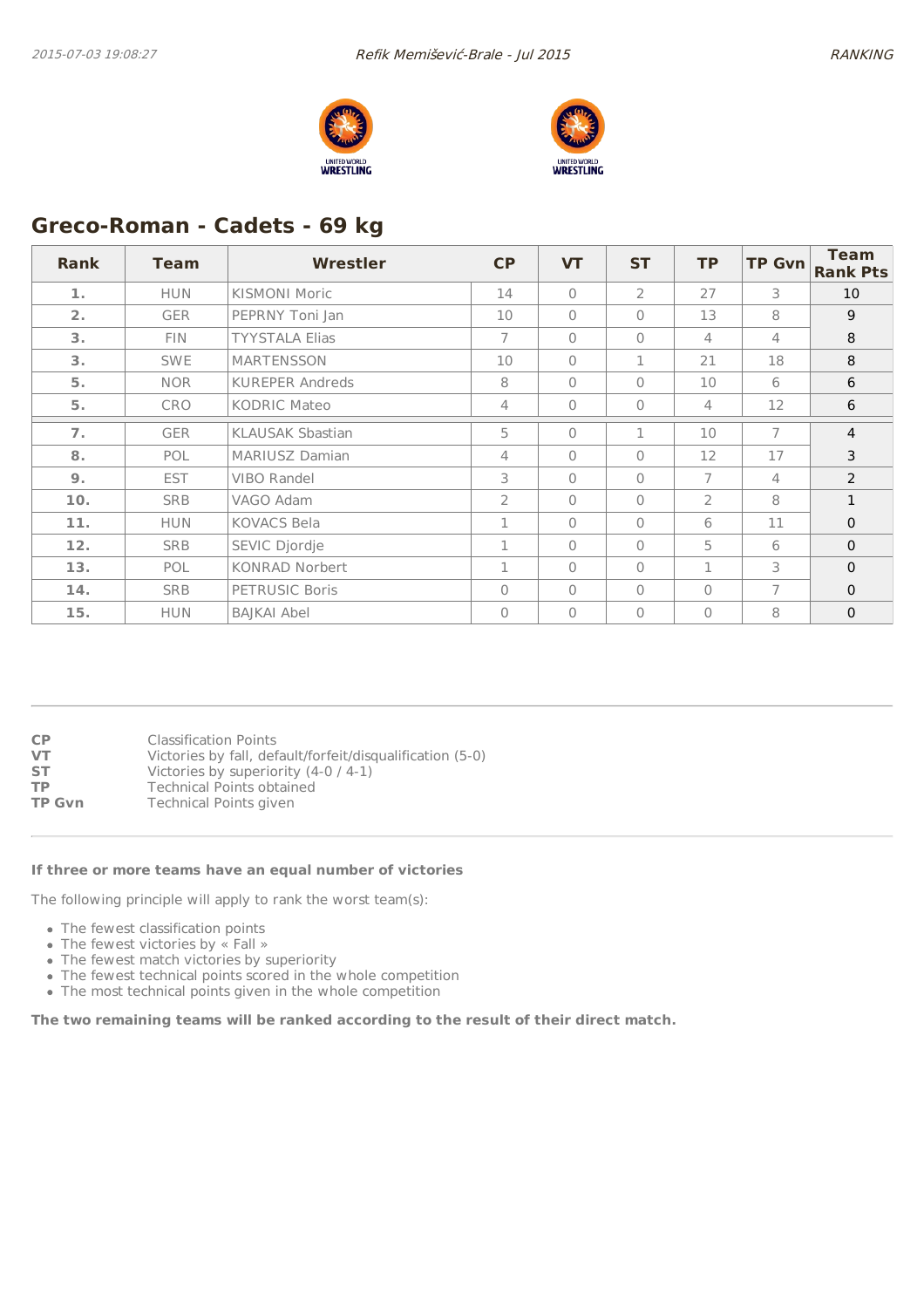

| FIN TYYSTALA ELIAS (2)         |                                       |
|--------------------------------|---------------------------------------|
| 3-1(2-1) by PP - 04:00         | FIN TYYSTALA ELIAS (2)                |
| <b>SRB</b> VAGO ADAM (1)       | 80<br>$3-1(1-1)$ by PP - 04:00<br>130 |
|                                | <b>NOR KUREPER ANDREDS (4</b>         |
|                                |                                       |
|                                |                                       |
|                                |                                       |
| Repechage                      | Final 3-5                             |
|                                |                                       |
| <b>CRO KODRIC MATEO (13)</b>   |                                       |
| 3-0(1-0) by PO - 04:00         |                                       |
|                                | <b>CRO</b> KODRIC MATEO (13)<br>81    |
| <b>GER KLAUSAK SBASTIAN (1</b> | 148                                   |
|                                |                                       |

3-1(4-3) by PP - 04:00

**Final 3-5**

**Repechage**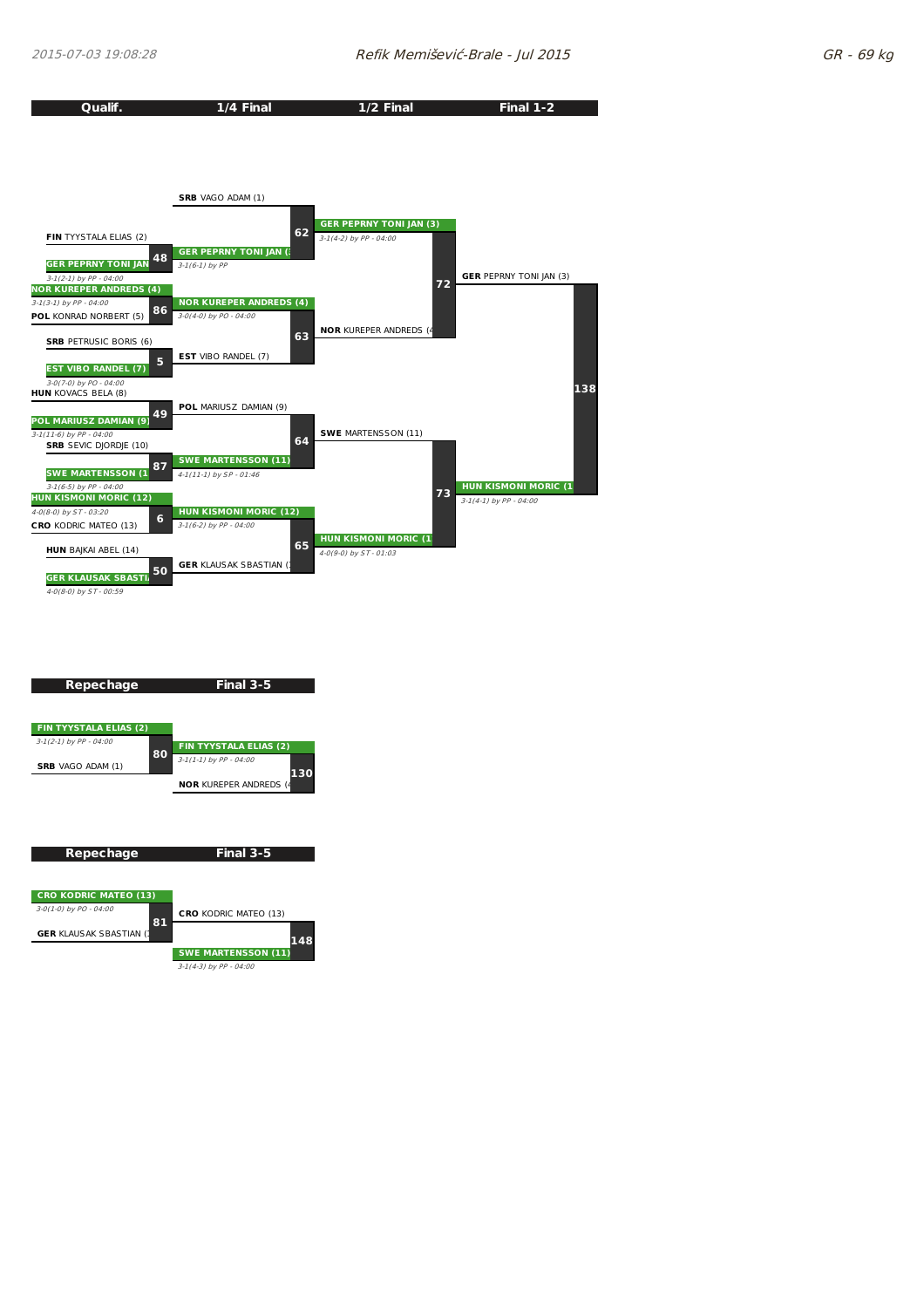



# **Greco-Roman - Cadets - 69 kg - Results**

### **Qualif. - GR - 69 kg**

|    | Match Wrestler               |   | TP   CP |     |   |   | Victory CP TP Wrestler        |
|----|------------------------------|---|---------|-----|---|---|-------------------------------|
| 48 | FIN - TYYSTALA Elias         |   |         | PP  |   |   | <b>GER - PEPRNY Toni Jan</b>  |
| 86 | <b>NOR - KUREPER Andreds</b> |   |         | PP  |   |   | <b>POL - KONRAD Norbert</b>   |
| 5  | <b>SRB - PETRUSIC Boris</b>  | O |         | PO. |   |   | <b>EST - VIBO Randel</b>      |
| 49 | HUN - KOVACS Bela            | 6 |         | PP  |   |   | <b>POL - MARIUSZ Damian</b>   |
| 87 | SRB - SEVIC Djordje          |   |         | PP  | 3 | 6 | <b>SWE - MARTENSSON</b>       |
| 6  | <b>HUN - KISMONI Moric</b>   | 8 | 4       | ST  | 0 |   | CRO - KODRIC Mateo            |
| 50 | HUN - BAIKAI Abel            | 0 |         | ST  | 4 | 8 | <b>GER - KLAUSAK Sbastian</b> |

### **1/4 Final - GR - 69 kg**

|    | Match Wrestler               | <b>TP</b> | <b>CP</b> | <b>Victory</b> |  | CP   TP   Wrestler             |
|----|------------------------------|-----------|-----------|----------------|--|--------------------------------|
| 62 | ISRB - VAGO Adam             |           |           | PP             |  | <b>GER - PEPRNY Toni Jan</b>   |
| 63 | <b>NOR - KUREPER Andreds</b> | $\Delta$  |           | P <sub>O</sub> |  | <b>IEST - VIBO Randel</b>      |
| 64 | POL - MARIUSZ Damian         |           |           | SP             |  | <b>⊥ ∣SWE - MARTENSSON</b>     |
| 65 | HUN - KISMONI Moric          | 6         |           | PP             |  | <b>IGER - KLAUSAK Sbastian</b> |

## **1/2 Final - GR - 69 kg**

| Match Wrestler               | TP | CP. |           |   | Victory   CP   TP   Wrestler |
|------------------------------|----|-----|-----------|---|------------------------------|
| <b>GER - PEPRNY Toni Jan</b> |    |     | <b>DD</b> |   | INOR - KUREPER Andreds       |
| SWE - MARTENSSON             |    |     |           | Q | <b>HUN - KISMONI Moric</b>   |

#### **Repechage - GR - 69 kg**

|    | Match Wrestler            | TD. |           |  | Victory   CP   TP   Wrestler |
|----|---------------------------|-----|-----------|--|------------------------------|
| 80 | FIN - TYYSTALA Elias      |     | <b>DD</b> |  | ISRB - VAGO Adam             |
| 81 | <b>CRO - KODRIC Mateo</b> |     | РC        |  | GER - KLAUSAK Sbastian       |

### **Final 3-5 - GR - 69 kg**

|     | Match Wrestler       | <b>TP</b> | <b>CP</b> | <b>Victory</b> |  | CP   TP   Wrestler      |
|-----|----------------------|-----------|-----------|----------------|--|-------------------------|
| 130 | FIN - TYYSTALA Elias |           |           | <b>DD</b>      |  | INOR - KUREPER Andreds  |
| 148 | I CRO - KODRIC Mateo |           |           | DD             |  | <b>SWE - MARTENSSON</b> |

### **Final 1-2 - GR - 69 kg**

|     | Match Wrestler                    | TD. | <b>CP</b> | <b>Victory</b> | $CP$ $TP$ | Wrestler            |
|-----|-----------------------------------|-----|-----------|----------------|-----------|---------------------|
| 138 | <b>GER - PEPRNY T</b><br>Foni Ian |     |           | <b>DD</b>      |           | HUN - KISMONI Moric |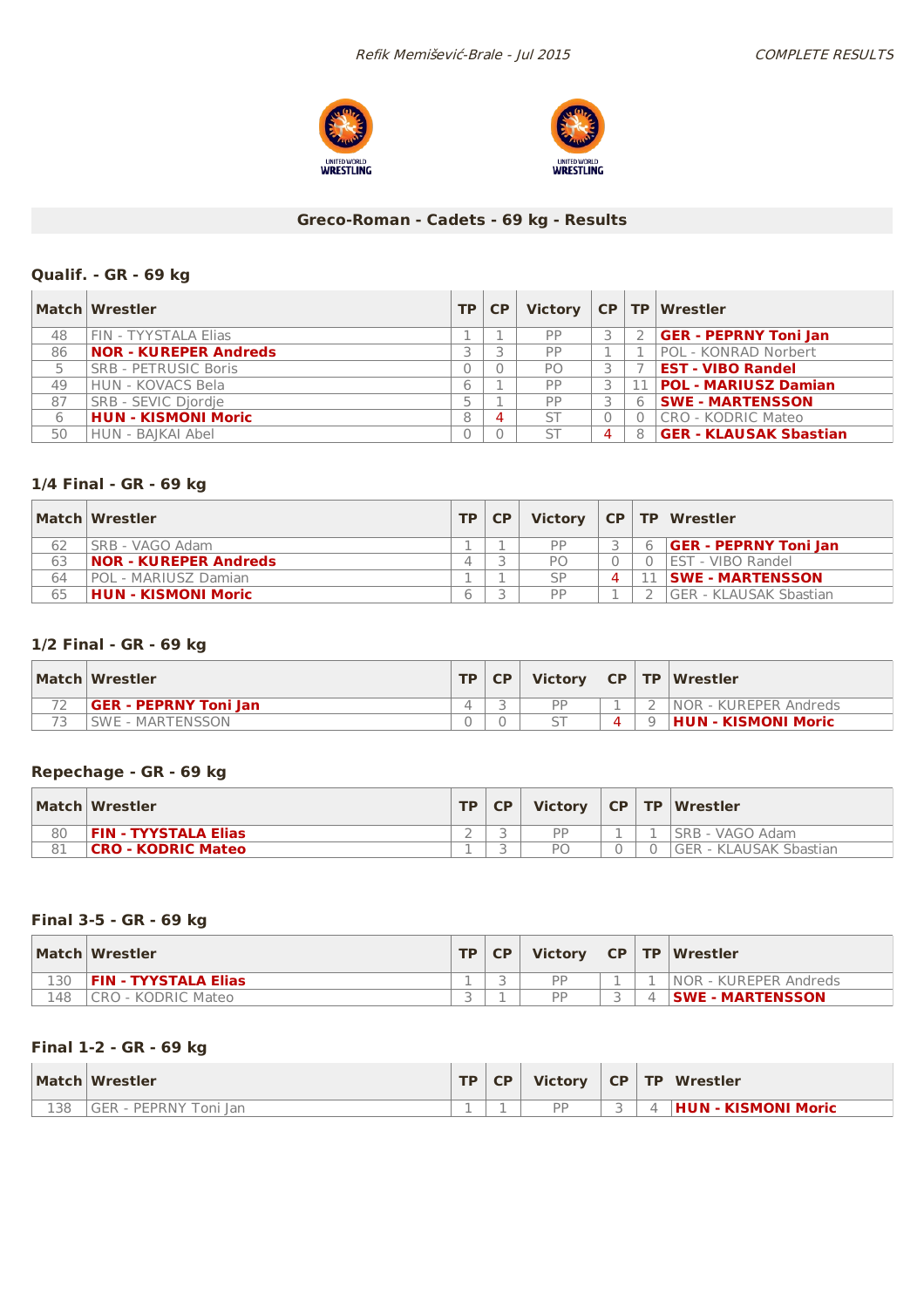|             | GR - 76 kg |                         |                       |  |  |               |  |  |  |  |  |  |  |
|-------------|------------|-------------------------|-----------------------|--|--|---------------|--|--|--|--|--|--|--|
| Number Team |            | <b>Name</b>             | Engagement License MC |  |  | <b>Weight</b> |  |  |  |  |  |  |  |
| 54          | CRO        | <b>SMETKO Filip</b>     |                       |  |  |               |  |  |  |  |  |  |  |
| 70          | CRO        | SIROCIC Jan             |                       |  |  |               |  |  |  |  |  |  |  |
| 47          | <b>FIN</b> | <b>SIHTOLA Marcus</b>   |                       |  |  |               |  |  |  |  |  |  |  |
| 28          | <b>GER</b> | <b>TAUMSHINRN Achim</b> |                       |  |  |               |  |  |  |  |  |  |  |
| 74          | <b>GER</b> | <b>FOUDA Friedrich</b>  |                       |  |  |               |  |  |  |  |  |  |  |
| 93          | <b>HUN</b> | <b>GEGENY Dominik</b>   |                       |  |  |               |  |  |  |  |  |  |  |
| 71          | <b>NOR</b> | SVALESTAD William       |                       |  |  |               |  |  |  |  |  |  |  |
| 8           | POL        | <b>DUK Pioter</b>       |                       |  |  |               |  |  |  |  |  |  |  |
| 32          | POL        | MADAJ Jakub             |                       |  |  |               |  |  |  |  |  |  |  |
| 51          | <b>SRB</b> | <b>VRABEL Akos</b>      |                       |  |  |               |  |  |  |  |  |  |  |
| 60          | SRB        | MALETIN Andrija         |                       |  |  |               |  |  |  |  |  |  |  |
| 73          | SWE        | <b>OLSSON Antton</b>    |                       |  |  |               |  |  |  |  |  |  |  |
| 43          | <b>TUR</b> | SEYIDOGLU Yunus         |                       |  |  |               |  |  |  |  |  |  |  |
| 45          | <b>TUR</b> | <b>TURAN Yasin</b>      |                       |  |  |               |  |  |  |  |  |  |  |
| 78          | <b>TUR</b> | <b>BOLAT Mehmet</b>     |                       |  |  |               |  |  |  |  |  |  |  |
|             |            |                         |                       |  |  |               |  |  |  |  |  |  |  |
|             |            |                         |                       |  |  |               |  |  |  |  |  |  |  |
|             |            |                         |                       |  |  |               |  |  |  |  |  |  |  |
|             |            |                         |                       |  |  |               |  |  |  |  |  |  |  |
|             |            |                         |                       |  |  |               |  |  |  |  |  |  |  |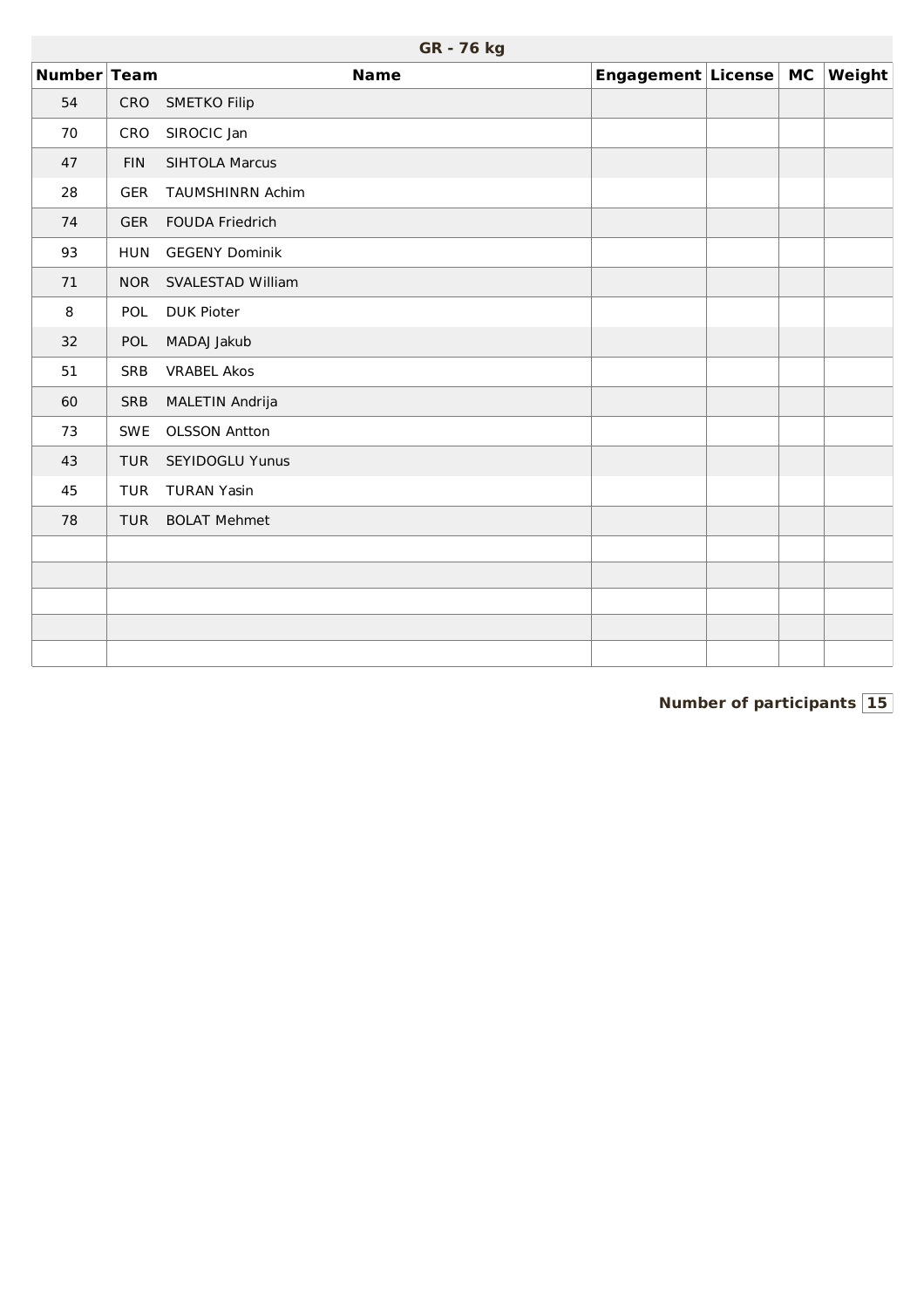



# **Greco-Roman - Cadets - 76 kg**

| <b>Rank</b> | <b>Team</b> | <b>Wrestler</b>         | <b>CP</b>      | <b>VT</b>      | <b>ST</b>    | <b>TP</b> | <b>TP Gvn</b>  | <b>Team</b><br><b>Rank Pts</b> |
|-------------|-------------|-------------------------|----------------|----------------|--------------|-----------|----------------|--------------------------------|
| 1.          | <b>TUR</b>  | <b>BOLAT Mehmet</b>     | 13             | $\bigcap$      | 1            | 34        | 9              | 10                             |
| 2.          | <b>POL</b>  | <b>DUK Pioter</b>       | $\overline{7}$ | $\Omega$       | $\mathbf{0}$ | 9         | 14             | 9                              |
| 3.          | POL         | MADAJ Jakub             | 9              | $\mathbf{1}$   | $\bigcap$    | 13        | 3              | 8                              |
| 3.          | <b>SWE</b>  | <b>OLSSON Antton</b>    | 10             | $\Omega$       | $\mathbf{0}$ | 11        | 9              | 8                              |
| 5.          | <b>TUR</b>  | <b>TURAN Yasin</b>      | $\overline{7}$ | $\Omega$       | $\mathbf{0}$ | 8         | 16             | 6                              |
| 5.          | <b>SRB</b>  | MALETIN Andrija         | 11             | $\overline{2}$ | $\mathbf{0}$ | 10        | 10             | 6                              |
| 7.          | <b>NOR</b>  | SVALESTAD William       | 4              | $\bigcap$      | 1            | 8         | $\bigcap$      | $\overline{4}$                 |
| 8.          | FIN.        | <b>SIHTOLA Marcus</b>   | 4              | $\Omega$       | $\mathbf{0}$ | 5         | 5              | 3                              |
| 9.          | <b>SRB</b>  | <b>VRABEL Akos</b>      | 1              | $\bigcap$      | $\bigcap$    | 1         | 3              | 2                              |
| 10.         | <b>GER</b>  | <b>TAUMSHINRN Achim</b> | 1              | $\Omega$       | $\mathbf{0}$ | 1         | 4              | $\mathbf{1}$                   |
| 11.         | <b>HUN</b>  | <b>GEGENY Dominik</b>   | $\mathbf{1}$   | $\bigcap$      | $\mathbf{0}$ | 1         | 12             | $\Omega$                       |
| 12.         | <b>GER</b>  | <b>FOUDA Friedrich</b>  | $\mathbf{0}$   | $\Omega$       | $\mathbf{0}$ | 1         | 5              | $\mathbf{0}$                   |
| 13.         | <b>TUR</b>  | <b>SEYIDOGLU Yunus</b>  | $\mathbf{0}$   | $\Omega$       | $\mathbf{0}$ | $\Omega$  | $\mathbf{0}$   | $\mathbf 0$                    |
| 14.         | <b>CRO</b>  | <b>SMETKO Filip</b>     | $\mathbf{0}$   | $\bigcap$      | $\Omega$     | $\Omega$  | $\overline{4}$ | $\mathbf{0}$                   |
| 15.         | <b>CRO</b>  | SIROCIC Jan             | 0              | $\Omega$       | $\mathbf{0}$ | $\Omega$  | 8              | $\mathbf 0$                    |

| <b>CP</b>     | <b>Classification Points</b>                              |
|---------------|-----------------------------------------------------------|
| <b>VT</b>     | Victories by fall, default/forfeit/disqualification (5-0) |
| <b>ST</b>     | Victories by superiority (4-0 / 4-1)                      |
| <b>TP</b>     | <b>Technical Points obtained</b>                          |
| <b>TP Gvn</b> | <b>Technical Points given</b>                             |
|               |                                                           |

#### **If three or more teams have an equal number of victories**

The following principle will apply to rank the worst team(s):

- The fewest classification points
- The fewest victories by « Fall »
- The fewest match victories by superiority
- The fewest technical points scored in the whole competition
- The most technical points given in the whole competition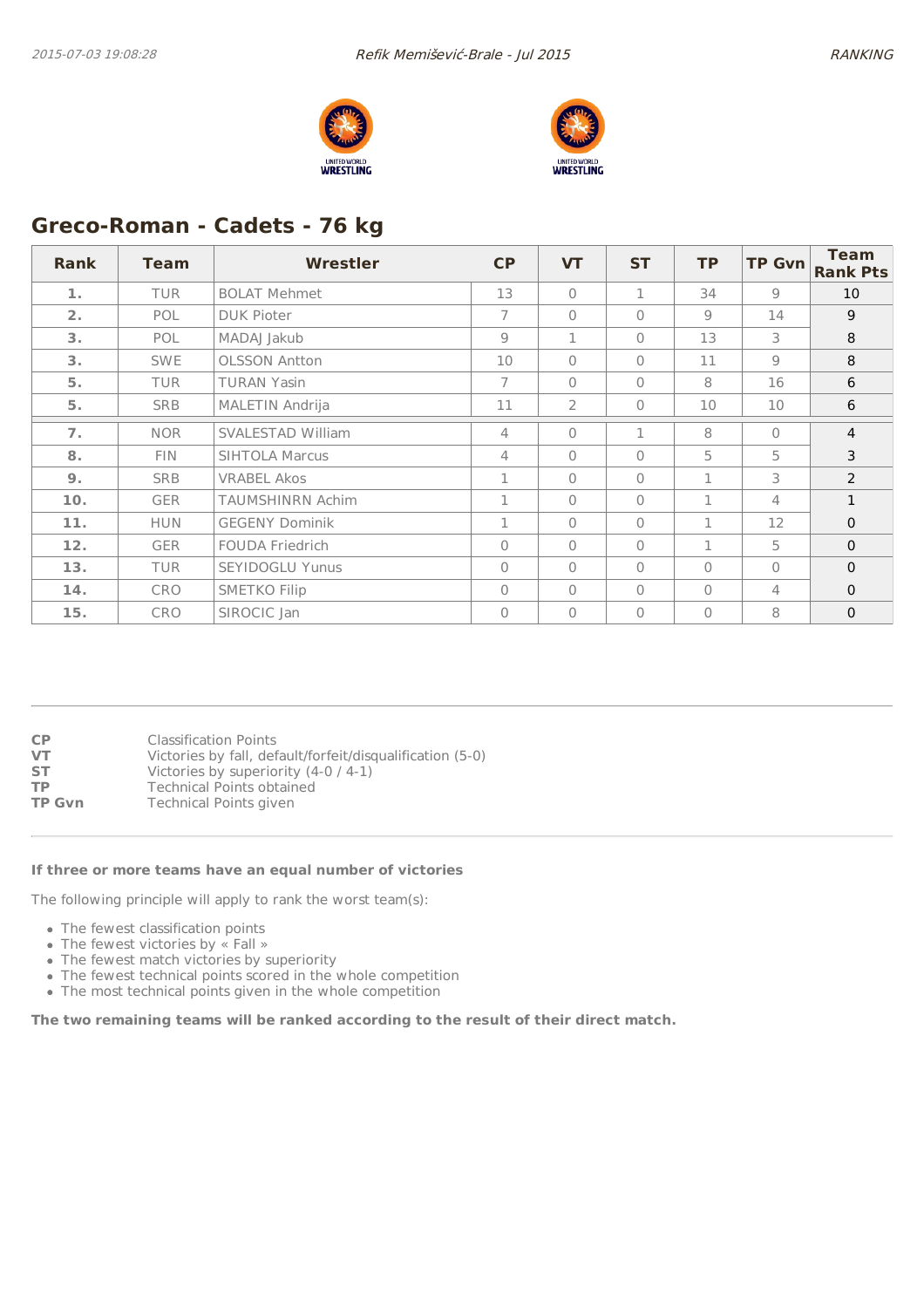



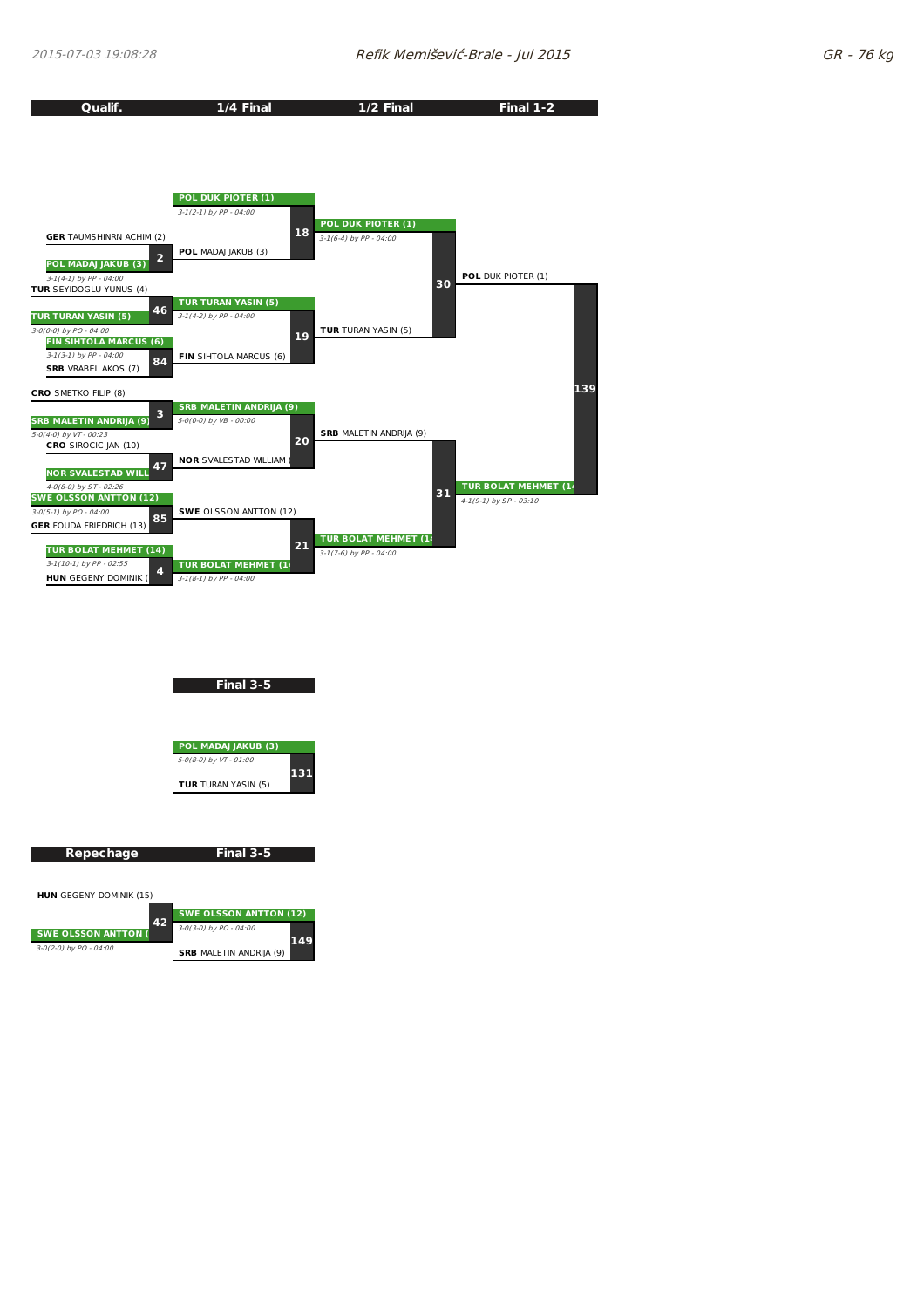



## **Greco-Roman - Cadets - 76 kg - Results**

### **Qualif. - GR - 76 kg**

|    | Match Wrestler               | <b>TP</b> | <b>CP</b> |                |                |                | Victory   CP   TP   Wrestler   |
|----|------------------------------|-----------|-----------|----------------|----------------|----------------|--------------------------------|
|    | GER - TAUMSHINRN Achim       |           |           | PP             |                | $\overline{4}$ | <b>POL - MADAJ Jakub</b>       |
| 46 | <b>TUR - SEYIDOGLU Yunus</b> |           |           | PO.            |                |                | 0   TUR - TURAN Yasin          |
| 84 | <b>FIN - SIHTOLA Marcus</b>  |           |           | PP             |                |                | <b>ISRB - VRABEL Akos</b>      |
| 3  | CRO - SMETKO Filip           |           |           | VТ             | 5.             | $\overline{4}$ | <b>SRB - MALETIN Andrija</b>   |
| 47 | CRO - SIROCIC Jan            |           |           | <b>ST</b>      | $\overline{4}$ | -8             | <b>NOR - SVALESTAD William</b> |
| 85 | <b>SWE - OLSSON Antton</b>   |           |           | P <sub>O</sub> | 0              |                | <b>GER - FOUDA Friedrich</b>   |
| 4  | <b>TUR - BOLAT Mehmet</b>    | 10        |           | PP             |                |                | HUN - GEGENY Dominik           |

### **1/4 Final - GR - 76 kg**

|    | Match Wrestler               | $TP$ $CP$ |           |               | Victory $ CP TP Wrestler$ |
|----|------------------------------|-----------|-----------|---------------|---------------------------|
| 18 | <b>POL - DUK Pioter</b>      |           | <b>DD</b> |               | POL - MADAI Jakub         |
| 19 | <b>TUR - TURAN Yasin</b>     |           | <b>PP</b> |               | FIN - SIHTOLA Marcus      |
| 20 | <b>SRB - MALETIN Andrija</b> |           | VB        | $\Omega$      | INOR - SVALESTAD William  |
| 71 | <b>SWE - OLSSON Antton</b>   |           | <b>PP</b> | $\mathcal{R}$ | <b>TUR - BOLAT Mehmet</b> |

## **1/2 Final - GR - 76 kg**

|    | Match Wrestler          | TD. | <b>Victory</b> |  | CP TP Wrestler            |
|----|-------------------------|-----|----------------|--|---------------------------|
| 30 | <b>POL - DUK Pioter</b> |     | <b>DD</b>      |  | <b>TUR - TURAN Yasin</b>  |
| 31 | SRB - MALETIN Andrija   |     | <b>DD</b>      |  | <b>TUR - BOLAT Mehmet</b> |

#### **Repechage - GR - 76 kg**

|    | Match Wrestler                    | <b>TP</b> | CP |    |  | Victory $\vert$ CP $\vert$ TP $\vert$ Wrestler |
|----|-----------------------------------|-----------|----|----|--|------------------------------------------------|
| 42 | <b>GEGENY Dominik</b><br>$H$ in - |           |    | РC |  | <b>SWE - OLSSON Antton</b>                     |

### **Final 3-5 - GR - 76 kg**

|     | Match Wrestler             | TD. | <b>CP</b> | <b>Victory</b> |  | CP TP Wrestler               |
|-----|----------------------------|-----|-----------|----------------|--|------------------------------|
|     | <b>POL - MADAJ Jakub</b>   |     |           |                |  | <b>ITUR - TURAN Yasin</b>    |
| 149 | <b>SWE - OLSSON Antton</b> |     |           | РC             |  | <b>SRB - MALETIN Andrija</b> |

### **Final 1-2 - GR - 76 kg**

|            | Match Wrestler   | TD. | <b>CP</b> | Victory       | $CP$ $TP$ |          | Wrestler           |
|------------|------------------|-----|-----------|---------------|-----------|----------|--------------------|
| 130<br>ᅩJJ | POL - DUK Pioter |     |           | $\subseteq P$ | Λ         | $\Omega$ | TUR - BOLAT Mehmet |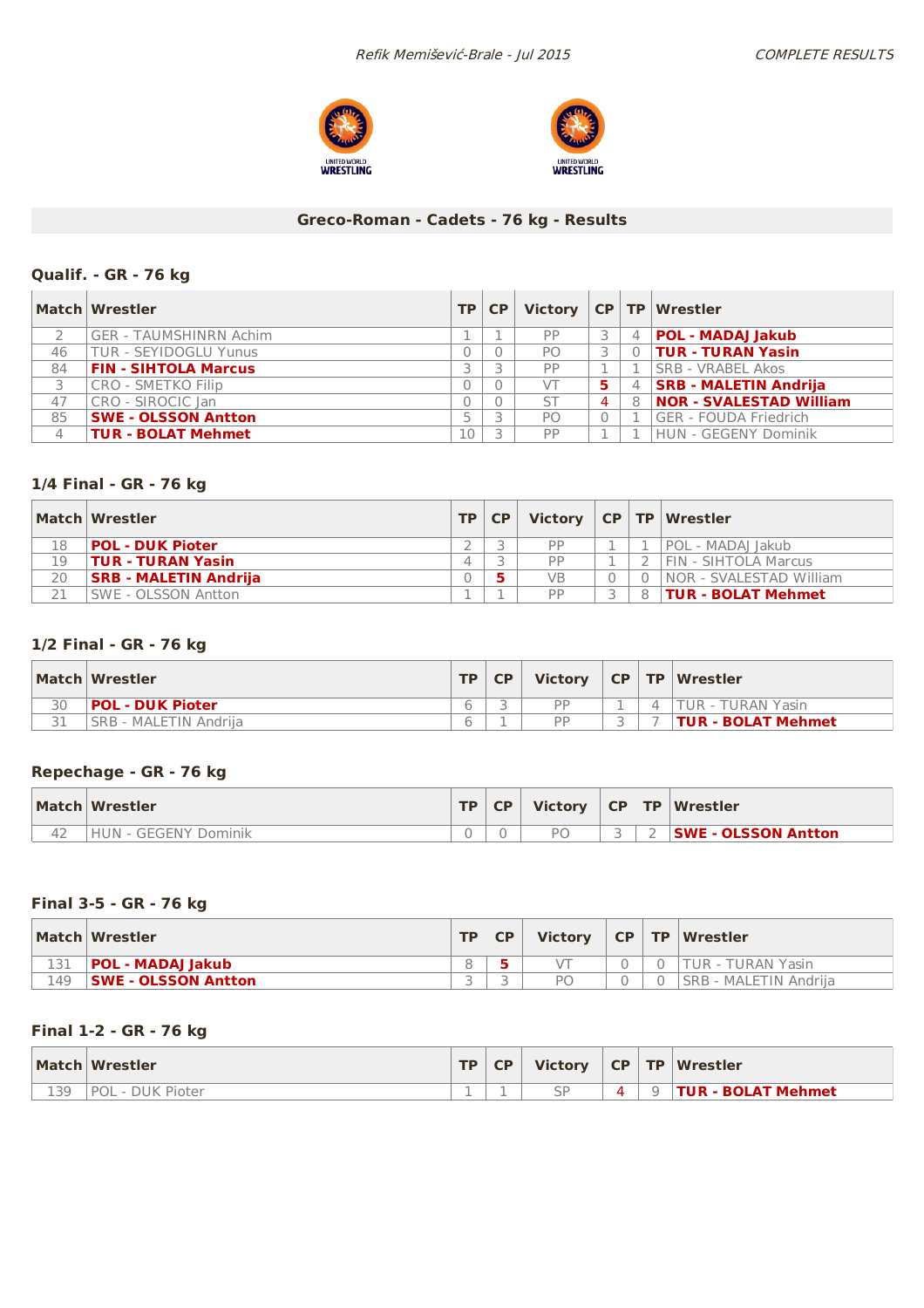|             |            | GR - 85 kg              |                       |  |        |
|-------------|------------|-------------------------|-----------------------|--|--------|
| Number Team |            | <b>Name</b>             | Engagement License MC |  | Weight |
| 16          | CZE        | <b>CHALUPA Roman</b>    |                       |  |        |
| 6           | <b>FIN</b> | SAVOLAINEN Arvi         |                       |  |        |
| 50          | <b>FRA</b> | <b>DESCHIEV Valid</b>   |                       |  |        |
| 62          | <b>GER</b> | <b>DOILE Tobias</b>     |                       |  |        |
| 18          | <b>HUN</b> | KISMONI Botond          |                       |  |        |
| 19          | <b>HUN</b> | OROSZ Tibor             |                       |  |        |
| 67          | <b>HUN</b> | KAROLYI Janos           |                       |  |        |
| 75          | <b>HUN</b> | <b>BENCE Martin</b>     |                       |  |        |
| 31          | POL        | <b>DYBKA Michal</b>     |                       |  |        |
| 37          | POL        | <b>KURNICZAK Gerard</b> |                       |  |        |
| 11          | <b>SRB</b> | <b>ALMASI Bence</b>     |                       |  |        |
|             |            |                         |                       |  |        |
|             |            |                         |                       |  |        |
|             |            |                         |                       |  |        |
|             |            |                         |                       |  |        |
|             |            |                         |                       |  |        |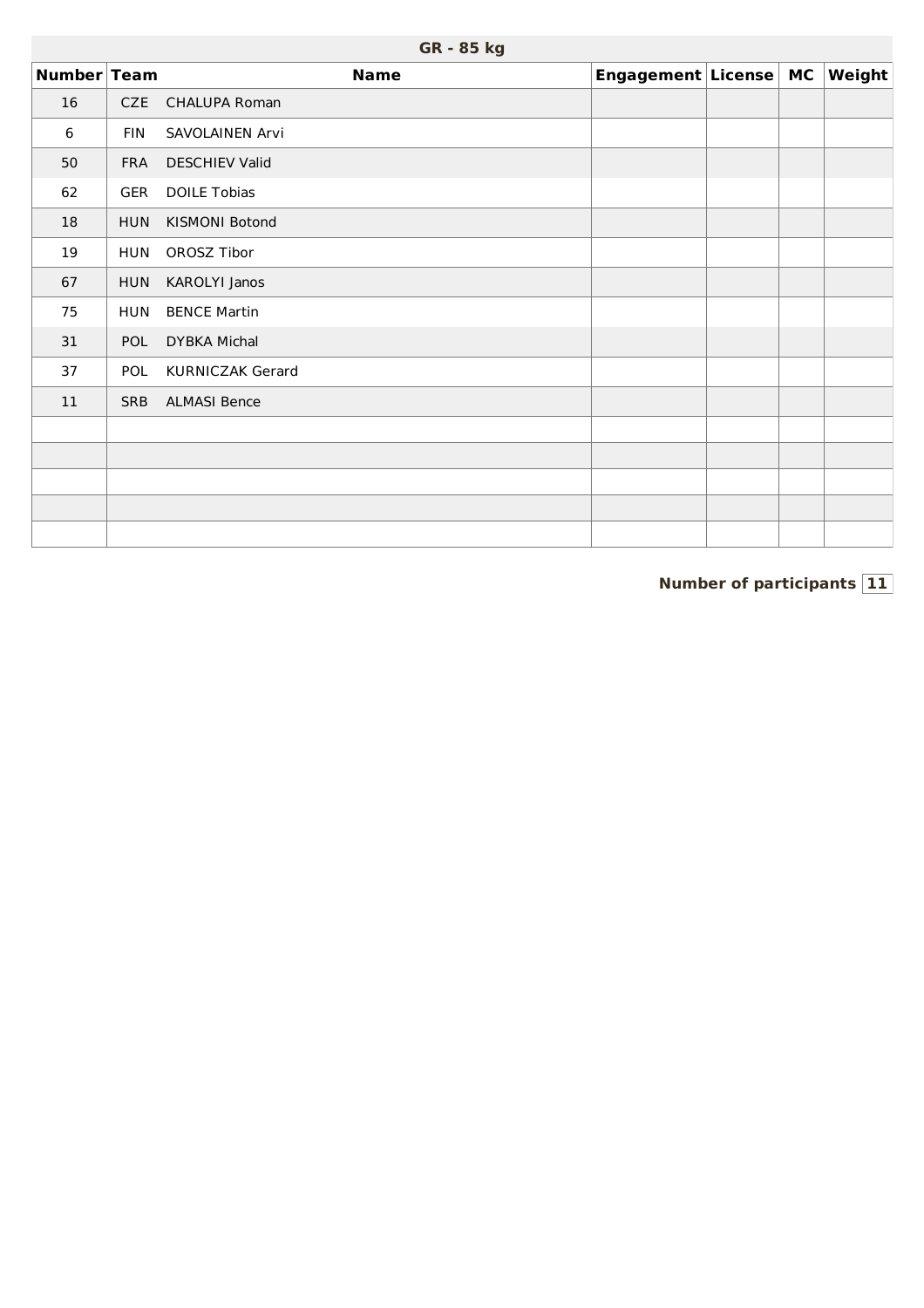



# **Greco-Roman - Cadets - 85 kg**

| Rank | <b>Team</b> | Wrestler                | CP             | <b>VT</b>      | <b>ST</b>    | <b>TP</b>      | <b>TP Gvn</b>  | <b>Team</b><br><b>Rank Pts</b> |
|------|-------------|-------------------------|----------------|----------------|--------------|----------------|----------------|--------------------------------|
| 1.   | POL         | <b>KURNICZAK Gerard</b> | 16             | $\overline{2}$ | $\Omega$     | 21             | $\overline{2}$ | 10                             |
| 2.   | <b>FIN</b>  | <b>SAVOLAINEN Arvi</b>  | 6              | $\Omega$       | $\Omega$     | 16             | 21             | 9                              |
| 3.   | <b>HUN</b>  | KISMONI Botond          |                | $\Omega$       | $\mathbf{0}$ | 21             | 16             | 8                              |
| 3.   | <b>HUN</b>  | OROSZ Tibor             |                | $\mathbf{0}$   | 1            | 11             | 8              | 8                              |
| 5.   | <b>SRB</b>  | <b>ALMASI Bence</b>     | $\overline{2}$ | $\Omega$       | $\mathbf{0}$ | $\overline{7}$ | 9              | 6                              |
| 5.   | <b>HUN</b>  | <b>BENCE Martin</b>     | 8              | $\Omega$       | $\Omega$     | 11             | 9              | 6                              |
| 7.   | <b>GER</b>  | <b>DOILE Tobias</b>     | 5              | $\Omega$       | п            | 9              | $\overline{2}$ | $\overline{4}$                 |
| 8.   | <b>CZE</b>  | <b>CHALUPA Roman</b>    | п.             | $\Omega$       | $\Omega$     | $\overline{7}$ | 8              | 3                              |
| 9.   | <b>HUN</b>  | KAROLYI Janos           | $\Omega$       | $\Omega$       | $\Omega$     | $\Omega$       | 7              | $\mathcal{P}$                  |
| 10.  | <b>FRA</b>  | <b>DESCHIEV Valid</b>   | $\Omega$       | $\Omega$       | $\Omega$     | $\Omega$       | 8              | $\mathbf{1}$                   |
| 11.  | POL         | <b>DYBKA Michal</b>     | 0              | $\Omega$       | $\Omega$     | $\Omega$       | 13             | $\mathbf{0}$                   |

| СP            | <b>Classification Points</b>                              |
|---------------|-----------------------------------------------------------|
| VT            | Victories by fall, default/forfeit/disqualification (5-0) |
| SΤ            | Victories by superiority (4-0 / 4-1)                      |
| ТP            | <b>Technical Points obtained</b>                          |
| <b>TP Gvn</b> | <b>Technical Points given</b>                             |
|               |                                                           |

#### **If three or more teams have an equal number of victories**

The following principle will apply to rank the worst team(s):

- The fewest classification points
- The fewest victories by « Fall »
- The fewest match victories by superiority
- The fewest technical points scored in the whole competition
- The most technical points given in the whole competition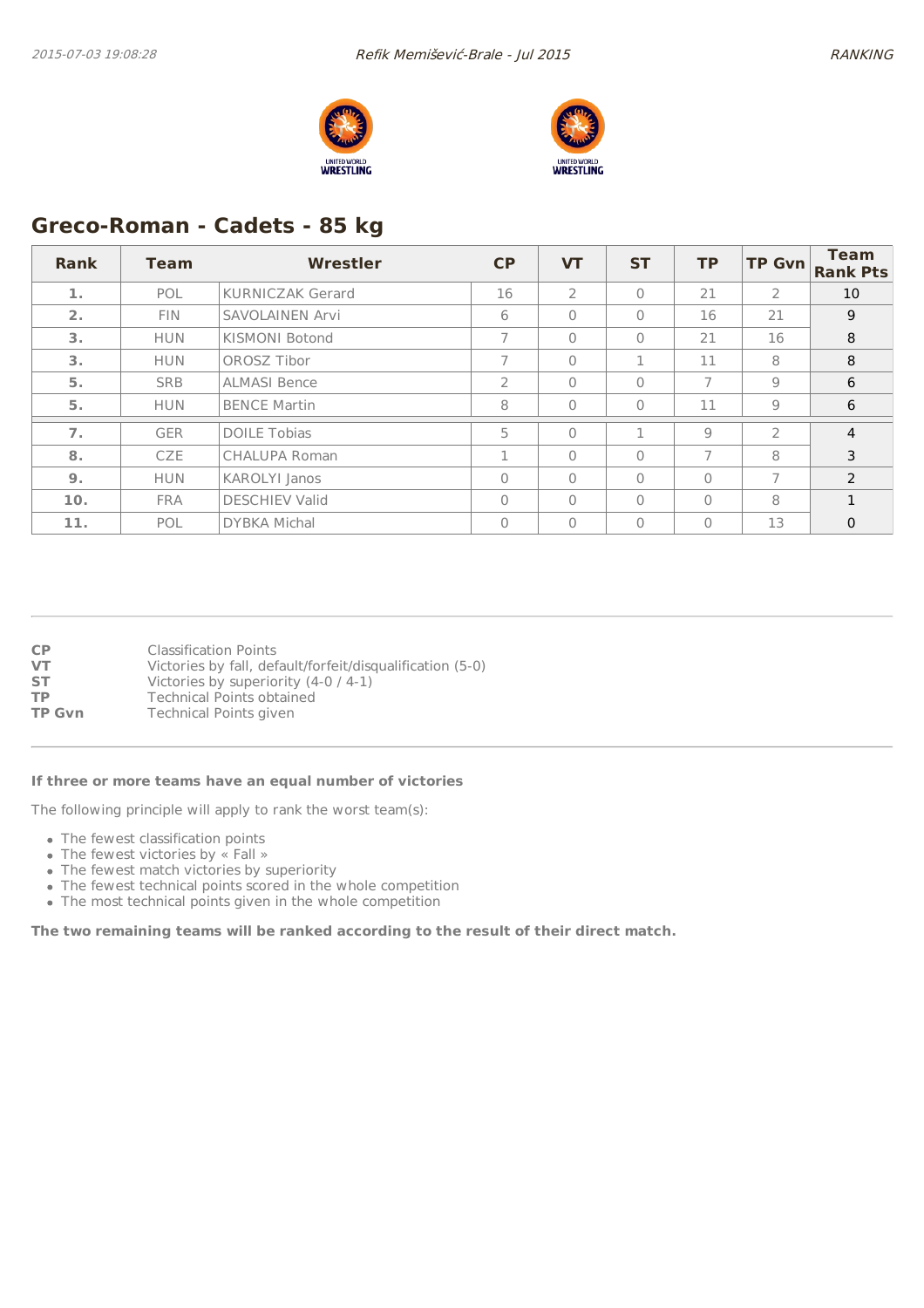

**SRB** ALMASI BENCE (2) **HUN KISMONI BOTOND (4) 132**

3-1(2-1) by PP - 04:00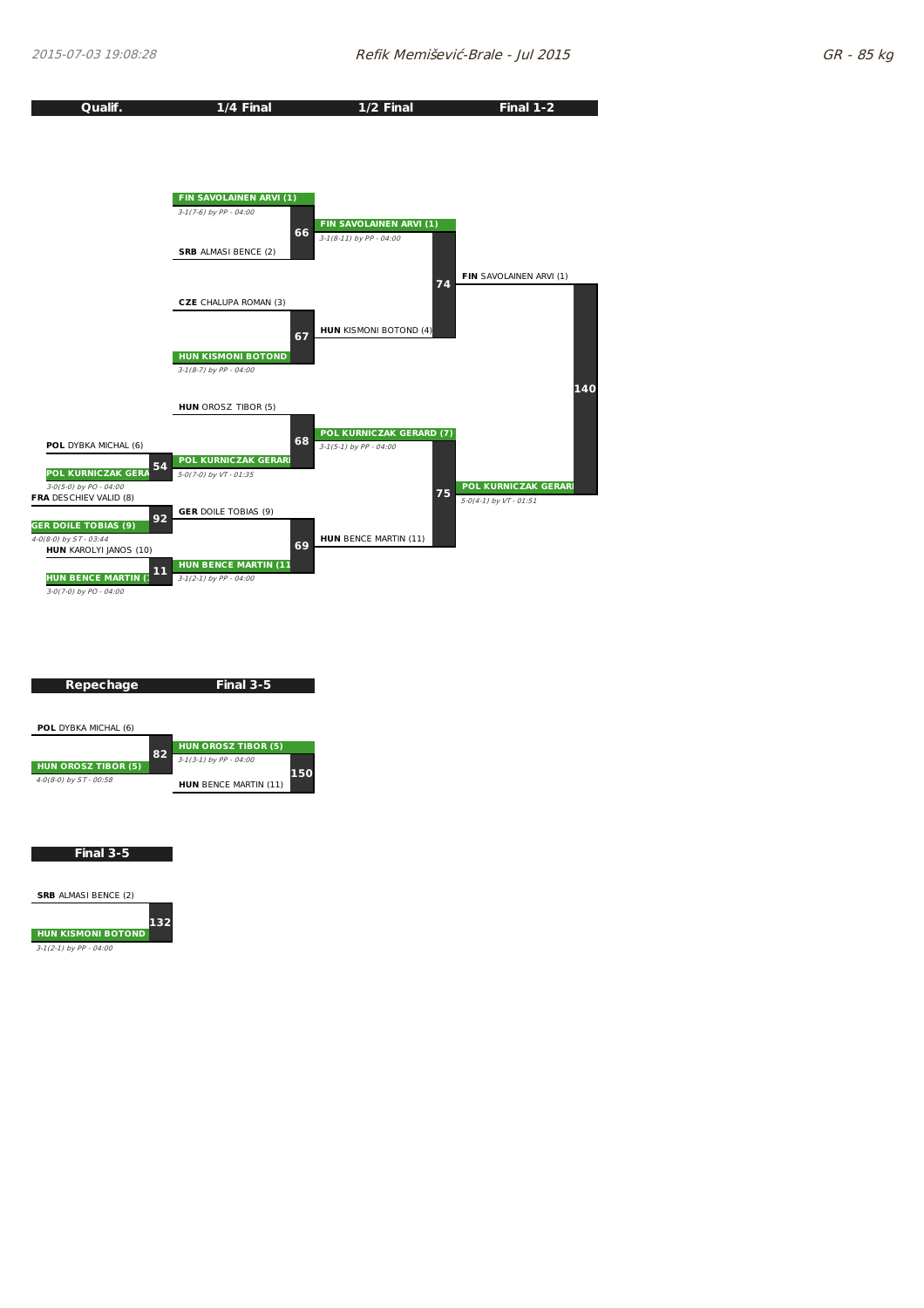



## **Greco-Roman - Cadets - 85 kg - Results**

### **Qualif. - GR - 85 kg**

|    | Match Wrestler             |  |    |  | TP CP Victory CP TP Wrestler  |
|----|----------------------------|--|----|--|-------------------------------|
| 54 | POL - DYBKA Michal         |  | PΛ |  | <b>POL - KURNICZAK Gerard</b> |
| 92 | FRA - DESCHIEV Valid       |  |    |  | <b>GER - DOILE Tobias</b>     |
|    | <b>HUN - KAROLYI Janos</b> |  | PΛ |  | <b>HUN - BENCE Martin</b>     |

### **1/4 Final - GR - 85 kg**

|    | Match Wrestler               | TP   CP |    |  | Victory   CP   TP   Wrestler  |
|----|------------------------------|---------|----|--|-------------------------------|
| 66 | <b>FIN - SAVOLAINEN Arvi</b> |         | DD |  | 6   SRB - ALMASI Bence        |
| 67 | CZE - CHALUPA Roman          |         | DD |  | 8 HUN - KISMONI Botond        |
| 68 | HUN - OROSZ Tibor            |         |    |  | <b>POL - KURNICZAK Gerard</b> |
| 69 | GER - DOILE Tobias           |         | DD |  | <b>HUN - BENCE Martin</b>     |

### **1/2 Final - GR - 85 kg**

|    | Match Wrestler                | TP                       | <b>Victory</b> | <b>CP</b> | $\blacksquare$ | Wrestler             |
|----|-------------------------------|--------------------------|----------------|-----------|----------------|----------------------|
|    | FIN - SAVOLAINEN Arvi         |                          | <b>DD</b>      |           |                | HUN - KISMONI Botond |
| 75 | <b>POL - KURNICZAK Gerard</b> | $\overline{\phantom{a}}$ | <b>DD</b>      |           |                | HUN - BENCE Martin   |

#### **Repechage - GR - 85 kg**

|    | Match Wrestler        | <b>TD</b> | <b>Victory</b>           | <b>CP</b> | <b>TP</b> | Wrestler          |
|----|-----------------------|-----------|--------------------------|-----------|-----------|-------------------|
| oΖ | - DYBKA Michal<br>POL |           | $\overline{\phantom{0}}$ |           |           | HUN - OROSZ Tibor |

### **Final 3-5 - GR - 85 kg**

|     | Match Wrestler     | TD. | CP | Victory   |  | CP   TP   Wrestler          |
|-----|--------------------|-----|----|-----------|--|-----------------------------|
|     | SRB - ALMASI Bence |     |    | <b>DD</b> |  | <b>HUN - KISMONI Botond</b> |
| 150 | HUN - OROSZ Tibor  |     |    | <b>DD</b> |  | <b>HUN - BENCE Martin</b>   |

### **Final 1-2 - GR - 85 kg**

|     | Match Wrestler             | TP | <b>CP</b> |  | Victory   CP   TP   Wrestler  |
|-----|----------------------------|----|-----------|--|-------------------------------|
| ⊥40 | $FIN -$<br>SAVOLAINEN Arvi |    |           |  | <b>POL - KURNICZAK Gerard</b> |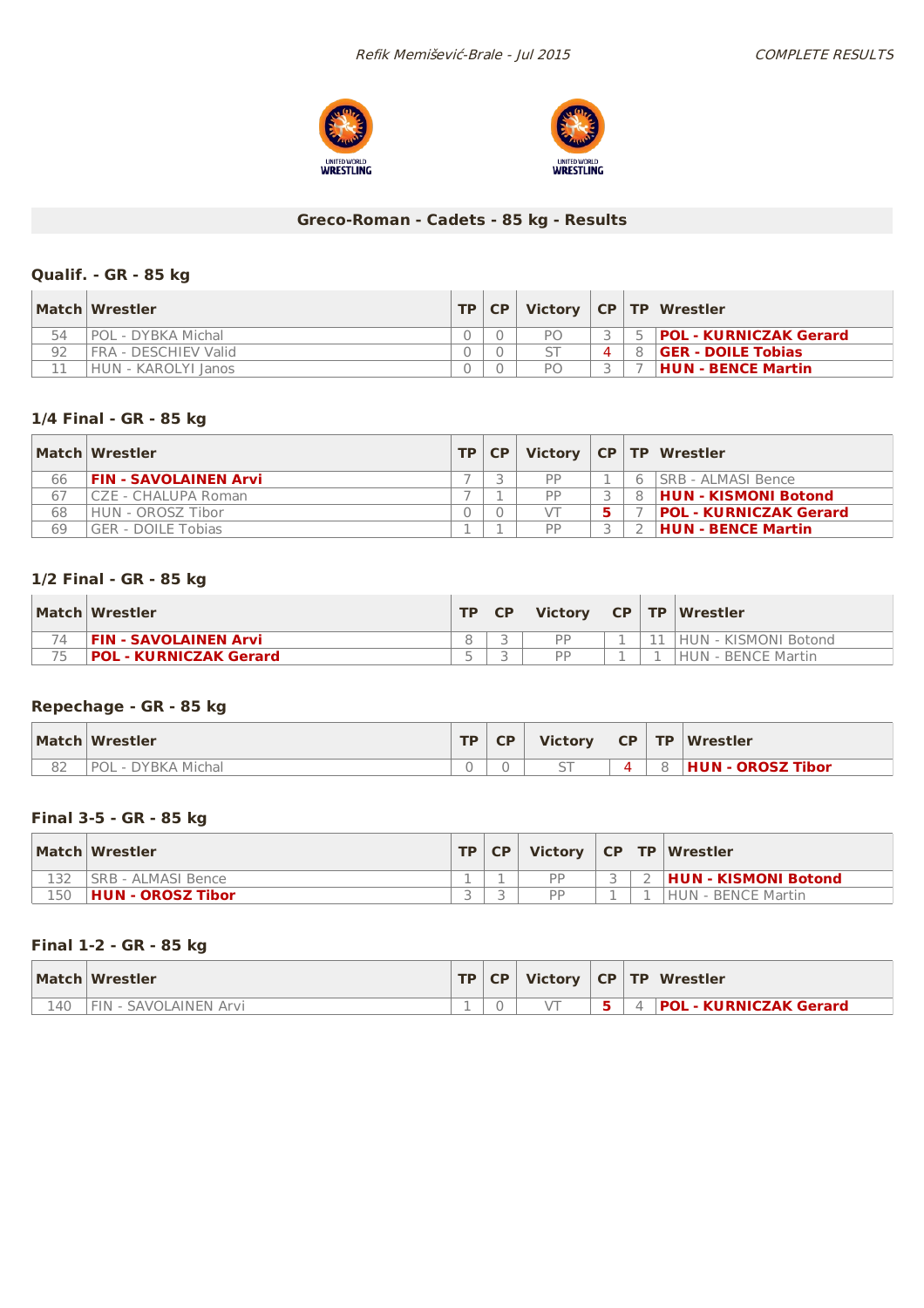|                |            | GR - 100 kg            |                       |  |               |
|----------------|------------|------------------------|-----------------------|--|---------------|
| Number Team    |            | <b>Name</b>            | Engagement License MC |  | <b>Weight</b> |
| 72             | CRO        | <b>SABADY Dominik</b>  |                       |  |               |
| 14             | CZE        | DADAK Ondrej           |                       |  |               |
| $5\phantom{.}$ | <b>GER</b> | <b>DREHMANN Kevin</b>  |                       |  |               |
| 58             | GER        | <b>LEMAIC Mirco</b>    |                       |  |               |
| 80             | <b>GER</b> | RICHTER Franz          |                       |  |               |
| $\overline{4}$ | <b>HUN</b> | <b>SZABADOS Marton</b> |                       |  |               |
| 22             | <b>HUN</b> | <b>GALAMBOS Milan</b>  |                       |  |               |
| 79             | <b>HUN</b> | <b>ERSEK Robert</b>    |                       |  |               |
| 46             | POL        | KAMINSKI Patryk        |                       |  |               |
| 49             | <b>SRB</b> | PANTELIC Aleksandar    |                       |  |               |
| 65             | SRB        | PEIC Bojan             |                       |  |               |
| 15             | <b>TUR</b> | <b>DEMIR Omer</b>      |                       |  |               |
| 21             | <b>TUR</b> | SENYUREK Tayfun        |                       |  |               |
| 56             | TUR        | <b>AKSIT Himmet</b>    |                       |  |               |
| 69             | <b>TUR</b> | AGDEMIR Berkant        |                       |  |               |
|                |            |                        |                       |  |               |
|                |            |                        |                       |  |               |
|                |            |                        |                       |  |               |
|                |            |                        |                       |  |               |
|                |            |                        |                       |  |               |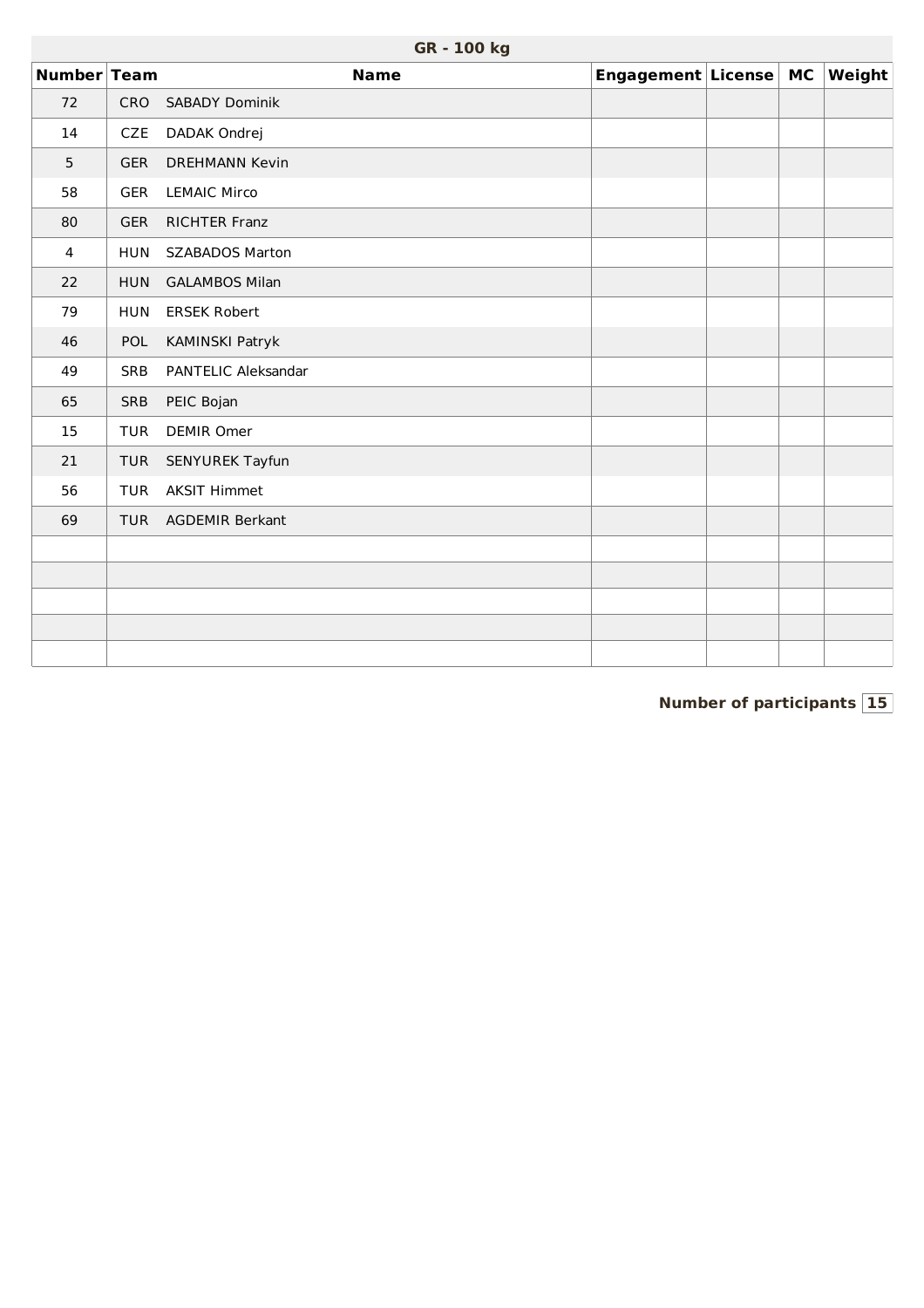



# **Greco-Roman - Cadets - 100 kg**

| <b>Rank</b>    | <b>Team</b> | Wrestler               | <b>CP</b>    | <b>VT</b>      | <b>ST</b>      | <b>TP</b>      | <b>TP Gvn</b>  | <b>Team</b><br><b>Rank Pts</b> |
|----------------|-------------|------------------------|--------------|----------------|----------------|----------------|----------------|--------------------------------|
| 1.             | <b>HUN</b>  | <b>ERSEK Robert</b>    | 14           | $\bigcap$      | $\overline{2}$ | 28             | 6              | 10                             |
| 2.             | CZE         | DADAK Ondrej           | 11           | $\bigcap$      | 1              | 24             | 12             | 9                              |
| 3.             | POL         | KAMINSKI Patryk        | 13           | $\mathbf{1}$   | 1              | 25             | 19             | 8                              |
| 3.             | <b>GER</b>  | <b>RICHTER Franz</b>   | 7            | $\bigcap$      | $\mathbf{0}$   | 11             | 10             | 8                              |
| 5.             | <b>GER</b>  | <b>DREHMANN Kevin</b>  | 3            | $\Omega$       | $\mathbf{0}$   | 6              | 4              | 6                              |
| 5.             | <b>GER</b>  | <b>LEMAIC Mirco</b>    | 8            | $\overline{0}$ | 1              | 10             | 12             | 6                              |
| 7 <sub>1</sub> | <b>TUR</b>  | <b>AKSIT Himmet</b>    | 6            | $\mathbf{1}$   | $\Omega$       | 5              | 1              | $\overline{4}$                 |
| 8.             | <b>TUR</b>  | SENYUREK Tayfun        | 5            | $\mathbf{1}$   | $\mathbf{0}$   | 11             | $\overline{9}$ | 3                              |
| 9.             | <b>TUR</b>  | <b>AGDEMIR Berkant</b> | 5            | $\bigcap$      | $\bigcap$      | 12             | 17             | $\overline{2}$                 |
| 10.            | <b>CRO</b>  | SABADY Dominik         | 1            | $\overline{0}$ | $\mathbf{0}$   | 4              | 8              | $\mathbf{1}$                   |
| 11.            | <b>TUR</b>  | <b>DEMIR Omer</b>      | $\Omega$     | $\bigcap$      | $\mathbf{0}$   | $\overline{2}$ | 5              | $\mathbf 0$                    |
| 12.            | <b>SRB</b>  | PANTELIC Aleksandar    | $\mathbf{0}$ | $\overline{0}$ | $\mathbf{0}$   | $\Omega$       | 4              | $\mathbf 0$                    |
| 13.            | <b>HUN</b>  | <b>GALAMBOS Milan</b>  | $\Omega$     | $\bigcap$      | $\Omega$       | $\Omega$       | 8              | $\mathbf{0}$                   |
| 14.            | <b>SRB</b>  | PEIC Bojan             | $\mathbf{0}$ | $\bigcap$      | $\Omega$       | $\Omega$       | 8              | $\mathbf 0$                    |
| 15.            | <b>HUN</b>  | <b>SZABADOS Marton</b> | $\Omega$     | $\overline{0}$ | $\Omega$       | $\Omega$       | 15             | $\mathbf 0$                    |

| <b>CP</b>     | <b>Classification Points</b>                              |
|---------------|-----------------------------------------------------------|
| VT            | Victories by fall, default/forfeit/disqualification (5-0) |
| <b>ST</b>     | Victories by superiority (4-0 / 4-1)                      |
| ТP            | <b>Technical Points obtained</b>                          |
| <b>TP Gvn</b> | Technical Points given                                    |
|               |                                                           |

#### **If three or more teams have an equal number of victories**

The following principle will apply to rank the worst team(s):

- The fewest classification points
- The fewest victories by « Fall »
- The fewest match victories by superiority
- The fewest technical points scored in the whole competition
- The most technical points given in the whole competition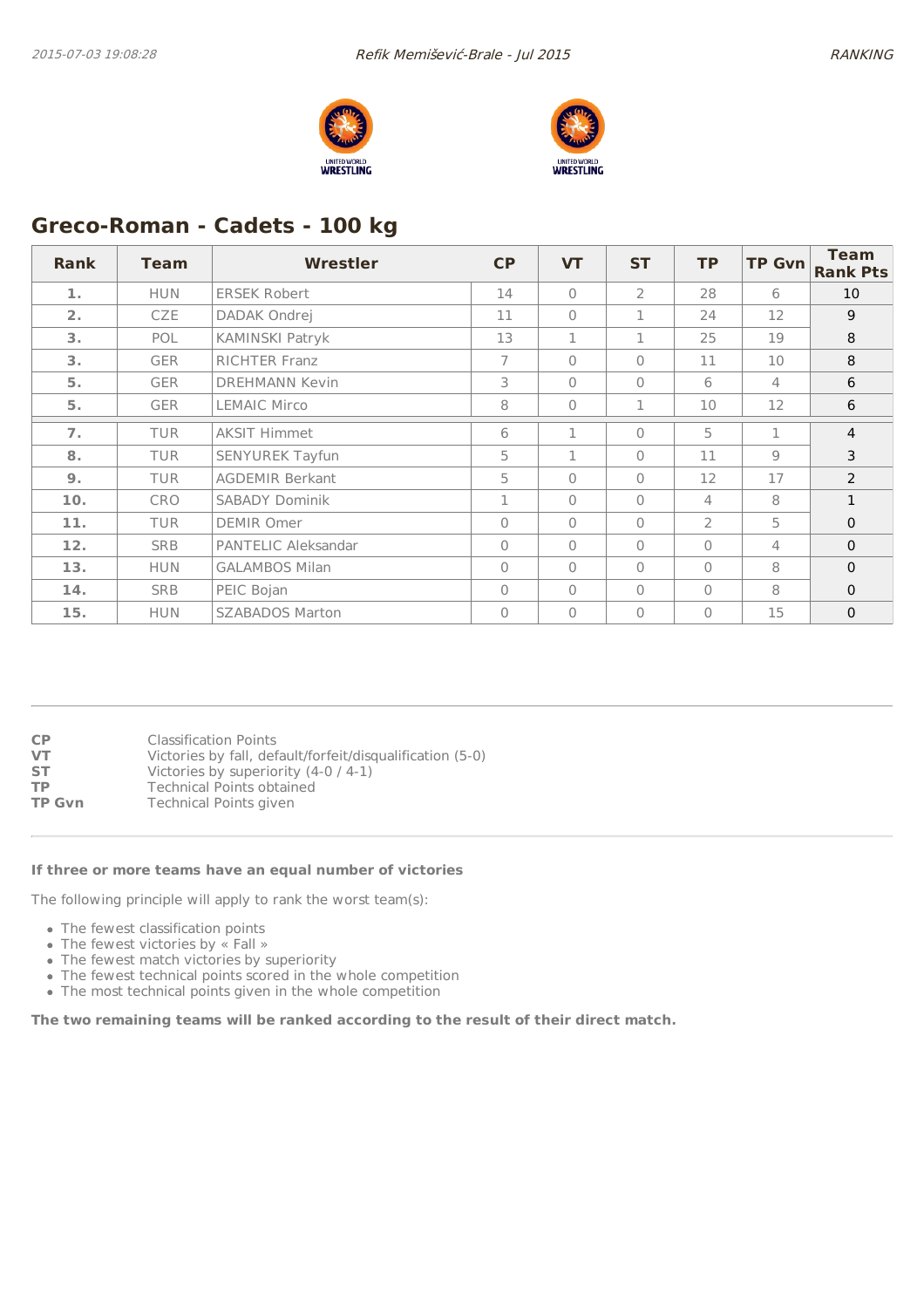



**GER** LEMAIC MIRCO (10)